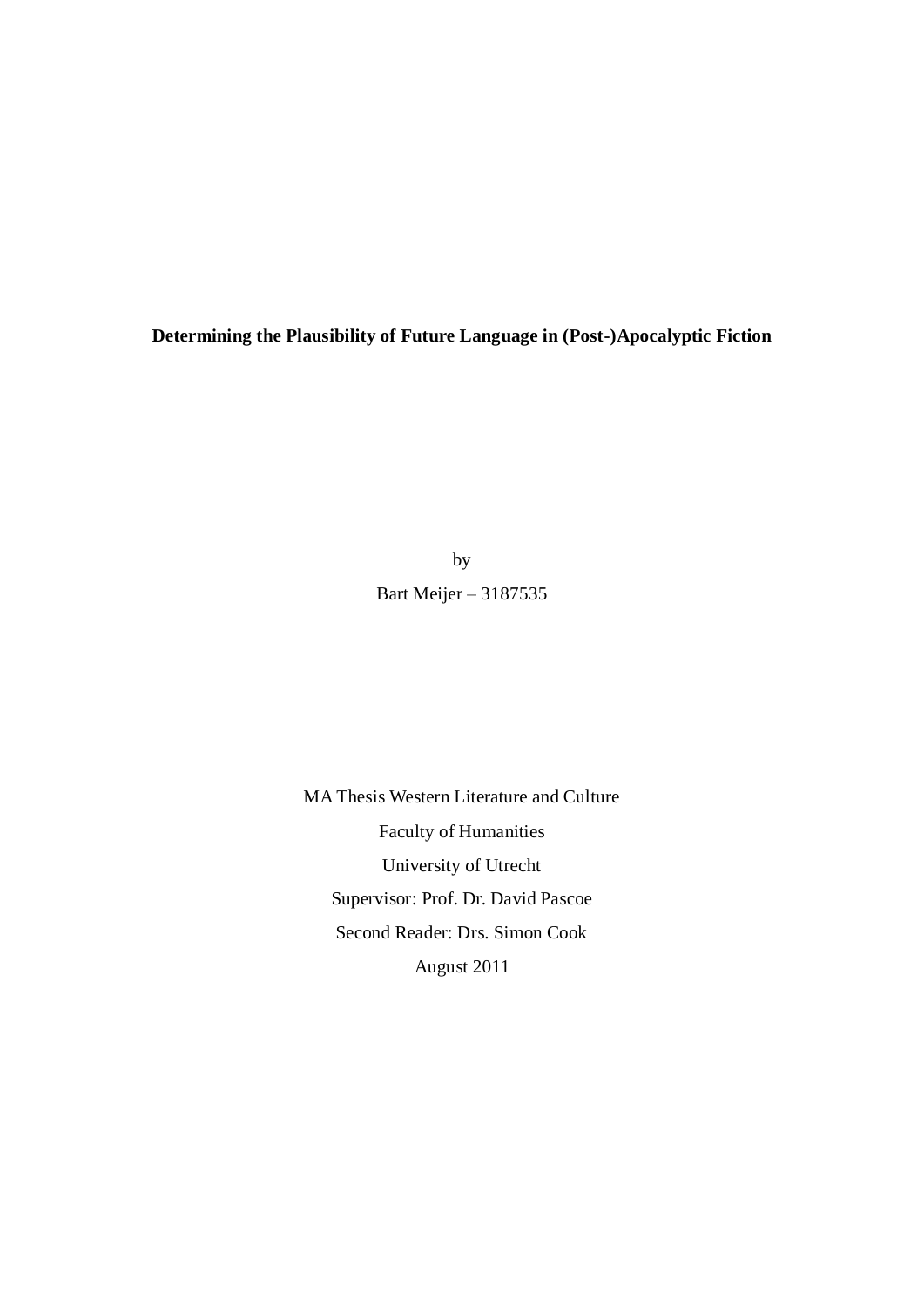# **Table of Contents**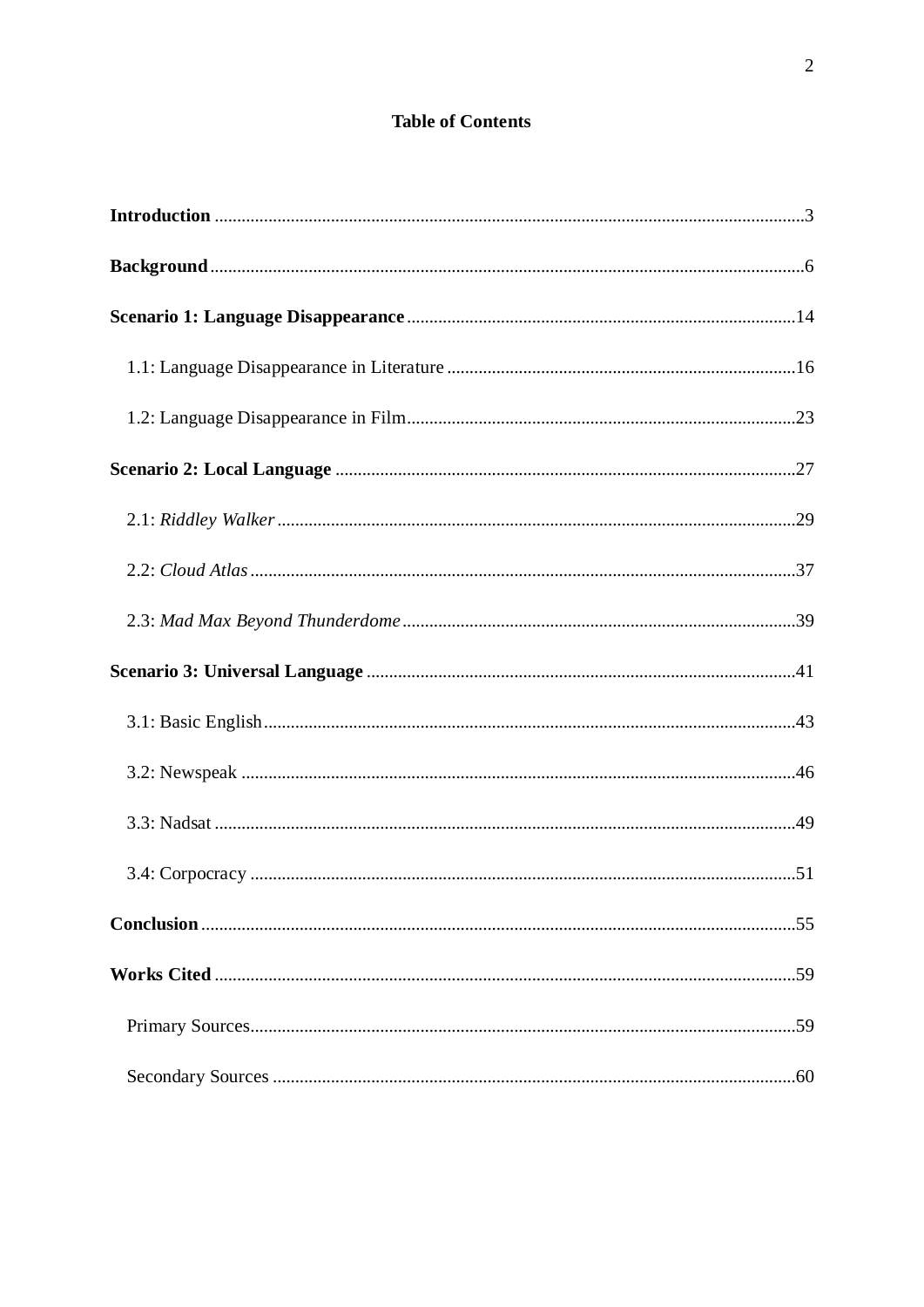## **Introduction**

I was pleased our dammit crookit guest'd teached ev'ry'un to step slywise an' not trust her, nay, not a flea, but I din't sleep none that night, 'cos o' the mozzies an' nightbirds an' toads ringin' an' a myst'rous some'un what was hushly clatt'rin' thru our dwellin' pickin' up stuff here an' puttin' it down there an' the name o'this myst'rous some'un was Change.

(David Mitchell, *Cloud Atlas* 2005; 265)

*Change* is a key theme in Mitchell's *Cloud Atlas* and features in the novel on different levels. Not only does the work depict historical changes but it also engages with changes in language. Through the use of six different alternating story lines, Mitchell shows the progression and transformation of language through time and ultimately extrapolates this into the future, thereby ultimately creating a future language as depicted above.

The language used in the passage from *Cloud Atlas* is that of the inhabitants of postapocalyptic Hawaii, or "Ha-Why", and is reminiscent of Russell Hoban's *Riddley Walker* (1980). As a matter of fact, Mitchell admits he got his inspiration for "Sloosha's Crossin' an' Ev'rthin' After" –the middle one of the six oscillating stories in the novel– from Hoban's work. In the interview "Silver Daggers and Russian Dolls", Mitchell explains that "What's good when a book like *Riddley Walker* exists is that it proves that it can be done and you won't necessarily make a fool of yourself. As for the form it takes, you often come to the same conclusions about, in this case, how to concoct a future dialect" (Barry 1). About his particular reasons for choosing the language used in "Sloosha's Crossin" Mitchell states that ―If you look at the way language really does drift, it's a heady mix of neologisms and archaisms" and "I think this is how a future language will look"  $(1)$ .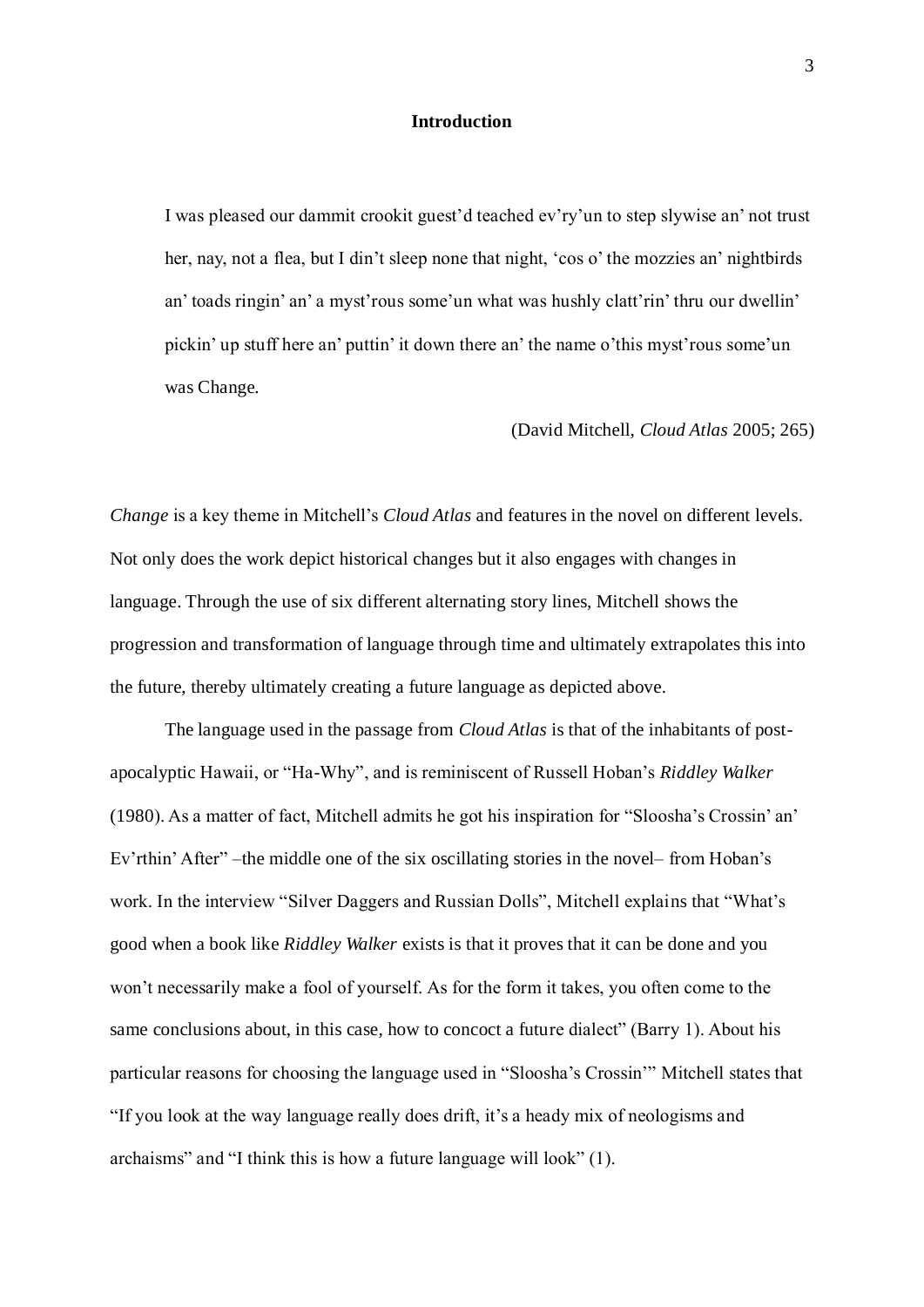Although Mitchell's claim invokes certain questions regarding its sustainability, it is still an interesting notion and worth elaborating upon. As it does not yet exist, future language might seem purely hypothetical. Nevertheless, it is theoretically possible to extrapolate existing phenomena such as language in works of fiction. Moreover, the same can be done with linguistic theories, for example when predicting the future of language on a local or global scale. Some work has been done to exemplify the parallels between linguistics and futuristic fiction; however, the attempts seem to be limited to works of science-fiction and dystopian or utopian fiction, in which various instances of constructed language can be found. Additionally, invented languages often feature in works of fantasy such as *The Lord of the Rings* by J. R. R. Tolkien, which has been discussed by linguistics extensively.

However, one body of works tends to be overlooked in the research conducted on the subject of constructed languages, being that of (post-)apocalyptic fiction. This particular genre has shown a rise in popularity lately, which is reflected in the success of films such as *2012*  (2009), *The Book of Eli* (2010) and the various remakes of titles as *On the Beach* (1959/2000) and *The Day the Earth Stood Still* (1951 / 2008). Also, novels such as , Margaret Atwood's *Oryx and Crake* (2003), Cormac McCarthy's *The Road* (2006) and Douglas Coupland's *PlayerOne* (2010) illustrate the renewed interest in the genre of post-apocalyptic fiction. Despite its appeal to popular culture and the various post-apocalyptic literary works recently published, attempts at creating a future language remain scarce within the genre. Nevertheless, Coupland makes a convincing argument regarding constructed languages in futuristic fiction by stating that "The future is happening so fast and furious right now, there's no language to describe all these new sensations, so we have to begin inventing one" (Fillion 2).

In order to investigate the concept of future language in (post-)apocalyptic fiction and exemplifying how this is connected to the field of linguistics, a number of tasks have to be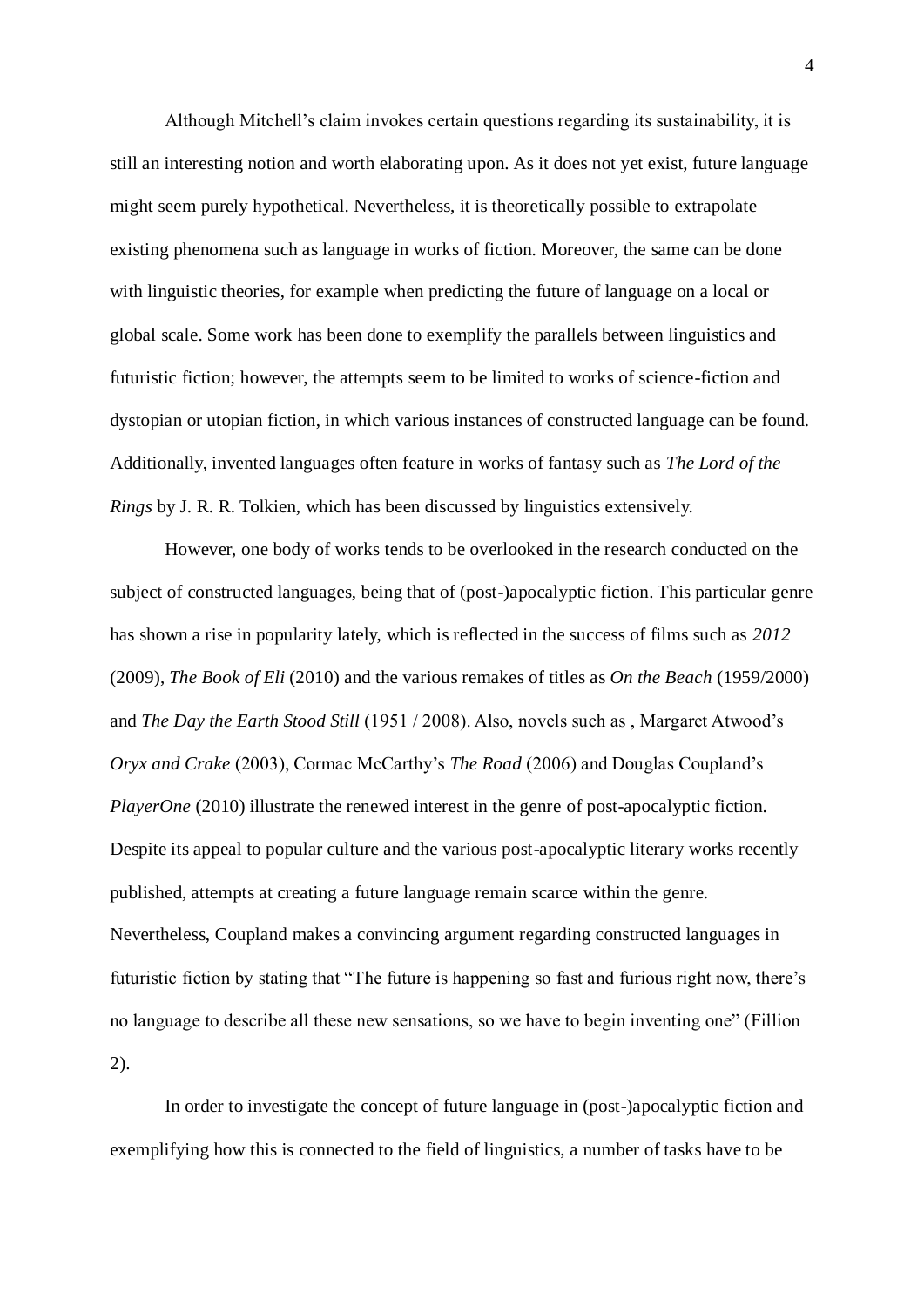performed. First of all, it is necessary to establish a theoretical framework. Initially, this entails identifying and exploring certain linguistic trends which are relevant in respect to future language. For this, it is beneficial to look into the idea of linguistic relativity and how this relates to constructed languages. Next, it is necessary to show how these ideas are reflected in works within the genre of (post-)apocalypse fiction. It has to be noted here that the prefix *post* is placed in brackets due to the scarcity of genuine post-apocalyptic works dealing with language, as well as due to the genre's overlap with science-fiction and utopian or dystopian works. By slightly broadening the scope a wider range of examples of works featuring future languages can be used, which then will serve as a base for comparative analysis. After this, it will be possible to discern the different possible language development scenarios and how these are depicted in fiction.

Furthermore, the plausibility of these scenarios, and in particular of the language they resulted in, can be tested by employing linguistic theories, as well as by looking into the extrapolation of these theories. In order to achieve this, it is necessary to look into recent developments in the field of linguistics. In this case, there are at least two theories which are particularly useful. First, there is the concept of chronolinguistics as formulated by Peter Stockwell, which draws upon linguistic extrapolation. Second, the rather novel practice of ecolinguistics is particularly relevant, especially due to its highly interdisciplinary character but also in the light of the current concerns with the environment and the condition of our planet. In addition to the disciplines ecolinguistics draws from –sociology, anthropology, evolutionary biology– philosophical approaches to language can be used in determining the plausibility of future languages as well.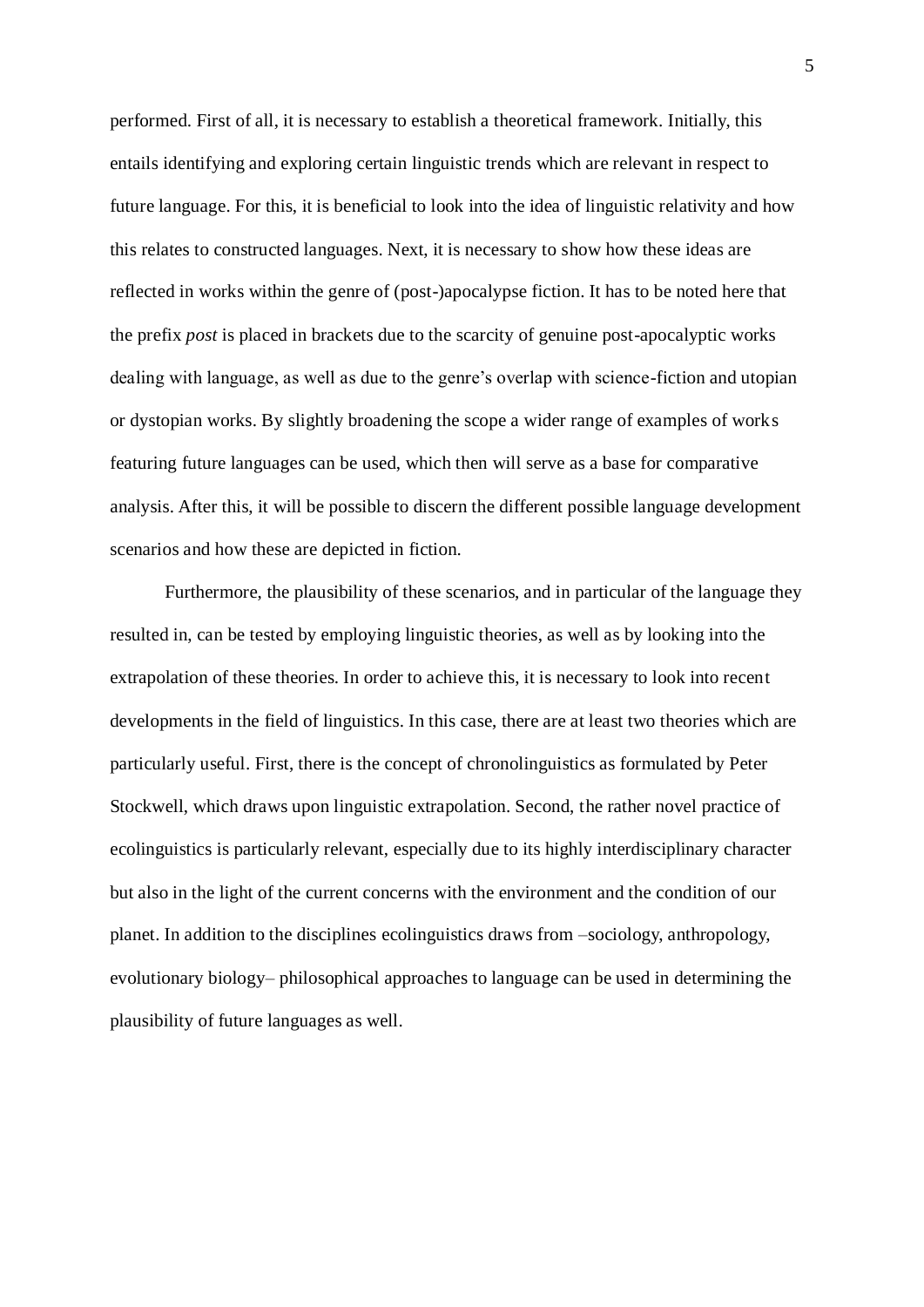## **Background**

Throughout history, languages have been invented for many different reasons –to expose the truth of the universe, to bring humanity together, to avoid the pitfalls of natural languages– and inventors have used methods tailored to their specific purposes and influenced by trends in the way people have thought about language in different eras.

(Arika Okrent, "Questions Answered: Invented Languages" n. pag.)

Inventing a future language is closely related to the idea of *conlanging* as defined by Sai Emrys et al.: "*Conlanging* (n): the art and craft of making your very own language" (Emrys, Fink and Peterson: "Conlanging 101" 1). Emrys is credited as the founder of the Language Creation Society, an organisation devoted to the subject of constructed languages. A notable contributor to this project is Arika Okrent, author of *In the Land of Invented Languages*  (2009). In this work, Okrent discusses almost nine hundred invented languages produced over the course of nearly a millennium. Already, it becomes clear that conlanging is not a novel practice; on the list provided on the accompanying website to Okrent's work, the first example –Hildegard of Bingen's *Lingua Ignota*– dates back to the year 1150. Although Bingen's reasons for inventing this language remain obscure, as do her intentions, it it seen as one of the earliest predecessors of modern conlangs. To give some most well-known examples of conlangs, Emrys points to the Elvish language Quenya, devised by J. R. R. Tolkien for the *Lord of the Rings* saga (1937-1945), and the Klingon language as found in the *Star Trek*  series.

In order to elaborate upon future languages, an insight into the practice of inventing languages has to be provided. In "Conlanging 101", Emrys discerns a number of different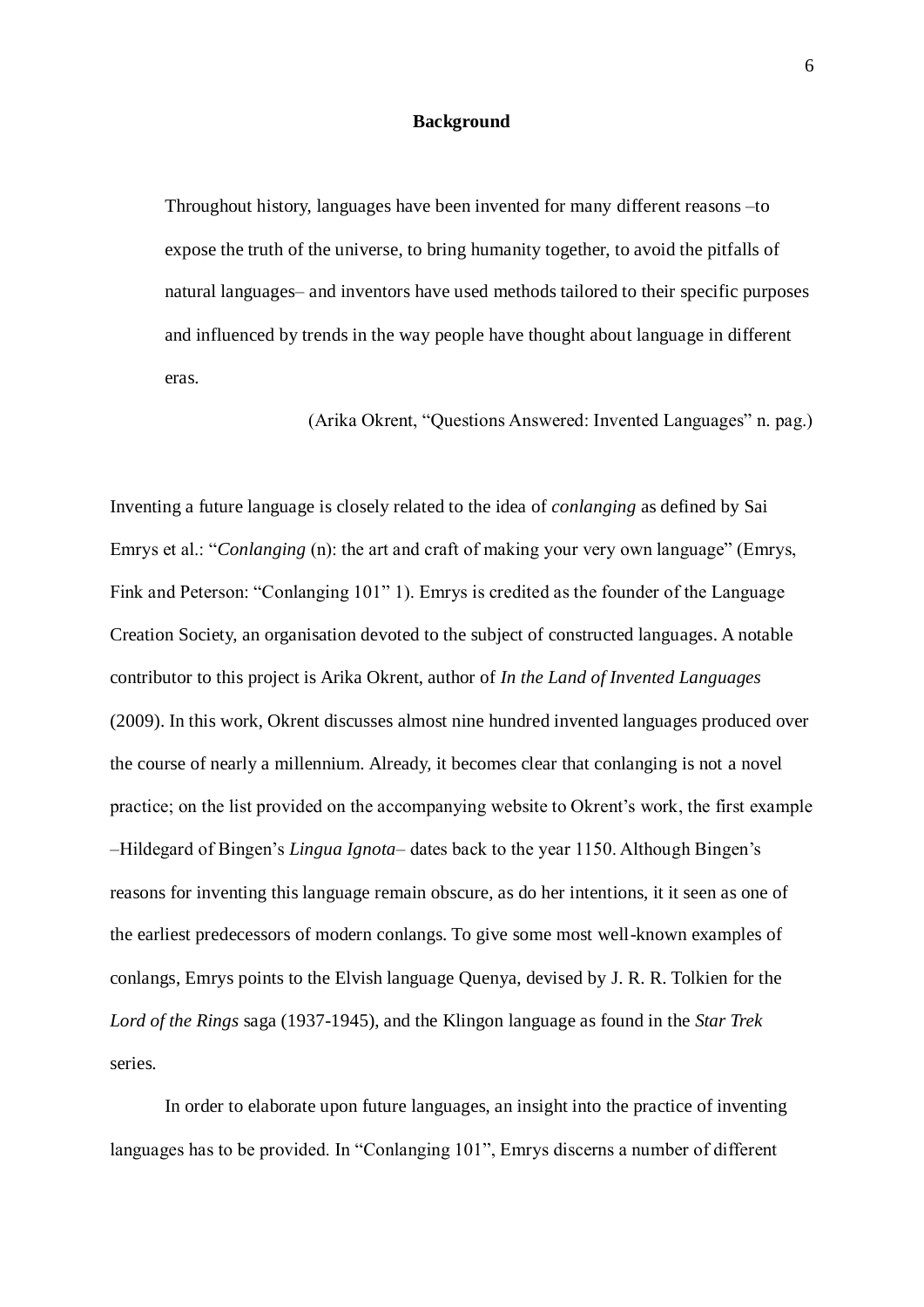approaches to language construction. The first category is that of the *artlangers*, to whom ―language creation is an artistic craft, somewhat like model railroad building, costume design, or modern architectural design" (1). Opposite to this are the *auxlangers*, who "seek to create an auxiliary language—a language that can be easily learned by anyone, and serve as a neutral bridge between speakers of different languages" (1). The main difference between these two practices is found in the labels attached to them; artlangers invent language for artistic and aesthetic fulfilment, while auxlangers aim to devise a universally accessible language, of which Esperanto is the best known example. The latter, then, employ a more idealistic point of view –hence the word Esperanto means *hope*– while the former can be seen to work from a more individualistic perspective (2). In respect to future language, the last category identified by Emrys is the most relevant: ―*Engineered languages*, or *philosophical* languages, are both the rarest and the most radical. An *engelanger* takes a systemic concept and runs with it with dramatic effects to the resulting language". In addition, Emrys notes that engelangs sometimes show overlap with the other categories, resulting in the fact that "many philosophical languages also have artistic or auxiliary elements" (2). Because of this, it is difficult to provide an archetypical engelang. Therefore, Emrys uses various examples, of which *Lojban* is most worth mentioning here, as it falls into the sub-category of *loglangs* or *logical languages*, where the goal is "maximum precision and unambiguity" (3). Furthermore, constructed languages appear in two main forms: "A *posteriori* languages [, which] are based on an existing language", and "*A priori* languages [, which] are made from scratch" (Emrys 3). With regards to future language in post-apocalypse fiction, the former category is the more relevant one, as the languages found within the works in this genre mostly deal with an extrapolation of history and language, thereby classifying as speculative fiction.

Next, to identify the foundations underlying the practice of constructing languages, certain linguistic theories and phenomena have to be examined. Core to this discussion is the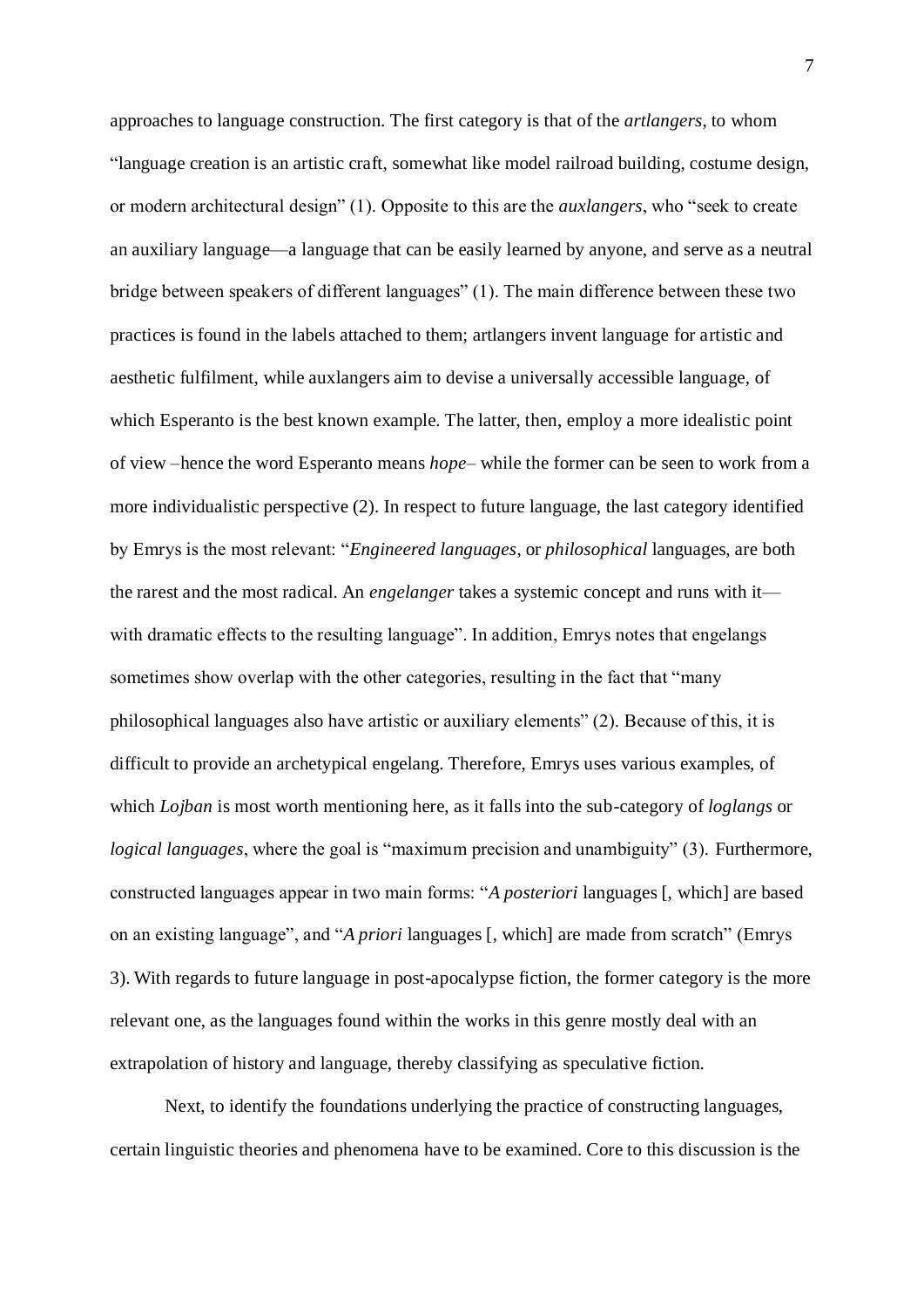idea of linguistic relativity, which is often associated with the work of Edward Sapir (1884- 1939) and his pupil Benjamin Lee Whorf (1897-1941), whose ideas are popularly referred to as the Sapir-Whorf Hypothesis. It has to be noted however, that "the label *linguistic relativity*, which is more common today, has the advantage that makes it easier to separate the hypothesis from the details of Whorf's views, which are an endless subject of exegetical dispute" (Swoyer n. pag.).<sup>1</sup> According to Cameron, the question at the core of the debate is ―what if our ways of perceiving and understanding the world are determined by the structures of the languages we speak?"  $(1)$ . Furthermore, there are two possible interpretations of this idea: the deterministic approach, referred to as the strong version of the linguistic relativity principle, in which the language we use determines our world view, and the weak version, which is relativistic; "i.e. structural linguistic differences may influence but do not determine what we take to be 'reality'"  $(1)$ .

Although Whorf's idea of language influencing thought and consequently perceptions of reality might seem new, Alford points out that the concept of linguistic relativity can be traced back to ancient Greece, while the modern version of the theory is often associated with the German philosopher Wilhelm von Humboldt (1767-1835) ("Linguistic Relativity Theory" n. pag.). However, it was Whorf who propelled the idea to the foreground in the twentieth century, "whose collected writings became something of a relativistic manifesto" (Swoyer n. pag.). On top of this, Cameron notes that the concept of relativity as defined by Whorf "seems" to have been a deliberate allusion to Einstein" (154), which in turn relates to Paul Brians's statement that "the discoveries of X-rays by Roentgen in 1895, of radioactivity in uranium by Becquerel in 1896, of radium and polonium by the Curies in 1898, and of the possibility of converting matter into energy according to Einstein's relativity theory of 1905" sparked the imagination of the public, giving rise to a number of works which gave impetus to the genre

<sup>&</sup>lt;sup>1</sup> For a complete analysis of the origin of the term 'Sapir-Whorf Hypothesis' and the misconceptions surrounding it, see "Chapter Seven from The Secret Life of Language", October 17, 2002 DRAFT, by Dan Moonhawk Alford.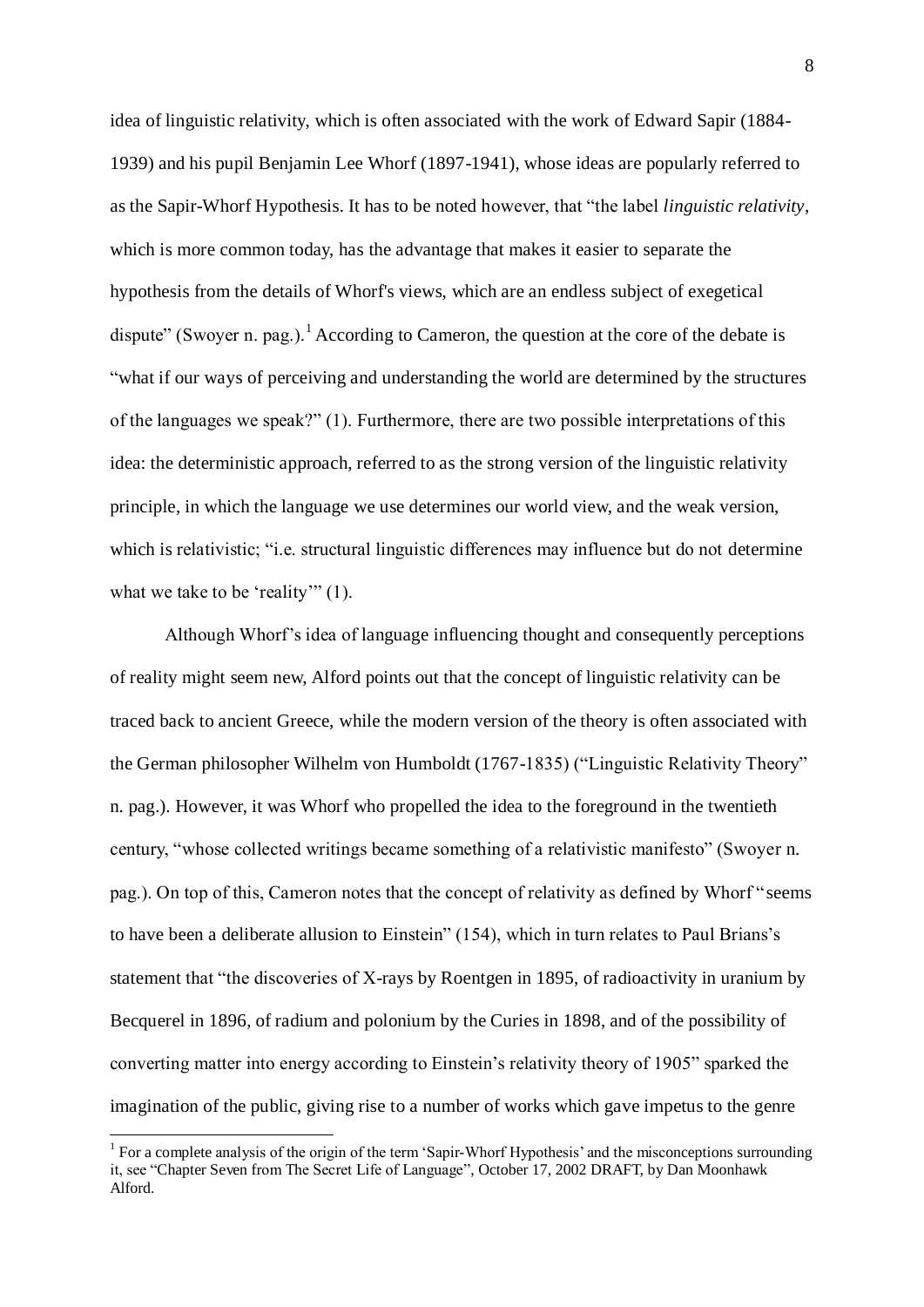of (post-)nuclear war fiction ("Chapter One: The History of Nuclear War in Fiction" n. pag.).

Following this, Cameron states that Whorf's idea "is among the Big Ideas of the twentieth century" (2). Moreover, linguistic relativism gave rise to various experiments concerned with exploring the connection between thought and language, of which George Orwell's *Nineteen Eighty-Four* (1949) is a prime example. To illustrate, Cameron states that ―the role he gave to a language –Newspeak– in *Nineteen Eighty-four* resembles the role accorded to language in popular 'strong' interpretations of Whorf, while his observations in essays like 'Politics and the English Language' have an affinity with 'weak' Whorfianism'' (2). In the classification proposed by Emrys, Newspeak can be seen as an engineered language, as it contains elements associated with auxiliary languages, as well as with artistic languages. Other examples of languages constructed in order to test the linguistic relativity principle are for instance James Cooke Brown's *Loglan*, which was designed in the early 1950s and aimed to lift the alleged constraints language imposes upon thought (Leith n. pag.). Furthermore, Suzette Haden Elgin's 1984 science fiction novel *Native Tongues* features Láadan, a language designed from a female perspective, based on the premise that "if women had a language adequate to express their perceptions, it might reflect a quite different reality than that perceived by men" (n. pag.). Thus, it is clear that linguistic relativism provided inspiration for authors to invent their own languages, as well as speculate about what a future language would look like. Initially, this practice was mostly found within the science fiction genre, yet later on spread to mainstream literature as well. Similarly, it will become apparent that (post-)apocalyptic themes developed in a similar fashion, thereby gradually crossing over from science fiction works to mainstream fiction.

Additionally, it can be stated that this influence is reciprocal, as Benjamin Kunkel explains in "Dystopia and the End of Politics". In his 2008 article Kunkel states that nowadays there seems to be an increase in "the migration of sci-fi material into the literary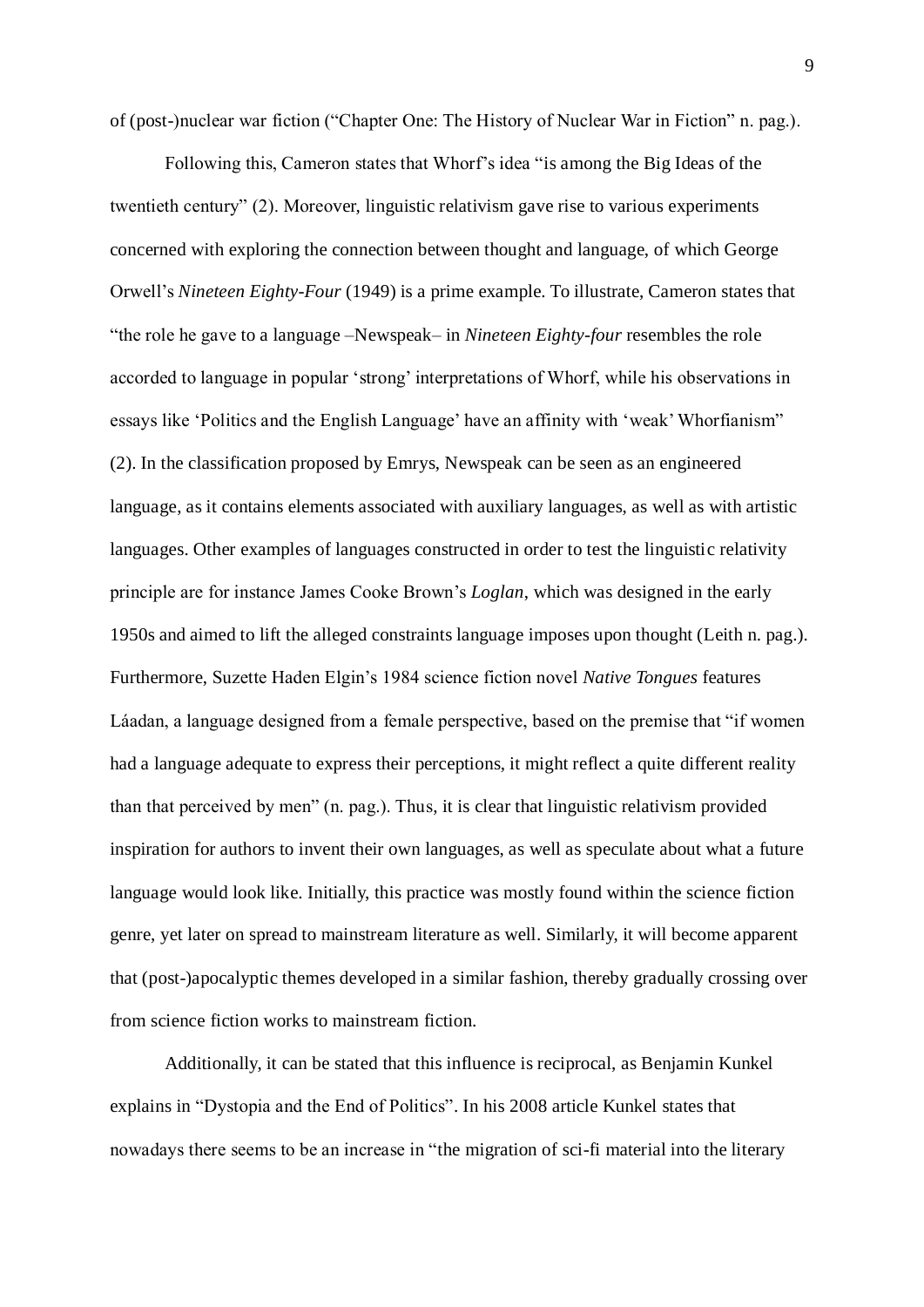mainstream" and vice versa (95). According to Kunkel, the reasons for this lie in the fact "that technology is advancing at an ever more rapid pace even as our world appears to accelerate toward a plunge into chaos more profound than any pre-technological civilization would be able to take" (95). This recent development can be seen as a reaction on earlier trends; Brians observes that up until the end of the  $20<sup>th</sup>$  century, the relative unpopularity of (post-)nuclear war fiction can be attributed to the public's uneasiness with this subject. Moreover, Brians states that "Even in those years when a good many nuclear war stories were published, they were rarely widely read: most of them are science fiction, and until recently science fiction has had a very restricted audience" (n. pag.). Following Kunkel's argument, a shift has occurred in this respect, as science fiction stories become more and more realistic in contemporary society; nowadays, "there are already whole regions of the globe showcasing technological dystopia or post-technological collapse" (95).

Also, the public's awareness of the global state of affairs has increased. After the Cold War threat resided, public anxiety shifted to fear for environmental and ecological disaster, which is reflected in for instance the abundance of disaster films in the 1990s. A more recent example is Cormac McCarthy's *The Road* (2006), where the world has ended due to an unknown catastrophe. Kunkel argues that the cause of the collapse in this novel is a nuclear fallout (90). According to *The Independent*, on the other hand, McCarthy "seems to have imbibed a scientific pessimism currently expressed in, but by no means confined to, worries about climate change and environmental entropy" (Tonkin n. pag.), which implies that an ecological breakdown might be a more plausible explanation for the state of the world depicted in the story. Moreover, the language employed in the novel backs the notion of a breakdown, as it becomes increasingly austere as the story progresses. In any case, McCormack's novel illustrates the idea that science-fiction and literature increasingly influence each other, which broadens the scope of the genre of post-apocalypse fiction by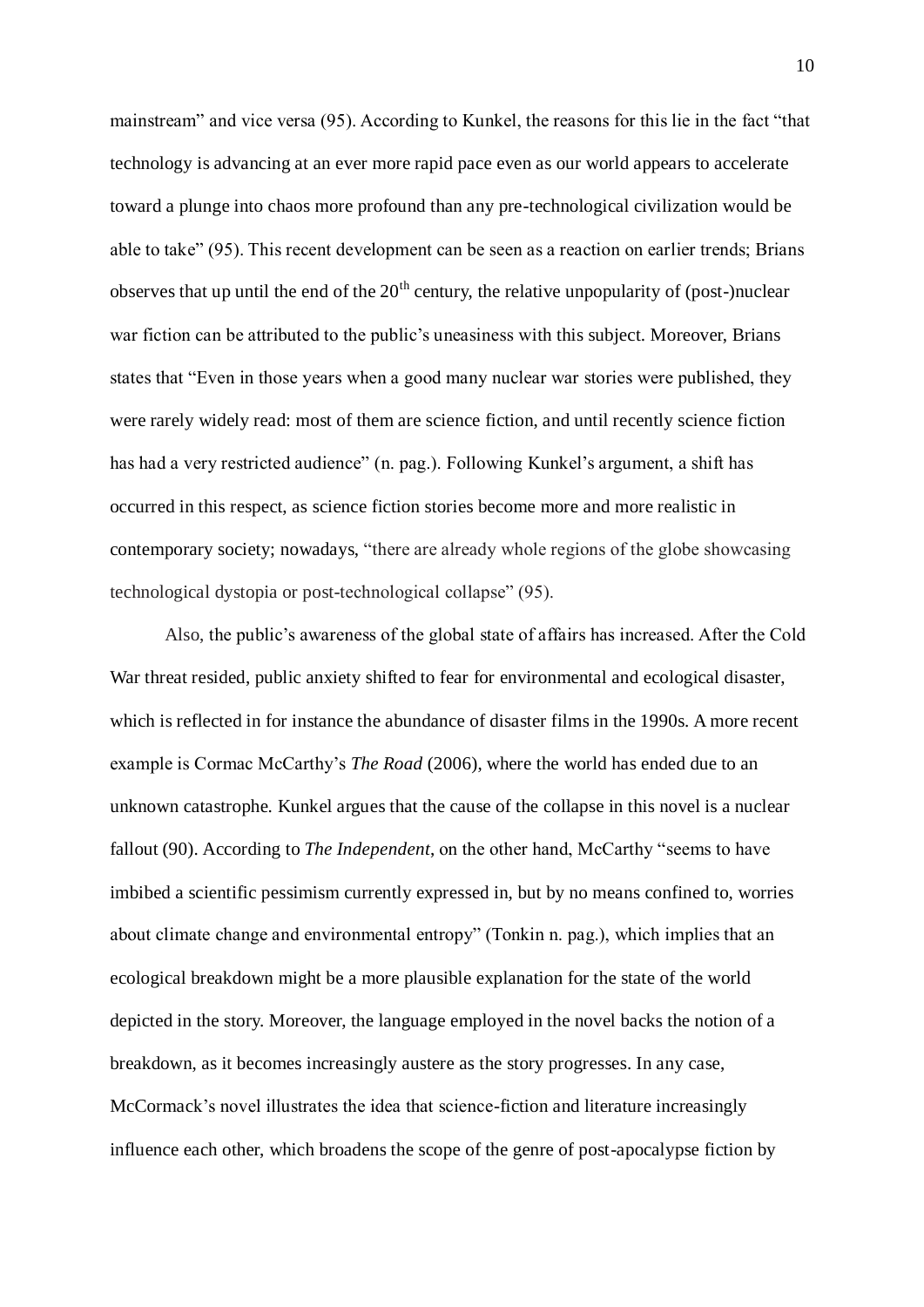allowing works into its canon that previously would have been omitted. To illustrate, Kunkel includes examples such as Margaret Atwood's *Oryx and Crake* (2003), Michel Houellebecq's *Possibility of an Island* (2004), Kazuo Ishiguro's *Never Let Me Go* (2005), and David Mitchell's *Cloud Atlas* (2005), yet there is no mention of older works. However, it can be stated that the cross-over concept allows reconsidering and possibly admitting older sciencefiction works to the body of post-apocalyptic works.

To further elaborate upon the genre of post-apocalypse fiction, a short overview of its history might prove helpful.<sup>2</sup> Roughly, the history of the genre can be split into two periods; before and after the Second World War. According to Willard Wells, "Starting about 1950, our world changed forever. Global population from then until 2000 multiplied by 2.5 and technology surged forward at an unprecedented pace. For some people these developments are a cause of great concern" ("Preface" ix). This in turn is reflected in works of postapocalypse fiction, which can be said to express the audience's as well as the author's anxiety about the state of the earth and humankind. Moreover, Booker and Thomas state that before the Second World War (post-)apocalyptic fiction was concerned with fear of (super)natural disasters as found in for instance Mary Shelley's *The Last Man* (1826) and Richard Jefferies's *After London* (1885), works which are identified as archetypes of modern post-apocalypse fiction (53). As a matter of fact, the genre of end-of-the-world literature in its modern form can be seen to develop analogous to technological innovations throughout history, starting with the rise of the Industrial Revolution. "However, it was not until the atomic bombing of Hiroshima in August, 1945, followed by Cold War nuclear tensions, that post-apocalyptic stories – especially those dealing with nuclear holocaust and its aftermath – were propelled to the forefront of science fiction" (Booker and Thomas 53).

To summarise, the trends within post-apocalyptic fiction can be seen as a response to

 $\overline{a}$ 

<sup>2</sup> For a detailed account of the history of science-fiction and (post-)apocalyptic fiction, see *The Science Fiction Handbook* (2009), by M. Keith Booker and Anne-Marie Thomas.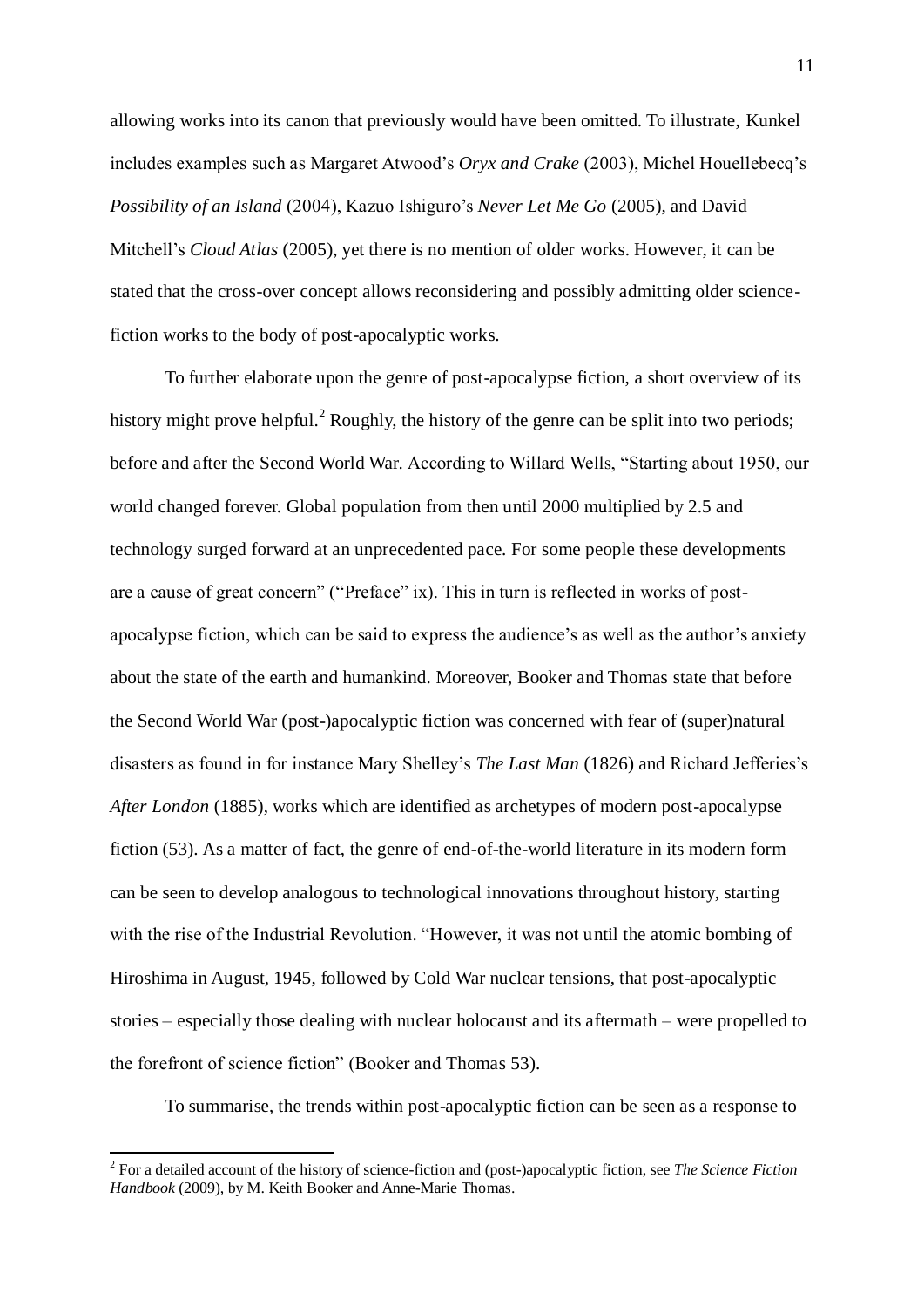natural threats such as disease or pandemic, to extraterrestrial threats in the form of aliens or astronomic impact, to technological innovations –especially in nuclear warfare– or to the state of the earth and the environment. Furthermore, recent events such as ongoing globalisation, ecological issues such as global warming, and the nuclear meltdown in the Fukushima power plant seem to have led to a recent resurgence in popularity of the genre. Kunkel illustrates this by stating that nowadays, "Every other month seems to bring the publication of at least one new so-called literary novel on dystopian or apocalyptic themes and the release of at least one similarly themed movie displaying some artistic trappings" (90). Jacqueline Smetak points out that critics argue that the reason for the fascination with the theme mainly lies in our changing perception of time:

In pre-Christian and pastoral societies, time is cyclical. In post-Christian and technological societies, time is linear. It begins at a specific point, proceeds in a straight line, and then stops. It is this notion, that time stops rather than renewing itself, that causes the anxiety which has expressed itself in a body of literature,

primarily religious in its orientation, that has come to be called apocalyptic. (45) Thus, the ongoing technological innovations, as well as our increasingly secular society, and the public's growing awareness of the state of the environment account for the popularity of the genre of post-apocalypse fiction.

Having established a theoretical linguistic framework as well a short overview and definition of the genre of post-apocalypse fiction, it is now possible to look for examples of future language within the genre. In short, it can be stated that within this genre, there are three possible language scenarios. First of all, language can either fade away or die out. The main example which will be used in analysing this scenario is Octavia E. Butler's short story ―Speech Sounds‖ (1983). Supplementary works are the films *Le Dernier Combat / The Last Battle* (1983) directed by Luc Besson, Yasuaki Nakajima's *After the Apocalypse* (2004), and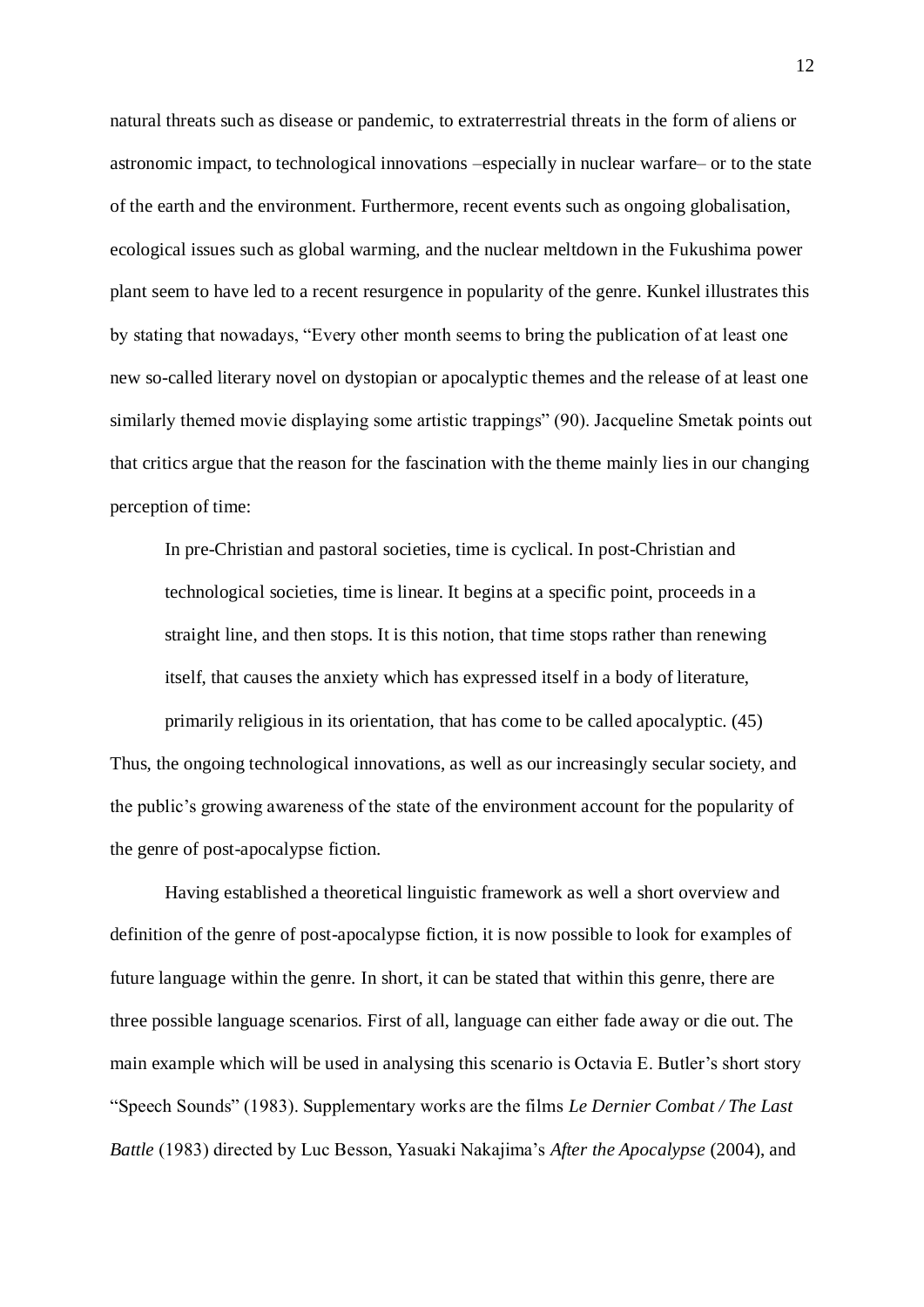the short Israeli student film *When It Will Be Silent* (2009), written and shot by Dan Sachar. In the second scenario language transforms into a more locally oriented form, which can be found in works such as Russell Hoban's *Riddley Walker* (1984), David Mitchell's *Cloud Atlas*  (2005), and the 1985 film *Mad Max Beyond Thunderdome*, directed by George Miller and George Ogilvie. Last of all, language can evolve into a universalised form as depicted in the aforementioned Orwell novel *Nineteen Eighty-Four* and H.G. Wells's *The Shape of Things to Come* (1933). Furthermore, additional examples will be put to use in conducting an analysis of each of these scenarios.

Next, in order to analyse the feasibility of these constructed languages, it is beneficial to make use of the aforementioned idea of linguistic relativism, which gave rise to language experiments as well as the invention of new languages, both artistic and functional. In addition, striking thematic analogies can be discerned between works of post-apocalyptic fiction and the future languages found therein. For instance, the notion of cannibalism occurs in many of these stories, and can also be used to describe the way in which the aforementioned languages are constructed. Moreover, this idea holds connection to the concept of recycling, which is the only practice the inhabitants of the post-apocalyptic world can rely upon for rebuilding their environment. Next, by combining this idea with the concept of linguistic relativity a link to the recently emerged theory known as ecolinguistics can be made. Ecolinguistics, then, is characterised by the interdisciplinary approach currently representative for the modern view of the humanities. Furthermore, the theories formulated in ecolinguistics are useful in analysing future languages as found in post-apocalypse fiction, which will become clear in the chapters dealing with this subject. In addition, Stockwell's theory of chronolinguistics as formulated in the article "Future Talk: One Small Step Towards Chronolinguistics" might prove useful in discussing future language.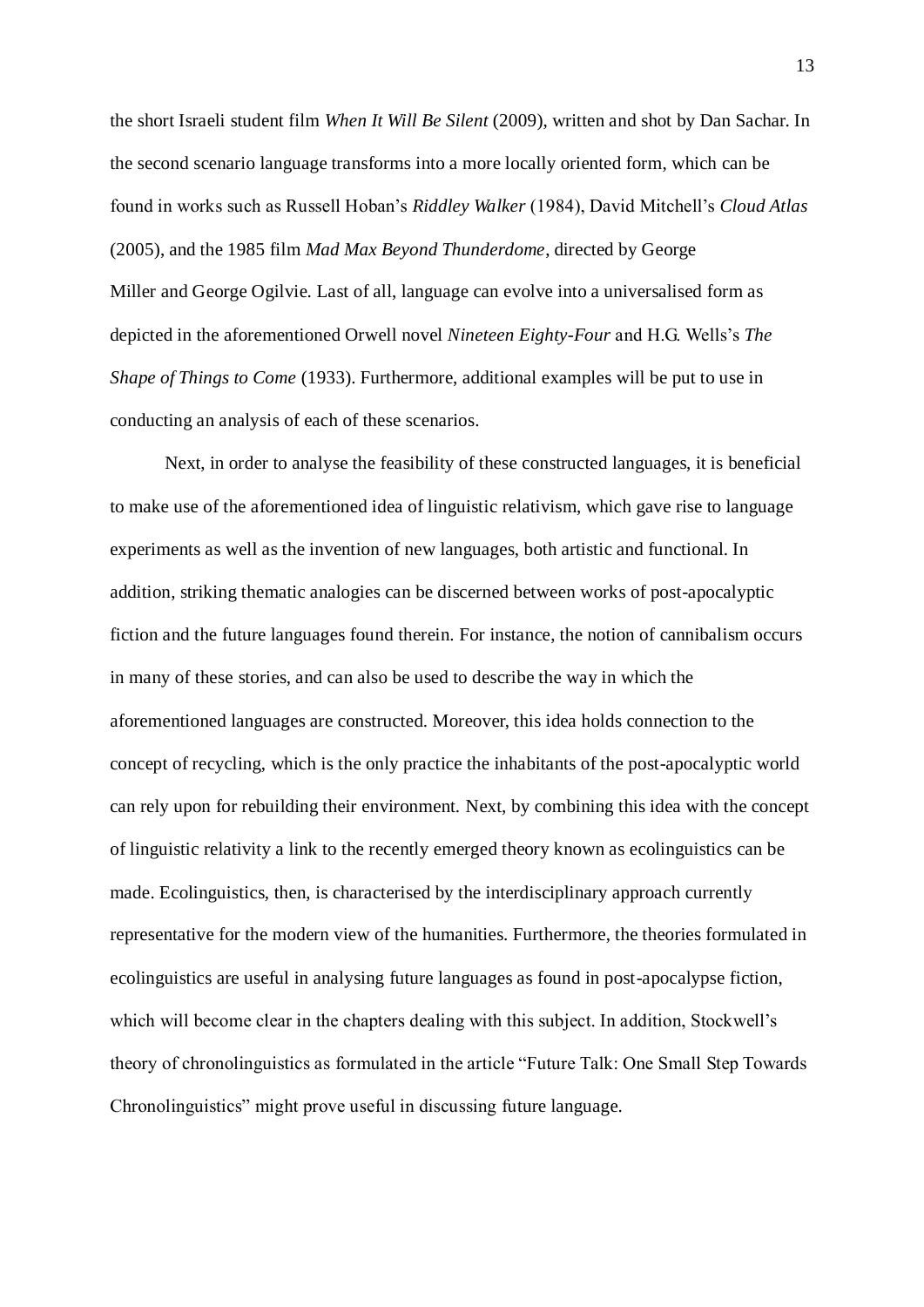#### **Scenario 1: Language Disappearance**

Probably the most straightforward and concrete scenario of the future of language in the postapocalyptic world is the idea that spoken language will completely disappear. However, addressing this subject in a work of literature poses some problems. First of all, no actual verbal language exists in such a setting, leaving merely the language used by the author to represent this scenario, while the language usually employed to show the characters' verbal interactions has been eradicated. This in turn is connected to the issue of linguistic awkwardness when describing a post-catastrophic situation. In "Silence and Awkwardness in Nuclear Discourse" Antony Rowland sets out to deal with what he identifies as the "central paradox in any discussion of linguistic silence" (153). Here, the contradictory elements are on the one hand the idea that the end of the world cannot be expressed through language, partly because it has not happened yet, and on the other hand the fact that "It is impossible to talk about it *without* using language" (153). It might well the case that this discussion cannot be resolved, yet artist's attempts to find or construct a language suitable to address apocalyptic events can be useful as well as valuable; as Rowland points out, not many critics seem to "perceive that a holocaust might be avoided if writers and theorists anticipate it in texts". Rowland admits that "It is an idealistic viewpoint, but perhaps if the horror of such an event is adequately communicated, readers might be jolted out of an apathetic attitude towards nuclear weapons"  $(152)$ .

Having addressed the difficulties in expressing a catastrophic event, the issues of depicting a future world without language still remain. The main problem in discussing language disappearance with the genre of post-apocalypse fiction lies in the fact that few examples dealing with this subject can be found. David Crystal expresses this in his keynote speech "Crossing the Great Divide: Language Endangerment and Public Awareness": "For the

14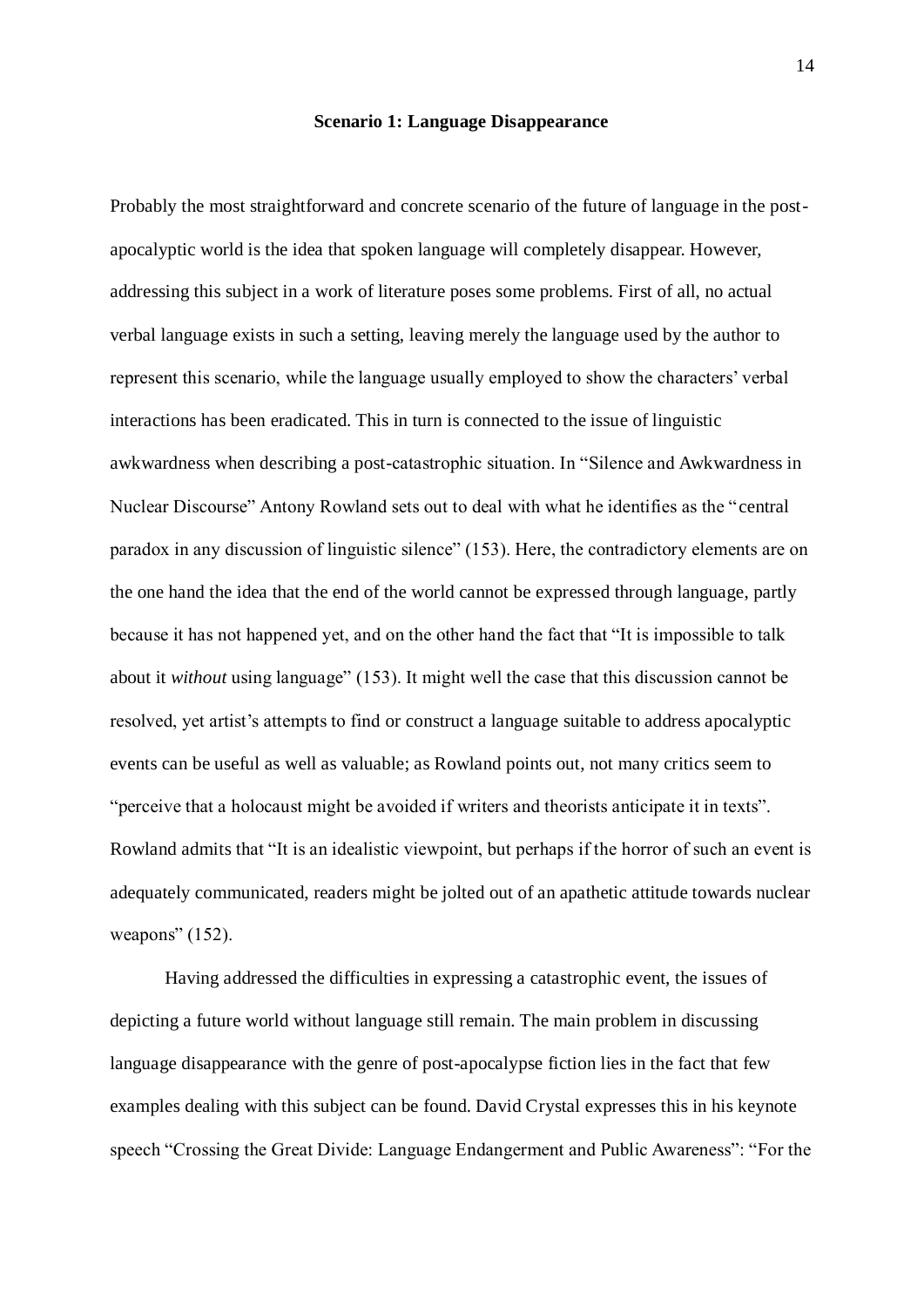last five years I have been trying to find examples of artists who have addressed the issue of language death within their areas of expertise, and I have found next to nothing. I have asked hundreds of artists if they know of anything" (4). However, an in-depth assessment of the genre of post-apocalyptic fiction in search of the examples in question does yield some results, which will be discussed later on. For now, it is important to note that language death as Crystal perceives it stems from a linguistic point of view: "Obviously, a language dies if all the people who speak it are dead‖ (*Language Death* 70). Due to the ‗hard' scientific approach pursued in linguistics, this argument does not leave any room for the idea that language can also disappear when people are in fact still present. This is not entirely impossible, especially seen the possible causes for the death of a language. UNESCO's *Atlas on Endangered Languages* features an overview of reasons for language disappearance, the most relevant here being "The actions of people of a dominant culture that lead to the destruction of the environment, habitat and livelihood of the speakers of local languages"; and "natural catastrophes such as volcanic eruptions, floods, wildfires, new devastating diseases and epidemics resulting from contacts between speaker of local languages and those of a dominant culture, where the former have no resistance to diseases" (n. pag.). As these scenarios are all speculative, it might well be the case that a number of people survive such an ordeal. Moreover, a catastrophic event might have an enormous impact on the language of the survivors; in fact, it could cause spoken language to disappear completely, which leads to a silent community that faces the problem of constructing alternative means of communication.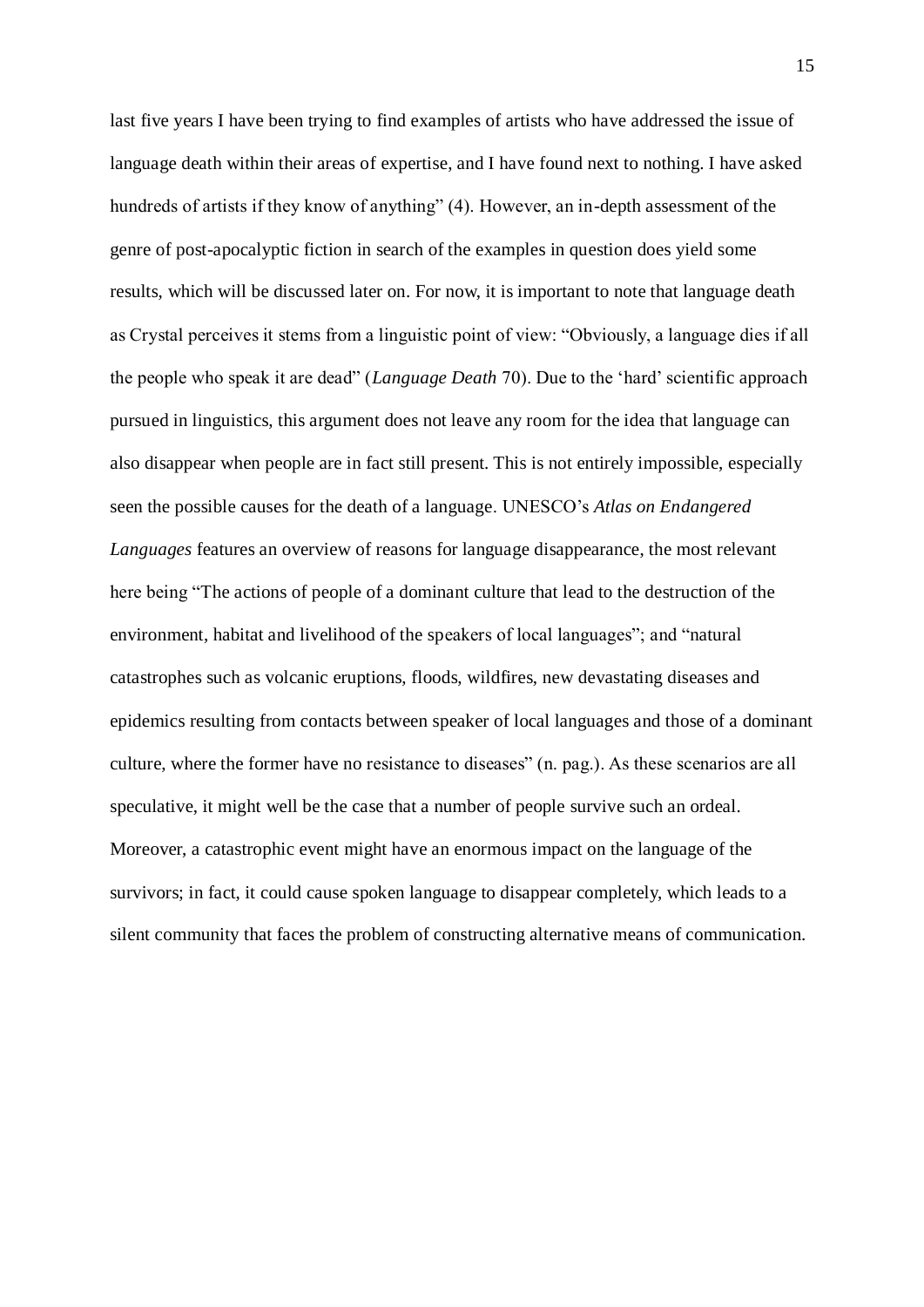#### **1.1: Language Disappearance in Literature**

In order to investigate the above mentioned scenario and how this is depicted in fiction, examples are needed. After having discussed these works, it will be possible to test the plausibility of the scenarios depicted. As noted, Crystal points out that there are few artists who deal with language death in their works, especially within the literary field. Although language disappearance is a difficult subject to touch upon in literature, there is at least one author who has attempted this task: Octavia E. Butler. In 1984, Butler was awarded the Hugo Award for Best Short Story for her work entitled "Speech Sounds" (1983). The story was first published in *Asimov's Science Fiction Magazine* and was accompanied by a foreword by Asimov himself, who states that

science fiction is committed neither to marvels nor to disasters. It deals with *possible situations*. It tries to draw a rational and self-consistent society, different from ours, which may be better, even much better, than our society; or worse, even much worse; or better in some respects and worse in others. The point of the story, then, is how people live and react in such societies. (1)

In "Speech Sounds", then, a virus has decimated the earth's population, an event which UNESCO identifies as a possible cause for language death. Moreover, in Butler's story the disease primarily affects people's language abilities, rendering them incapable of communicating in written and/or verbal form. According to Christina Smith, this view of the post-apocalyptic society "highlights the ways in which our complex linguistic system is so intricately tied to our complex societal systems"  $(45)$ , a notion which directly ties in with the philosophy of ecolinguistics. Following the premise that language is linked to the ecosystem and thus to society (Calvet 9), Smith points out that "Speech Sounds' shows a society in a moment of suspended collapse - struggling to let go completely of its old referents and accept [the] new, atavistic agrarian order"  $(46)$ . In other words, Butler depicts the post-apocalyptic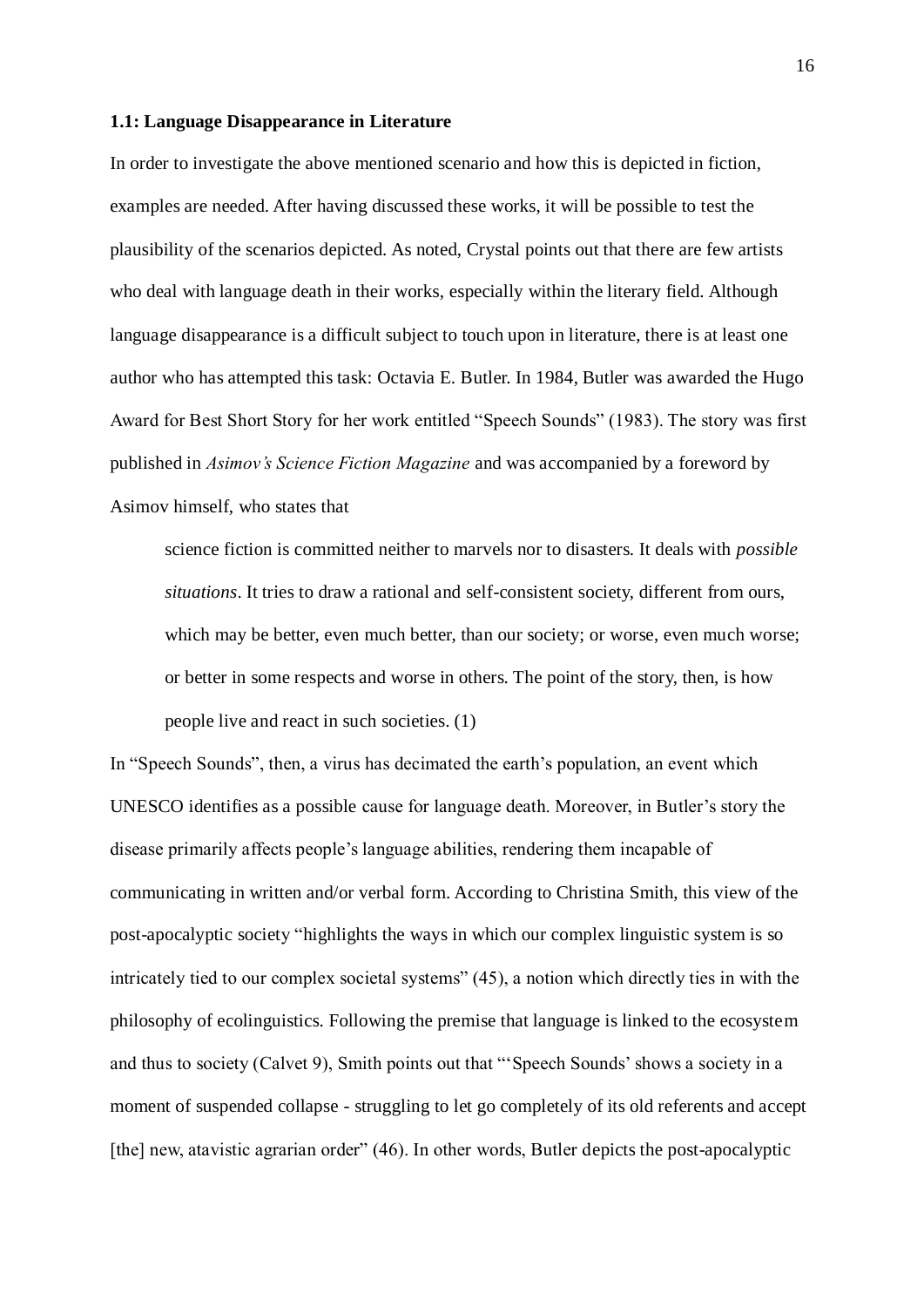world in its infant phase; the "transition from language-rich social order to anarchy is not yet complete but is in medias res" (45). In this scenario, the effects of the recent collapse of civilisation and consequently the changes in the ecosystem act upon society, and people are ―struggling to make sense of these new paradigms‖ (48). Regarding future language, this transitional phase in which the story takes place is particularly interesting and unique because it gives an account of the situation before language actually disappears, while examples of works depicting a completely silent world are more common.

In any case, the loss of language in "Speech Sounds" has certain implications for society as well as for the ecosystem. First of all, Smith indicates that the inability to speak, read, or write eliminated the past and the future, thereby causing the survivors to be stuck in the "pre-linguistic present"  $(46)$ . This idea then is exemplified through Rye, the protagonist of the story, who was a teacher before the catastrophe took place. Although Rye has retained the ability to speak, the virus has deprived her of her teaching skills, "Thus Rye, living in solitude with her myriad impotent books, represents the dying world of education, of learning and importantly - of historical reality" (49). The fact that there exists no record of the past and that there will not be any account of the future leads to a radical collapse of existing systems; as Michelle Green points out, "like the biblical story of the Tower of Babel, Butler indicates that, deprived of the ability to share a primary language, individuals will leave off building their cities and wander into isolation"  $(176)$ . On top of this, the absence of mass media and electronic devices causes the fall of the capitalist system, and thus a relapse into a feudal society  $(177)$ . This, then, ties in with Marazzi's idea that "In the post-Fordist context, in which language has become in every respect an instrument of the production of commodities and, therefore, the material condition of our very lives, the loss of the ability to speak, of the ‗language capacity,' means the loss of belonging in the world as such, the loss of what 'communifies' the many who constitute the community" (131). Following this, Green states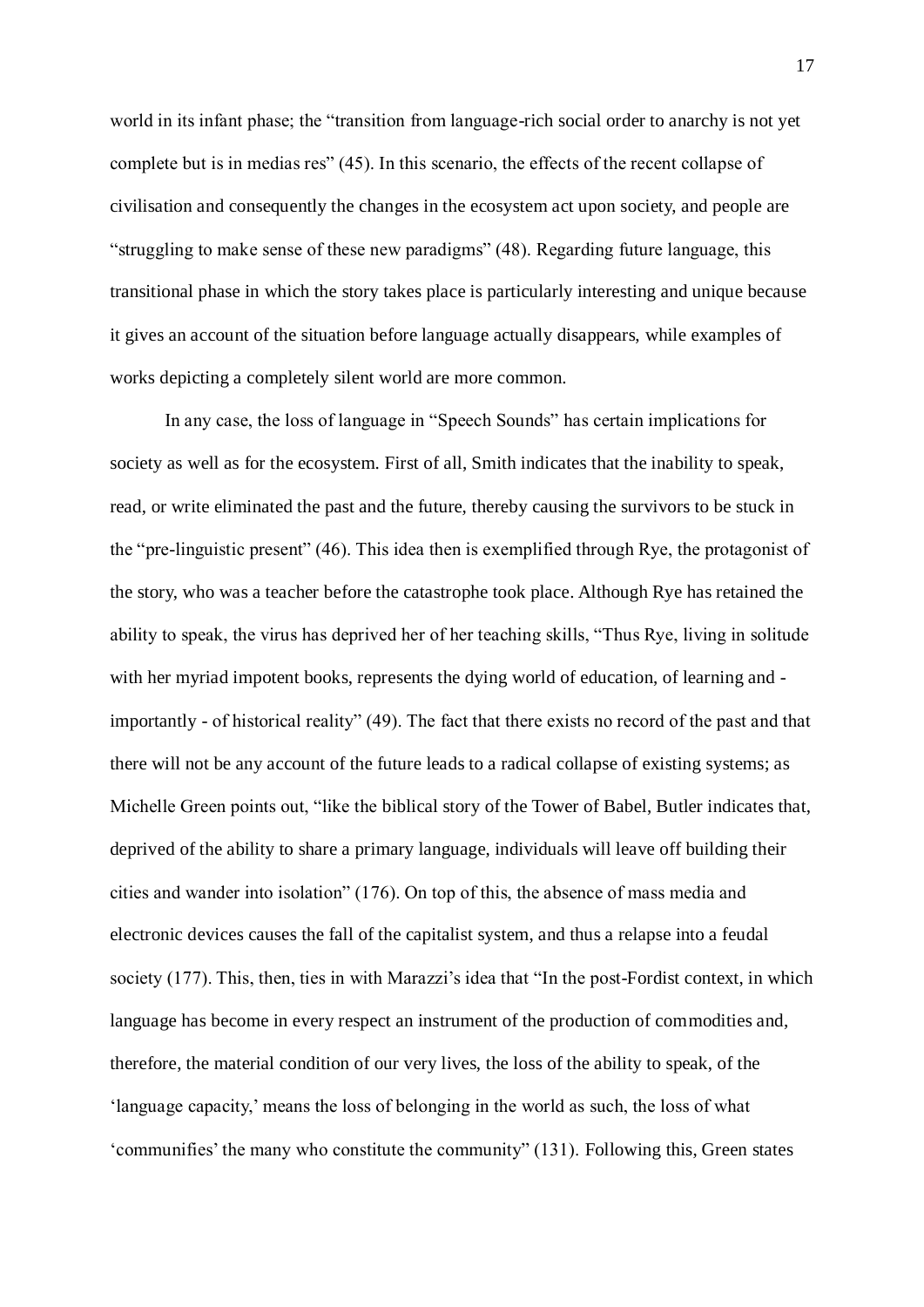that "Speech Sounds' thus tells the tale of an extremely public society forced to 'go private' without any warning"  $(177)$ .

This, in turn, results in individualism, a tendency to primitivism and survivalism, and consequently leads people to resort to violence, mostly triggered by jealousy directed at the ones who retained their communicative abilities. An example of this is found in the children who Rye encounters when travelling with her new lover Obsidian, who was an LAPD officer before the apocalypse. Obsidian feels it is still his task to enforce the law in the increasingly lawless world; when he encounters an instance of domestic violence he steps in and gets killed, after which Rye kills the man who murdered her lover. The children are scared, and when the girl screams the boy tells her to "Be quiet"  $(11)$ . Next, Rye asks herself whether "the woman [had] died because she could talk and had taught her children to talk?" or "Had she been killed by a husband's festering anger or by a stranger's jealous rage?" (11). As Smith sees it, "most of the inhabitants of this world ... have already surrendered themselves to the consciousness of the animal world" (50). Taking in account this idea, questions arise concerning communication; in spite of lacking language in the human sense, animals nevertheless have been found to possess communication skills, albeit in other forms. Next, it is possible to elaborate upon how the animalistic society sets out to construct new ways of communicating. For this purpose, it is useful to look into theories about sign language and gestures.

First of, it is necessary to distinguish between signs and gestures. In the synopsis of *Gesture, Speech, and Sign* (1999) Zouhair Maalej points out that this is a much debated difference; for instance "Emmorey contrasts signs and gestures" (124), while "Stokoe and Marschark argue that what unites speech, sign, and gesture is more important than what divides them" (125). The former view is described by Adam Kendon as follows:

When 'sign' and 'gesture' are looked upon as distinct categories, 'sign' is regarded as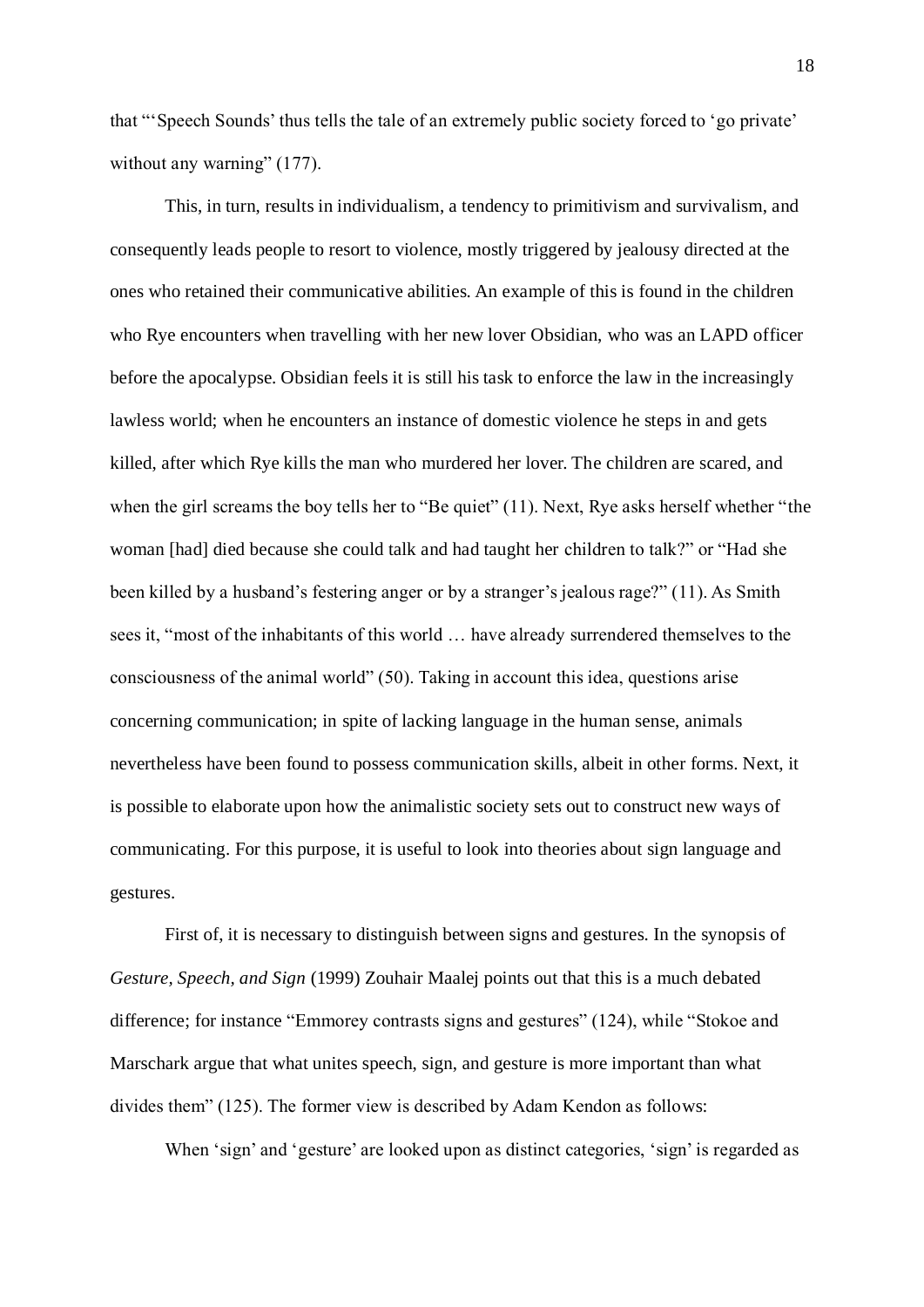something that is 'linguistic'. 'Gesture', on the other hand, is outside language  $-$  it is ‗paralinguistic' or a part of what is often called ‗nonverbal communication'. At the same time, 'gesture' is also often seen as intimately involved in the process by which spoken utterances are produced. (348)

Nevertheless, Kendon also indicates that the latter view argues against this, posing that "if this is so, and if signing is to be looked upon as a way of doing language that is the equal to doing language when speaking — then we should expect signers also to engage in 'gesture'. Yet, it has been asked, how can they do so, given that the medium they must use for their signing is the very same medium that is used for gesturing?"  $(349)$ . To cut this discussion short,<sup>3</sup> it can be stated that in the case of "Speech Sounds" people have lost their language and do not possess knowledge of sign language, leaving merely gestures available to them. As derived from the quote above, these gestures are normally used in combination with verbal communication and therefore identified as speech-accompanying gestures or S-AGs. Now, when only these S-AGs are left another issue arise: determining to which degree these gestures are meaningful isolated from verbal expression. In Butler's story much confusion arises when people try to express themselves through gesture; already in the first scene on the bus, there is a conflict between two men whose "gestures stopped just short of contact—mock punches, hand games of intimidation to replace lost curses‖ (2). Next, Rye is very much aware of the delicacy and the risk of the situation, as "She watched the two carefully, knowing the fight would begin when someone's nerve broke or someone's hand slipped or someone came to the end of his limited ability to communicate. These things could happen anytime" (2). In fact, it does not take long before the men resort to violence, thereby causing consternation among the other passengers. Soon, "Three more young men roared in excitement and gestured wildly. Then, somehow, a second dispute broke out between two of these three—probably

 $\overline{a}$ 

 $3$  For a detailed overview of the debate concerning the division between gesture and sign, as well as a historical overview and an extensive literature list of works dealing with this subject, see Kendon.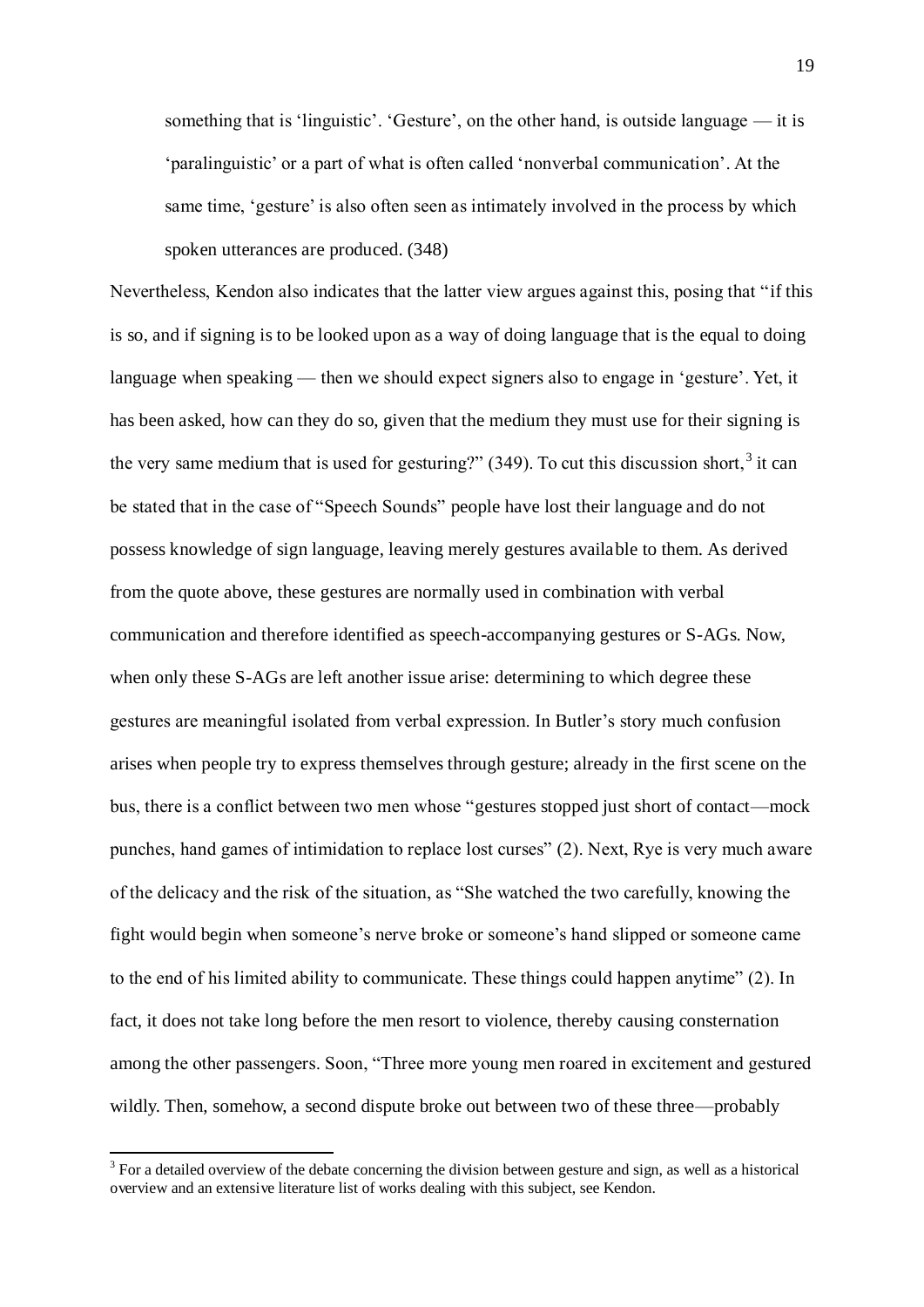because one inadvertently touched or hit the other" (2). Here, Butler shows how easily S-AGs are misunderstood when they are disconnected from the language they used to accompany.

Furthermore, it has been noted that the world in "Speech Sounds" is one in a state of transition, where language is in the process of disappearing. Therefore, the degree of language loss varies per person, which means that some individuals are still capable of verbal communication, while others are forced to express themselves through for example grunting, hissing, and murmuring. As Green points out, this distinction can be identified as the difference between speech sounds and speech, she states that "Speech Sounds' are not the same thing as 'speech'; they are less determinate. To those accustomed to a delimited sign system, speech sounds are crude and incoherent" (178). On top of this, in phonetics speech sounds are also known as phonemes, $4$  the smallest discernible unit in human speech. Following this, it can be said that in Butler's society is increasingly left with merely the building blocks of language, which become more and more useless as survivors' language abilities gradually disappear. There is, however, a spark of hope as the story comes to a close. According to Green,

Butler's "Speech Sounds" end with Rye contemplating what it will mean to be a teacher to the children–to educate them in the use of a skill that may no longer be of any use, that others will envy enough to murder them. What will she teach them? The value of the old language, or the need for a new mode of communication? The hierarchical difference between "speech" and "speech sounds," or the need for a common language between the verbal and the mute? The story end before such question can be resolved, but it ends on a hopeful note. Rye knows that, speech or no speech, the next generation will never bring back the world as it was. They will have to create instead a new public order, more diffuse in form and more accepting in

<sup>&</sup>lt;sup>4</sup> "a member of a set of abstract units which together form the sound system of a given language and through which contrasts of meaning are produced" (Colins and Mees 10).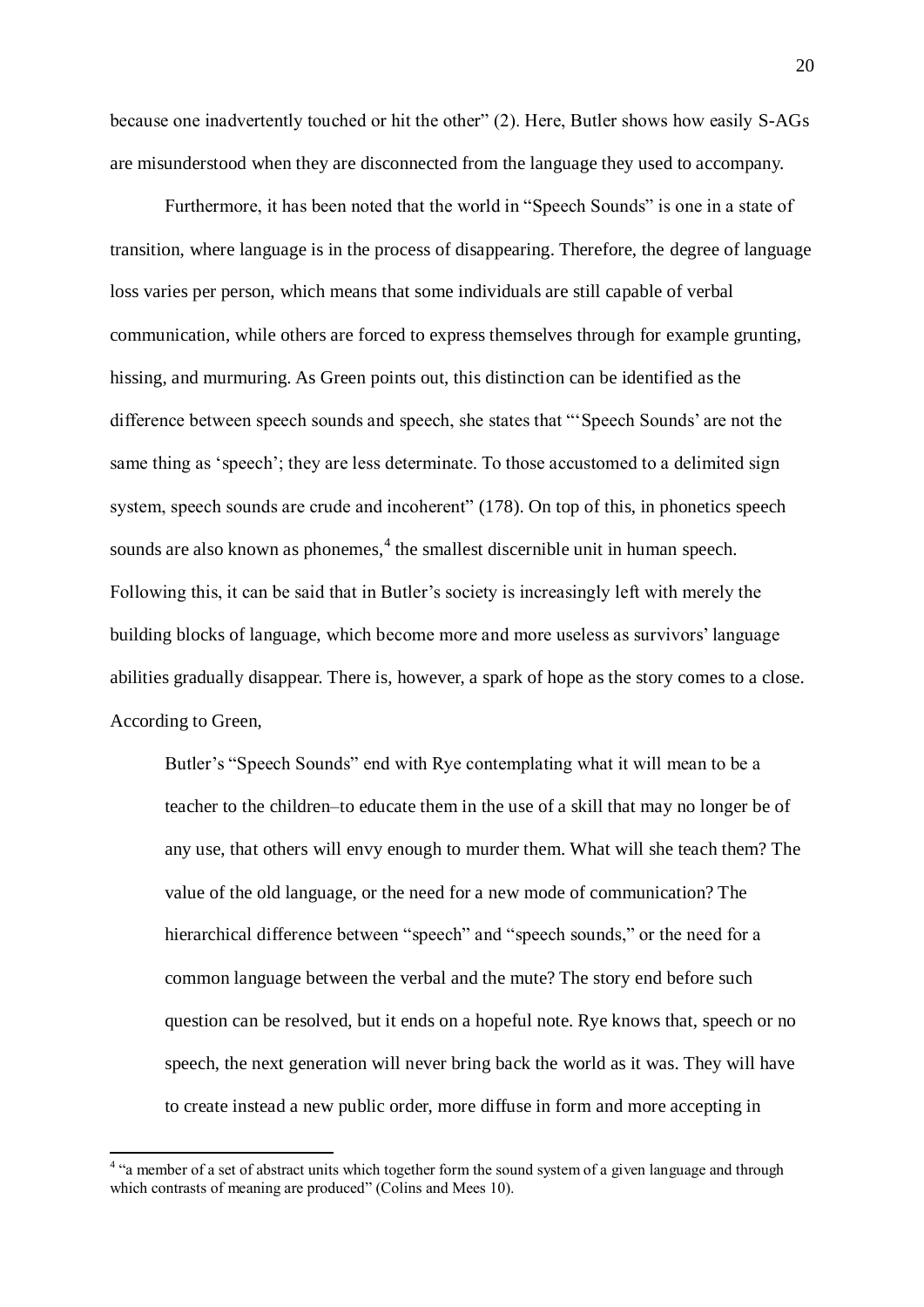difference than the old. They will have to be different. (178)

Although Green's idea of a language that facilitates the verbal as well as the mute might seem speculative, it actually premeditates a discovery made a decade later.

As a matter of fact, in 2005 Sandler et al. presented a study of a newly found language in an Israeli desert village, known as "The Al-Sayyid Bedouin Sign Language (ABSL), which serves as an alternative language of a community of about 3,500 deaf and hearing people" (Kiderra n. pag.). What makes this find so unique, then, lies in the fact that the researchers found that this language came into existence spontaneously, and was fully developed within one generation of speakers. On top of this, Sandler et al. established that ABSL developed "without any apparent external influence in a stable existing community"  $(2661)$ .<sup>5</sup> With respect to the post-apocalypse scenario as described in "Speech Sounds", this implies that there is in fact hope for society in reconstructing means of communication and consequently a new language. Accordingly, when asked about the survivability of the human race Butler expresses her optimism regarding this subject: "We probably will have some very hard times ahead, just as we have had some very hard times behind us, but probably we will survive at least as long as we already have. I don't see us as destroying ourselves entirely. Something else will probably have to do that" (Palwick 150). Willard Wells, then, points out that this point of view is realistic, as overall "The probability of humankind's long-term survival is encouragingly high, roughly  $70\%$ " (93).  $^6$  Following this, it can be stated that Butler's take on the end-of-the-world scenario is a feasible one, also in terms of language. To return to the study by Sandler et al., their observations illustrate the flexibility as well as the adaptability of the human race. Furthermore, it gives insight in how language develops in an isolated community consisting of speaking as well as mute people, which resembles the situation

<sup>&</sup>lt;sup>5</sup> For an account of the exact methods used, as well as a complete overview of the results, see the report by Sandler et al.

 $<sup>6</sup>$  Although Wells employs a variety of mathematical, statistical, and scientific models he claims that in case of</sup> Apocalypse When? "the subject  $\ldots$  is a more immediate and practical approach to survivability, a simple analytic model that transcends the quagmire of details" (x). For a complete explanation of this method, see Wells's work.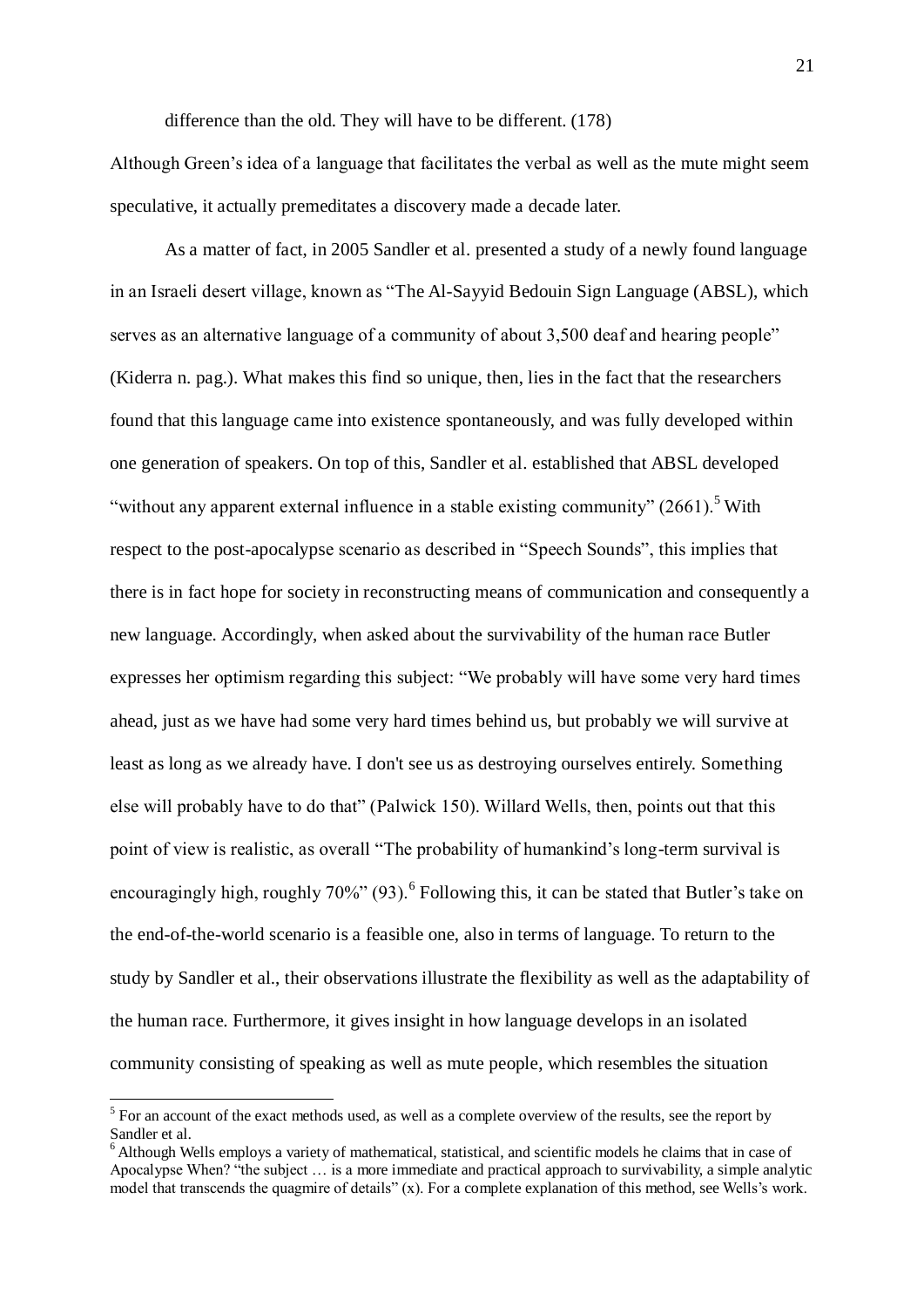depicted in "Speech Sounds". A particularly remarkable aspect of ABSL is the pace with which this language developed; researchers found that within 70 years, or "the space of one" generation from its inception, systematic grammatical structure has emerged in the language" (2661). Moreover, deaf members of the community are by no means discriminated against or regarded as being impaired. In fact, hearing members attach great value to a high level of proficiency in ABSL as a second language (2662). In addition, Sandler et al. observed that

Signers readily use their language to relate information beyond the here and now, such as descriptions of folk remedies and cultural traditions, some of which are no longer in force. We have documented personal histories of deaf members of the community and witnessed conversations about topics as diverse as social security benefits, construction techniques, and fertility. (2662)

When comparing these observations with the situation in Butler's story, it can be stated that it should be possible to record and convey what is left of the past, thereby ultimately freeing society from being suspended in what Smith calls the "pre-linguistic present" (46). Consequently, this idea contradicts Smith's claim that Butler suggests that in "Speech" Sounds" survivors' memories are also affected by the virus, "And so any oral history that could be passed along would probably soon be forgotten" (49). The notion that a language can emerge in such a rapid pace, as well as the observation that members of the Al-Sayyid Bedouin group share knowledge of the past and traditions which are now out of practice shows how resilient human beings are, and how this is reflected in how language is constructed, acquired, and developed. Thus, whereas Smith's concerns can be said to be somewhat unwarranted, while Green's notion of a future language facilitating both mute and speaking members of the post-apocalyptic community proves to be quite plausible.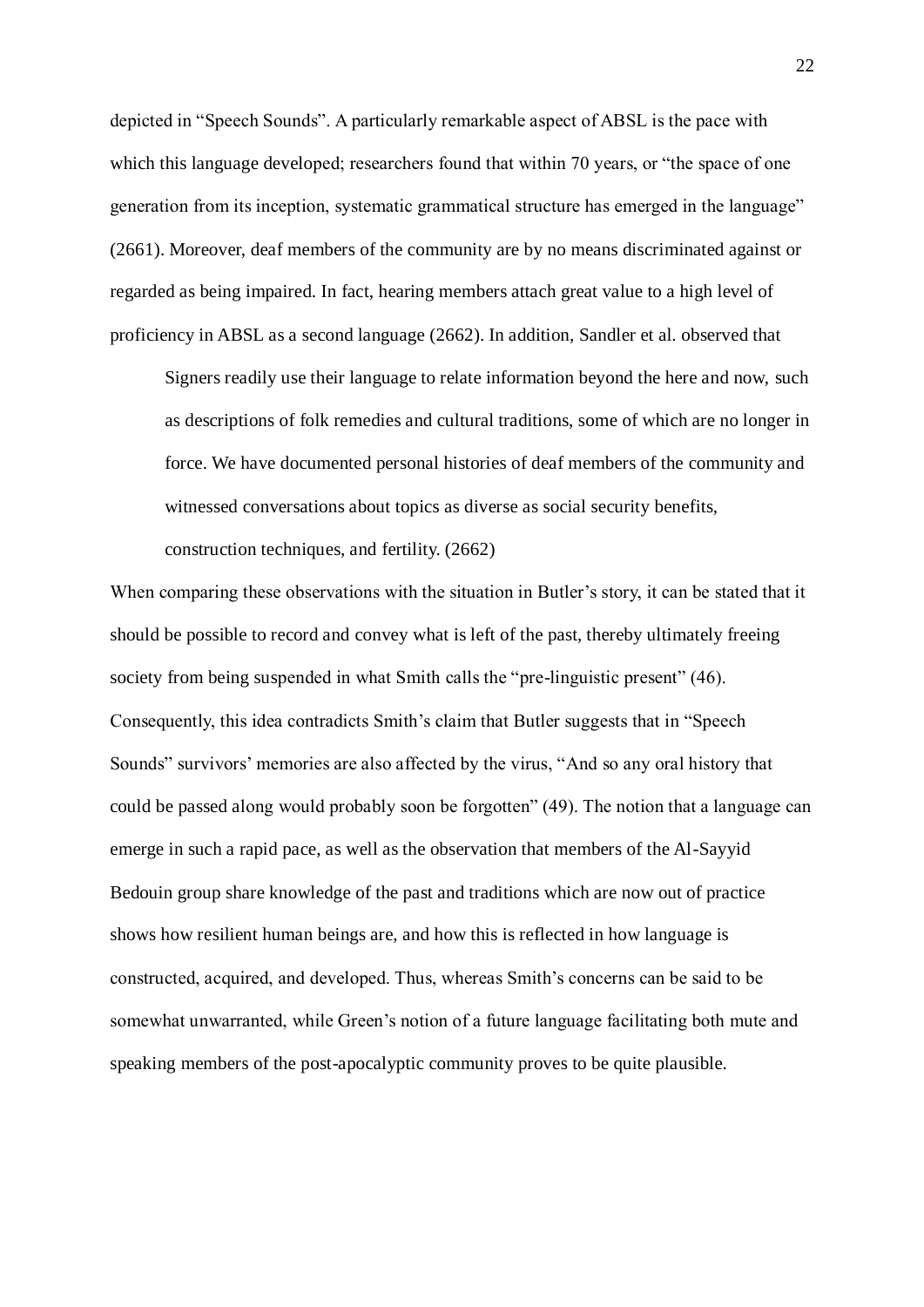#### **1.2: Language Disappearance In Film**

Next, even stronger variants of the scenario depicted in "Speech Sounds" can be discerned. However, as established earlier, examples of situations in which spoken language has completely disappeared remain scarce in literature. Visual media such as film, on the other hand, are particularly suitable for portraying wordless narratives. Although the silent film has long lost its popularity since the 'silent era' came to an end in the late 1920s, it is still a very powerful form when used properly. A recent example, for instance, is the short Israeli student film "When It Will Be Silent" (2009) by Dan Sachar. In this film, we see a man wearing a gas mask to protect him from the deadly atmosphere, who painstakingly buries his wife, decides to take of the mask and enters the grave to die beside her. Also, in 2004 a full-length silent post-apocalyptic film entitled *After the Apocalypse*, directed by Yasuaki Nakajima, was released. In this production, Nakajima chose to focus on interpersonal relationships by making extensive use of the actors' body language. Yet, however recent these works are, it has to be noted that they both are reminiscent of Luc Besson's debut film *Le Dernier Combat / The Last Battle* (1983), which will serve as the primary example in the analysis of the completely silent post-apocalyptic scenario.

In her analysis of Besson's work, Susan Hayward places his oeuvre in a postmodern framework. Hayward argues that Besson's films reflect our current postmodern condition, and points out that

According to Frederic Jameson (1984, 53-94), we are post-everything: post-history, post-colonial, post-modern and so on. Indeed, since the 1950s we have been living in a post-industrial era which has become increasingly one of post-industrial decay. This is the world which Besson so faithfully records in his films as early as *Le Dernier Combat* and right through to *Le Cinquième Element* [a.k.a. *The Fifth Element*] (1997). (305)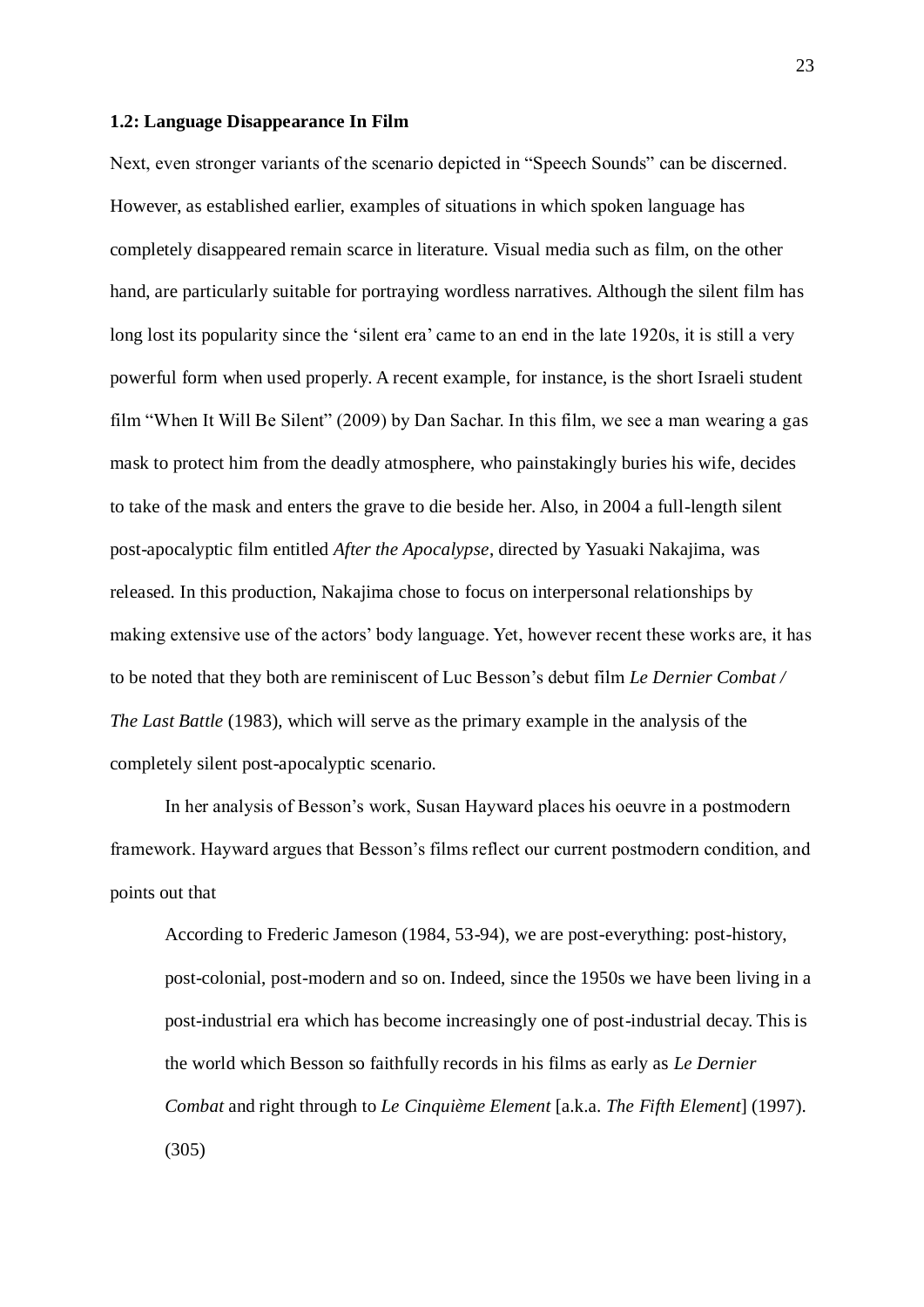Accordingly, this notion ties in with the observation that post-apocalypse fiction became more and more popular from the second half of the twentieth century. As noted, Willard Wells partly attributes this to the fact that since the Second World War people's awareness of the risk of world-threatening disasters has risen exponentially, especially due to the rapid technological innovations and the dangers accompanying these inventions. In *Le Dernièr Combat*, then, Besson depicts the world in a post-catastrophic state where society is postlanguage; that is, the ability to communicate verbally is completely lost. As Gabor Por points out, "We don't know the details of the cause of this situation, whether it was a nuclear war or other man made menace or a natural disaster"  $(2)$ , nor is it clear how language has died out. There is, however, one clue as to how this happened, which is found in the scene where the protagonist and his host the doctor take in what seems to be pure oxygen, after which they are able to pronounce the word *bonjour*. This at least implies that after the catastrophe the composition of the air has changed, thereby affecting survivors' vocal chords. Nevertheless, no suggestions are made that a virus like the one in "Speech Sounds" is the reason for this condition.

Furthermore, the totally wordless scenario in *Le Dernièr Combat* can be seen as an extrapolation of the situation depicted by Butler, as the loss of language is much more extreme in the former. Moreover, there seem to be less communicational problems in Besson's film than in Butler's story. The explanation for this is multi-faceted: first of all, "In Luc Besson's future we can barely even speak of society, because not enough people are alive then" (Por 2). However, Por states that

what *is* there follows a pattern [Besson] saw in the eighties. The group of people who the protagonist first approaches lives in a tribal way that reminded me of corporations. The leader - or CEO - lives in the highest comfort. Everyone else works mostly for his benefit, including all the others - the office workers - who toil to acquire privileges.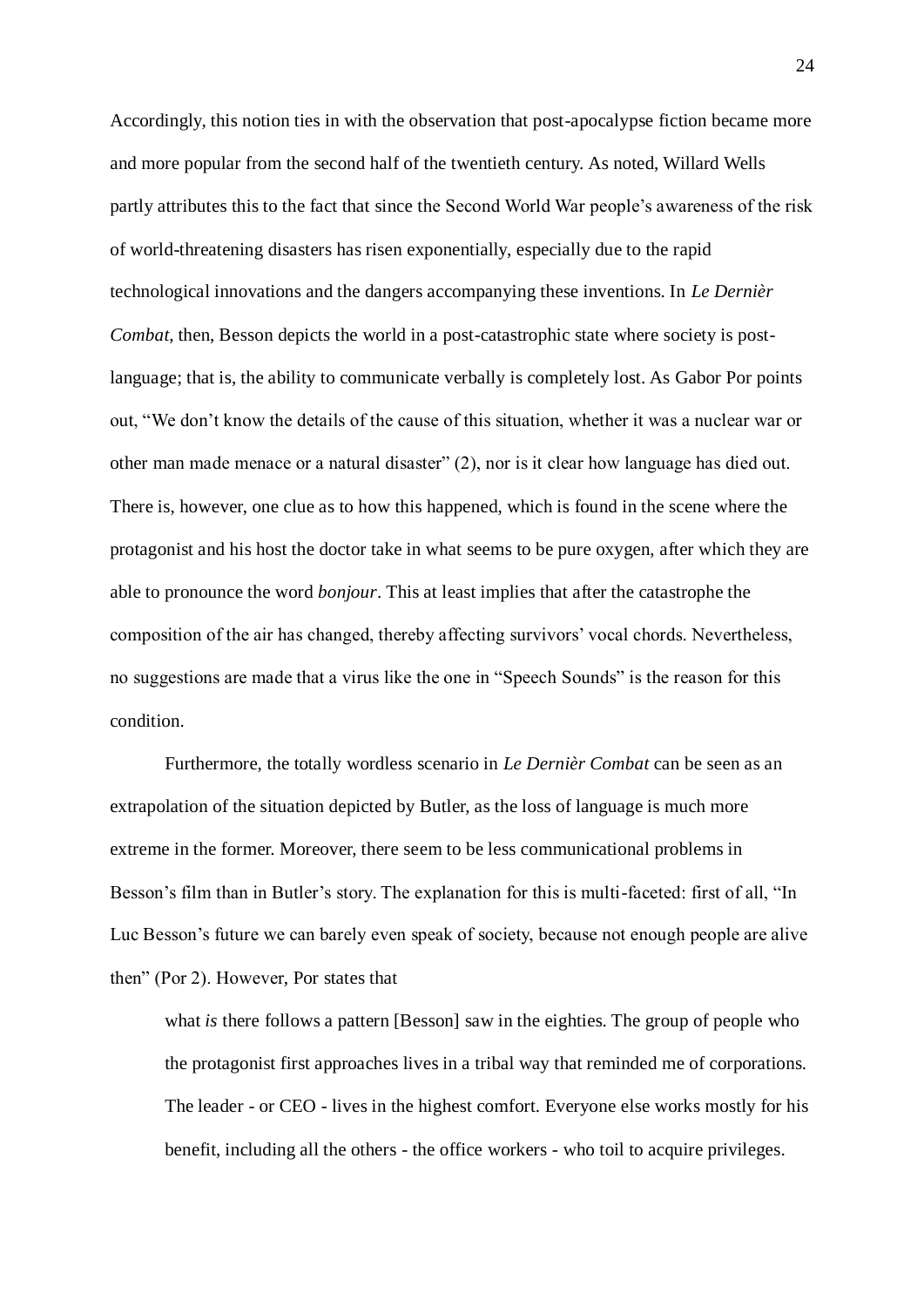The waterboy – the janitor -, who is permanently closed in the truck of a car, is on the lowest level of the hierarchy serving everyone else. Everybody knows his place on the ladder and nobody challenges the status quo. I think that the director wanted to show us the absurdity of this behavior. (2; emphasis added)

Contrastively, in "Speech Sounds" conflicts abound due to the ongoing transition towards a state of anarchy. Moreover, because of their low number and the established hierarchical order in *Le Dernièr Combat* the survivors have less need for a language than the people in Butler's story. What is more, Besson depicts the inhabitants of the post-apocalyptic world as nomads, which is illustrated by the protagonist who possesses a flying machine which he uses to cover great distances. Consequently, this nomadic existence poses certain problems, such as overcoming the language barrier. In addition, constructing a universal language would be pointless as it is logistically impossible, let alone attainable in the hostile climate created by the harsh conditions that followed the apocalypse. Moreover, following the ideas of ecolinguistics it can be stated that the changes in the environment have strong implications for the language used to refer to the external world. In the words of Calvet,

The basic idea is … that the practices which constitute languages, on the one hand, and their environment, on the other, form an *ecolinguistic system*, in which languages multiply, interbreed, vary influence each other mutually, compete or converge. This system is in interrelation with the *environment*. At every moment language is subject to external stimuli to which it adapts. (24)

Consequently, the complete destruction of the ecosystem as depicted in *Le Dernier Combat* implies that language would be greatly affected and possibly even could die out entirely. Moreover, in this approach diversity is seen as a positive factor; just as a higher degree of variation in ecosystems is deemed vital for the survival of the planet, greater linguistic diversity is vital because knowledge about the environment is embedded in language. Thus,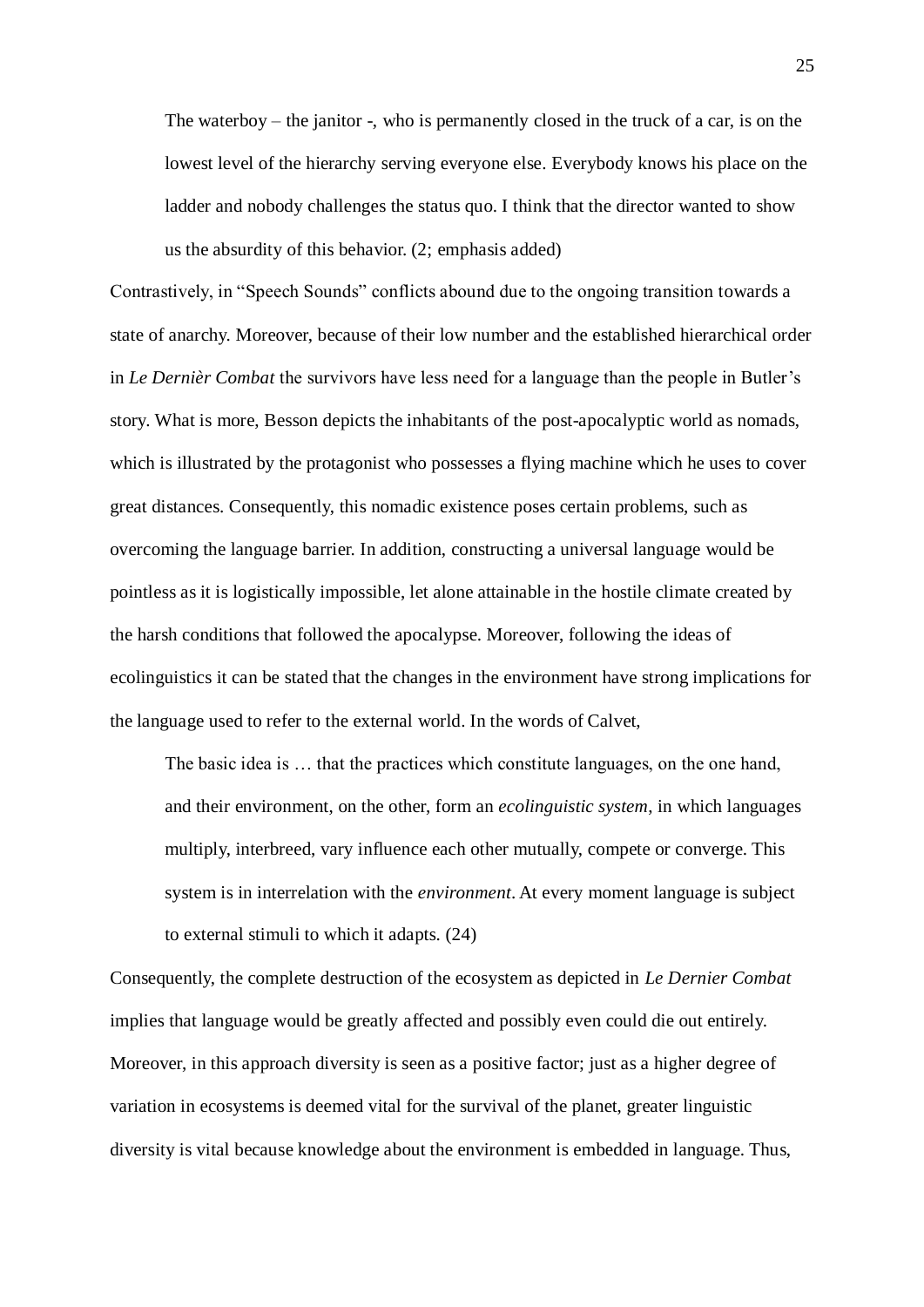environmental loss is placed in relation with language loss, a fact which can be used to account for the silent communities found in the works discussed.

In conclusion, it can be stated that the idea that language will disappear after the apocalypse is not implausible. However, to what extent the post-apocalyptic world will be silent is highly dependant on the cause and the force of impact of the catastrophe, which determines the number of survivors as well as their communicative abilities. It is hard to say where the threshold lies, especially seen that humankind has proven to be resilient and adaptable when confronted with changes in language situations. The aforementioned example of the Al-Sayyid Bedouin Sign Language illustrates this idea, yet it can be said that in scenarios where the damage is higher and therefore has led to more extreme living conditions a totally silent world is not unthinkable. On top of this, following the ecolinguistic perspective implies a congruence between deterioration of language and the ecosystem, which makes this particular language scenario all the more plausible. To end on positive note, it is worth emphasising humanity's flexibility as well as people's remarkable desire to communicate and express themselves, a phenomenon which brings hope for the future of language no matter how extreme the conditions.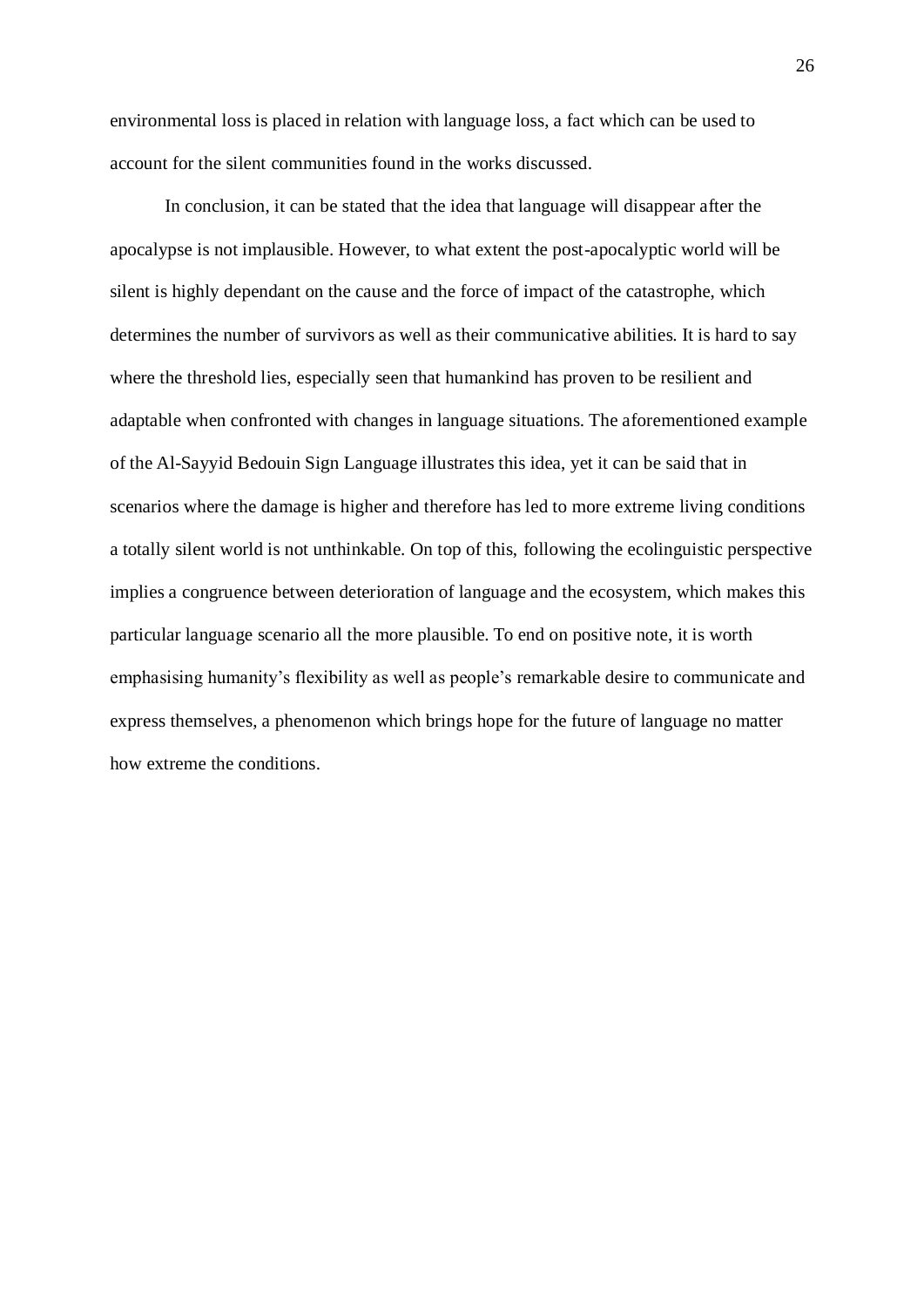#### **Scenario 2: Local Language**

The Littl Man sed, Easu wut is the idear uv yu? Eusa cudn say enne thing. The Littl Man sed, Yo doan hav to say wut it is. Just say *if* it is. Eusa still cudn say anything.

(Russell Hoban, *Riddley Walker*; 35)

The lines above are representative for Hoban's writing style throughout *Riddley Walker*  (1980), which is written completely in an –partly– invented dialect, thereby directly relating to the concept of conlanging as described earlier. Nevertheless, Hoban's constructed language is not easily defined along the lines of the categorisation proposed by for instance Emrys et al., which has led to ongoing debates and thus to different views regarding its classification. To illustrate, Nancy Taylor indicates that "Hoban's language is fascinating, and undoubtedly it will continue to interest the critics" (28). Before going into this discussion in depth, some basic assumptions can be made about the language used in the novel. First of all, several critics have used the term *Riddleyspeak* to refer to the dialect spoken by the inhabitants of Hoban's post-apocalyptic world. Furthermore, in conlanging Riddleyspeak falls into the class of "*a posteriori* languages", as it is "based on an existing language or languages" (Emrys et al. 3). Additionally, these languages are often "set in an alternative history", and thus serve to explore hypothetical scenarios as found in speculative fiction (3). Sometimes, this form of constructed language is referred to as an *altlang*, which is short for *alternative history language*. Following this, Hoban's Riddleyspeak can be seen as the result of an attempt aimed at extrapolating an existing language into the future. The novel thus confronts the reader with an account of how language will look like more than two thousand years after a nuclear fallout, a scarcely addressed topic in post-apocalypse fiction. What is more, the fact that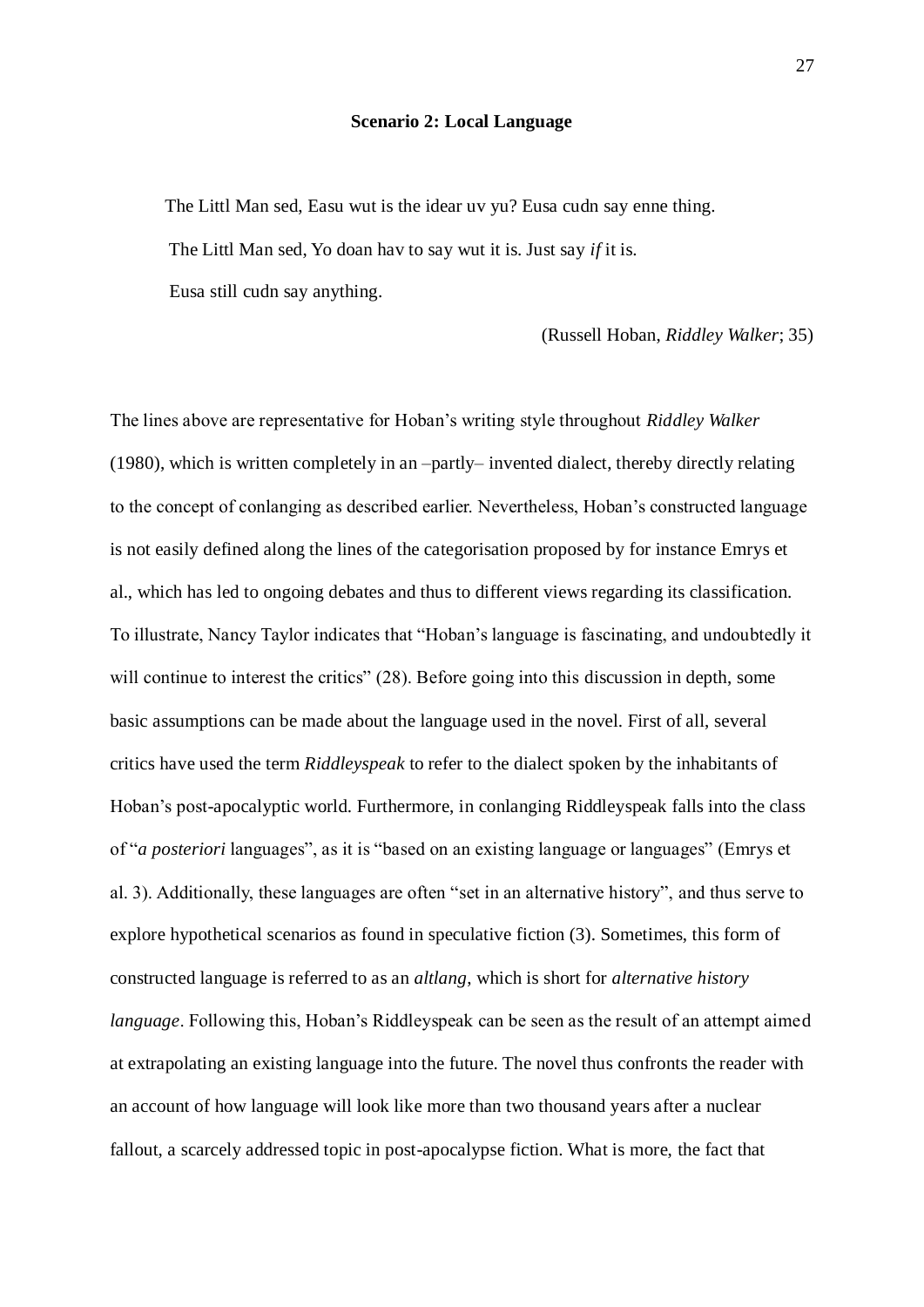Riddleyspeak holds characteristics of a dialect implies that in *Riddley Walker* language has transformed into a localised form, which stands in contrast to the more universalised versions of language found on the other side of the spectre of post-apocalyptic future language. Moreover, the former variant is also described as a devolved version of an existing language, while the latter is mostly seen as a evolved variant.

In order to perform an analysis of Hoban's depiction of a future language and subsequently the plausibility of Riddleyspeak, it is first of all necessary to look into the different interpretations of the language in the novel. Next, it might prove beneficial to determine how *Riddley Walker* compares to works in which similar attempts at language extrapolation have been made. In this case, the examples which will be used are David Mitchell's *Cloud Atlas* (2005), and the film *Mad Max Beyond Thunderdome* (Miller and Ogilvie; 1985). Furthermore, for the purpose of analysing the feasibility of future languages Peter Stockwell's theory of chronolinguistics is particularly relevant, as are other approaches to linguistic extrapolation which will be used to complement the former. Finally, the field of ecolinguistics contains notions useful in undertaking the aforementioned analysis; as will become clear, the theories formulated by Mark Fettes are especially applicable in discussing the works mentioned.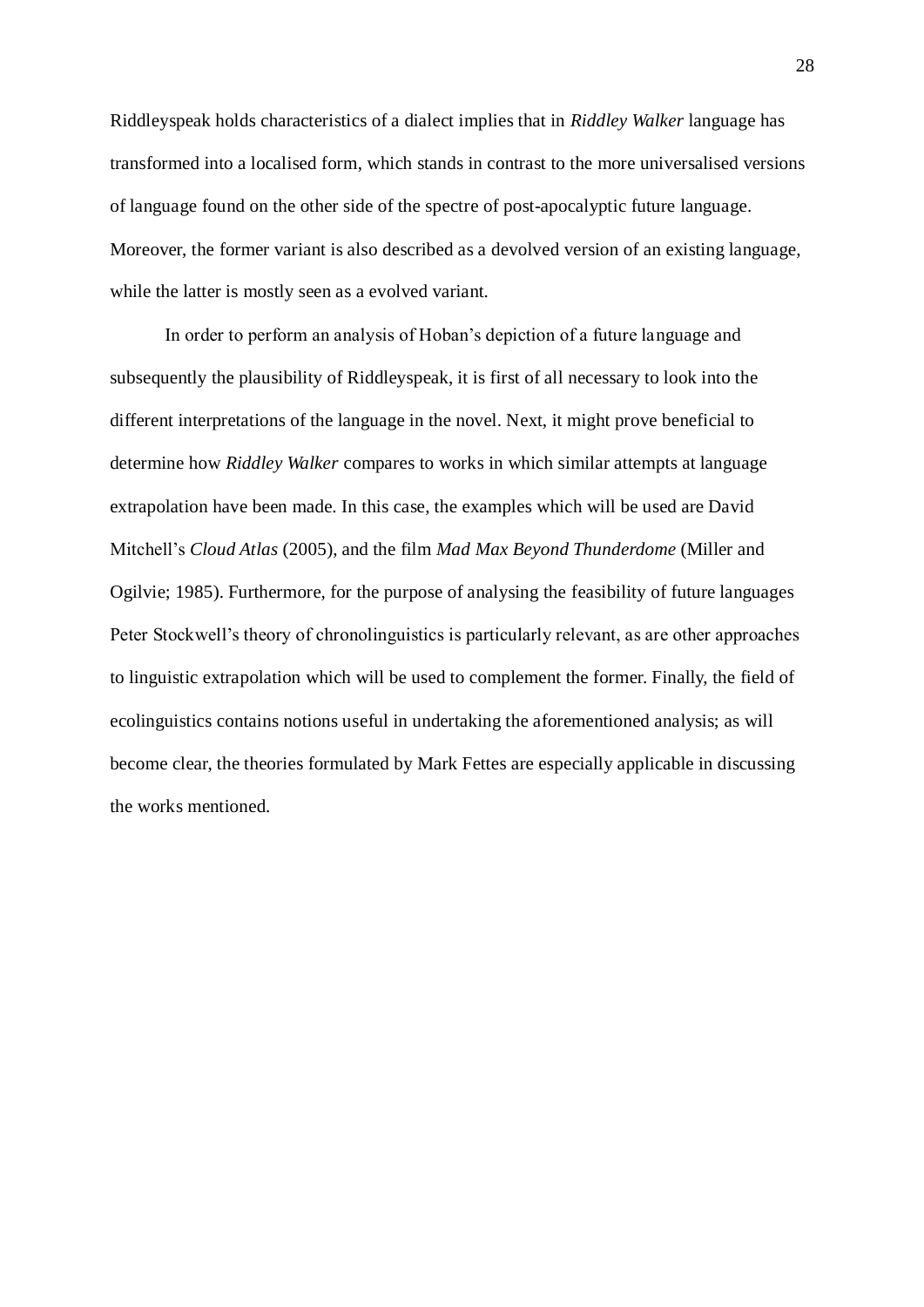#### **2.1:** *Riddley Walker*

It is not surprising that from the moment *Riddley Walker* was published the language in the novel received considerable attention, for it is one of the most striking features of the work. As Taylor notes in her 1989 article, "Riddley writes down his experiences ... in a broken language, for like books, 'culture', and even mankind, language was almost destroyed during Bad Time" (28). This "Bad Time" is a term used by the characters in the novel to refer to the period after the fall of civilisation, which was caused by nuclear disaster. The story, then, takes place in "in England in the year  $2347$  o. c. which means Our Count'" (Taylor 27; *Riddley Walker* 125). In terms of setting and story, however, Taylor indicates that "Hoban's carefully created language has drawn almost more critical interest than have the novel's plot and characters" (28). This, in turn, is reflected by the critical discussion of Hoban's novel, which mainly focuses on analysing Riddleyspeak. One of the most thorough accounts of this practice is R. D. Mullen's "Dialect, Grapholect, and Story: Russell Hoban's *Riddley Walker* as Science Fiction", in which the author provides an in-depth linguistic analysis of the dialect used in the story. First of all, Mullen defines the impetus for his article as follows: "With respect to the language, the sf critic would not be satisfied simply with finding it an artistic success, but would want to know how systematic it is in its deviations from standard and nonstandard present-day usage in writing and speech" (391). The core idea of the article, then, is concisely described in the abstract: "This article examines the constructed language (‗grapholect') in which Riddley writes, using linguistic analysis to suggest that the extrapolation of language in the novel betrays many inconsistencies" (417). Mullen shows that there are different views on this topic, and indicates that while I. F. Clarke praises the work as well as the language, "Norman Spinrad disagrees on both the value of the book and the quality of the language" (391-392). Spinrad, in turn, argues that

Hoban's transmuted and degenerated English is an entirely arbitrary creation in which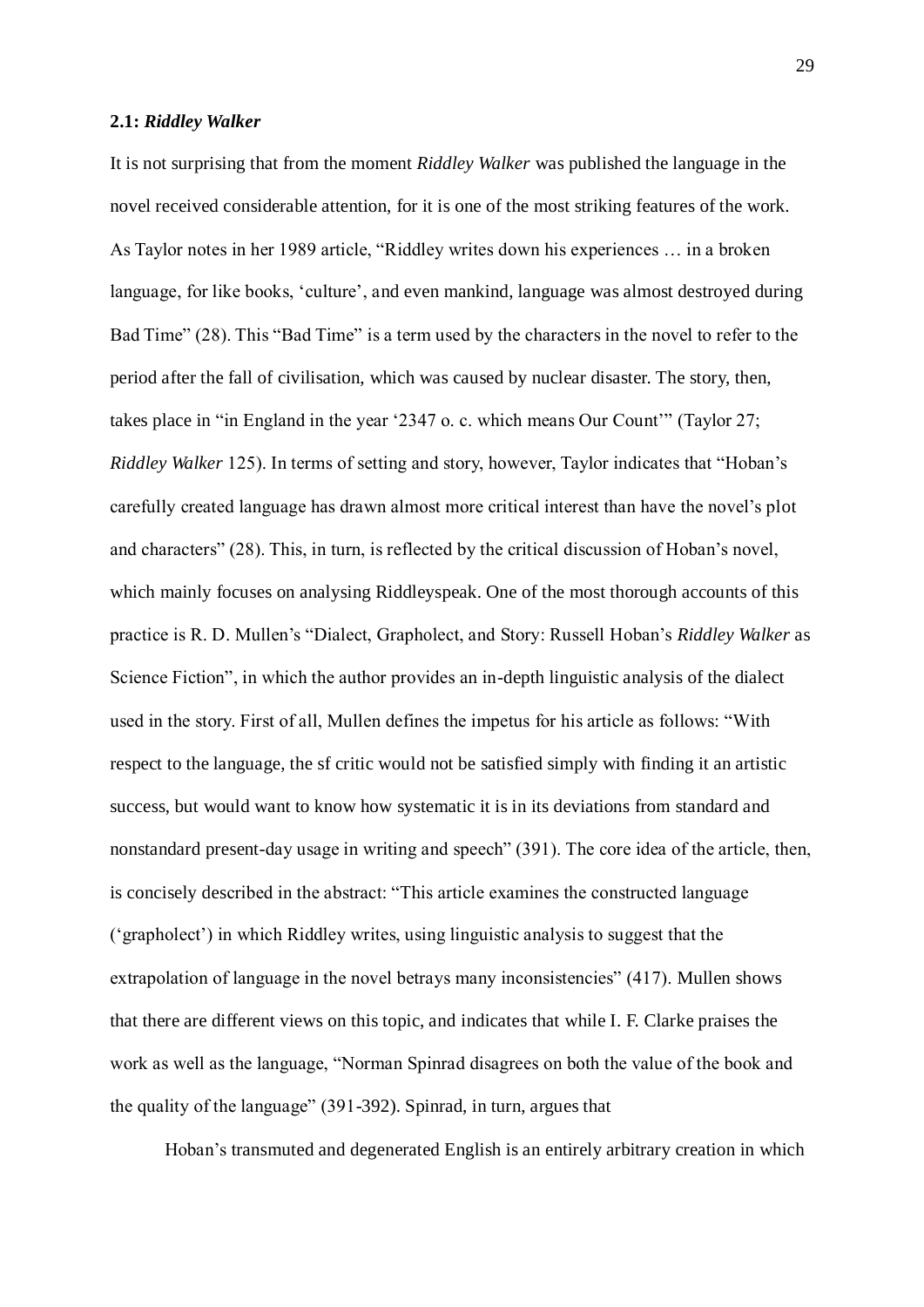words are broken into fragments and put back together again for low comic effect, in which the same phoneme may have several alternative spellings, and that all too often comes off like a baggy-pants American comedian rendering British dialects (Hoban is an American residing in Britain). (38, qtd. in Mullen 392)

Next, Mullen situates his view "somewhere between Clarke and Spinrad" (392). Nevertheless, in his reaction to the article Kenneth Andrews points out that Mullen quotes and follows Lake's point of view, who states that "Hoban has not really attempted to create a future English" (406; Mullen 391). In order to prove this point Mullen sets out to deconstruct Riddleyspeak, thereby ultimately backing his argument that "Riddley's language is a future English in only one respect, the folk etymologies. There is nothing in its phonology or in its morphology (with one important exception, the past forms of weak verbs) that cannot be found in one or another dialect of present-day English" (392).

Then, to determine the plausibility of the dialect used in *Riddley Walker* Mullen first distinguishes three versions of written English in the novel: "the 1980 spelling of *The Legend of St Eustace* (123-24) ... the 'old spel' of *The Eusa Story*, and ... Riddley's own spelling" (392-393). Next, Mullen concludes that "When we compare the respelled words of the old spel with their equivalents in the new spel, what must intrigue us most is the number of instances in which new spel has restored the spellings of 1980" (393). Following this, Mullen already identifies some inconsistencies, as words inherent to one spelling also occur in other spellings. The explanation for this is twofold: first, errors may have slipped through the editing process; "Second, author and publisher, either or both, may have pondered the convenience of the reader and decided or decreed that a certain proportion of familiar spellings be allowed" (394). David Sisk, however, argues against this by stating that "It is a necessity, not a convenience, to keep the reader in mind when constructing a fictive futuristic language" (410). Moreover, how well a conlang works cannot be determined along the lines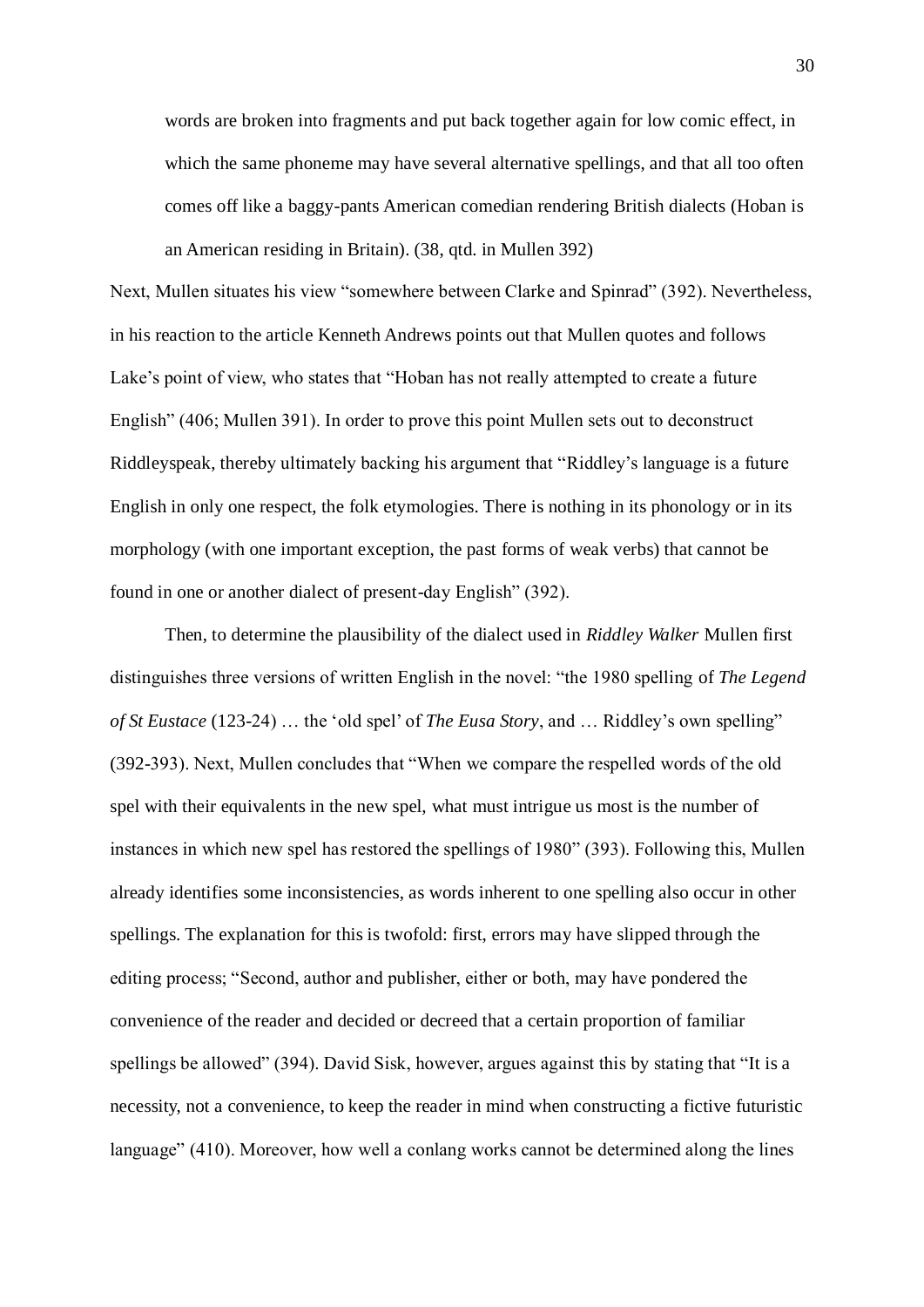of linguistic theory; rather, one has to examine to what extent it is perceived as realistic (410). Nevertheless, Mullen's extensive linguistic analysis does provide some interesting notions, especially in terms of phonology and orthography. In short, by thoroughly breaking down the dialect, as well as charting all of its features, several inconsistencies in Riddleyspeak are exposed in this in-depth investigation, both on a phonological and a orthographic level. One example is that "The sequence *qu* appears always as  $qw$ ", an illogical phenomenon as speakers of this dialect do identify the sound /w/, yet they do not discern that the other sound is /k/, which would logically lead to omitting *q* from their character set and to writing *kw*, or  $cw$  as found in Old English (397).<sup>7</sup> Following the inconsistencies found in the analysis, Mullen draws the conclusion that "If we judge a novel by the extent to which it fascinates and moves on a first reading, then *Riddley Walker* is a very good book indeed. But in an sf novel we, some of us at least, expect a reasonably consistent intellectual construct. On this basis, *Riddley Walker* fails, though hardly as thoroughly as Norman Spinrad claims" (406). Thus, for Mullen Hoban's invented language is too inconsistent to be plausible. There are, however, counter-arguments to this statement, which are published in addition to the article under the title "Ten Years After: Four Responses to R. D. Mullen". Apart from reacting on Mullen's claims, the comments by linguists contain a couple of ideas worth elaborating upon.

To begin, Andrews comments on Mullen and Lake's statement that Hoban has not tried to invent a "future English" by indicating that after almost three millennia –with or without disasters– the evolution of language would render standard English completely incomprehensible to present-day speakers (406). Thus, for Andrews it would be pointless to create a language this far into the future. To illustrate this point Andrews uses *Beowulf*  (around 750 A.D.) as an example, as without specific knowledge the original text is practically indecipherable for modern readers (407). Moreover, this principle occurs in

 $\overline{a}$ 

 $7$  For a complete deconstruction of the phonology and orthography of Riddleyspeak, as well as a detailed breakdown of the dialect, see to the corresponding sections in Mullen's article.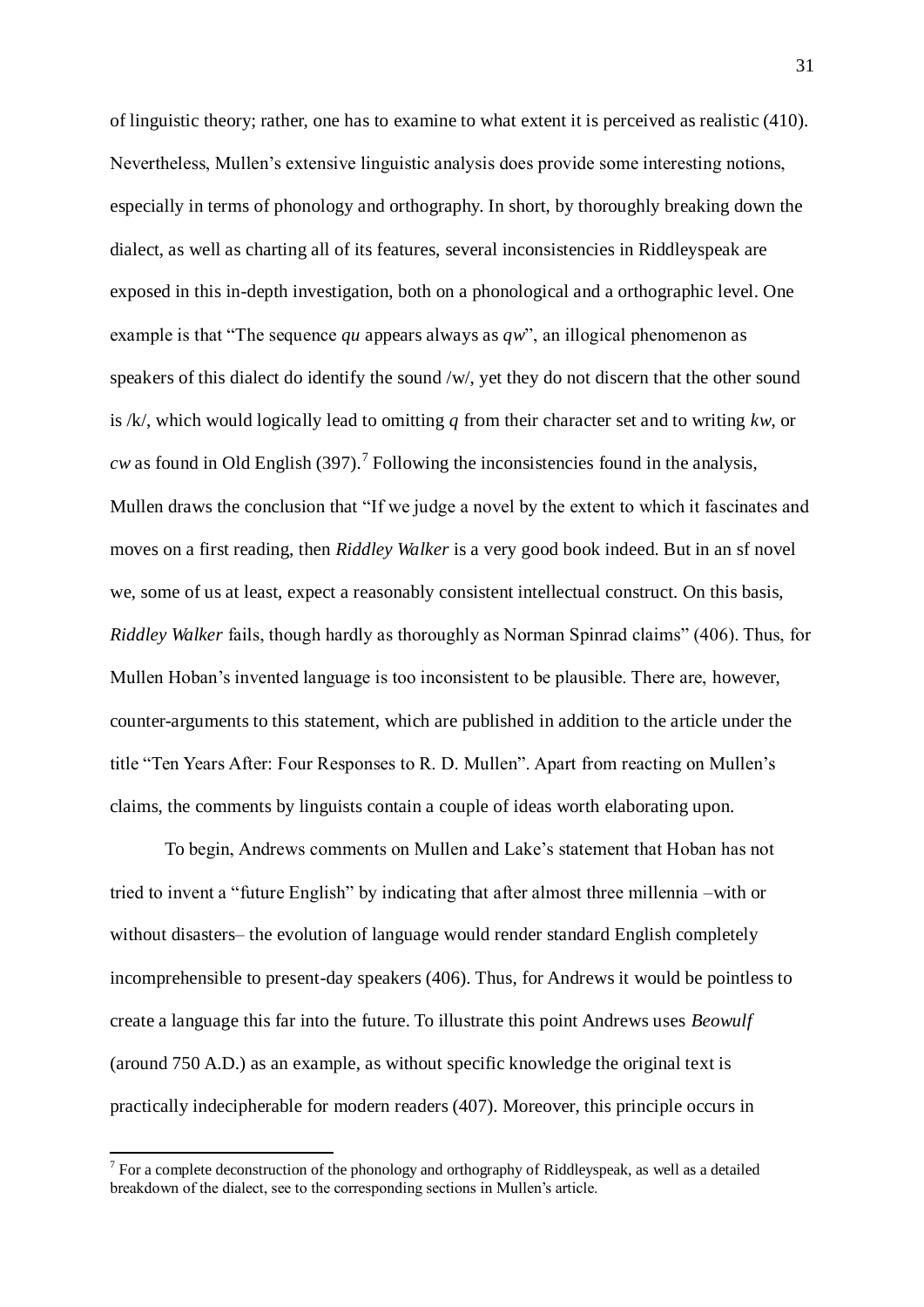*Riddley Walker* in the passage where Goodparley shows Riddley *The Legend of St. Eustace*, a text from earlier times which both men are unable to understand because it is written in Standard English (407). Nevertheless, despite the aforementioned argument Andrews also indicates that "Mullen quotes Clarke, who notes that 'every word adds to the impression of social degradation and vernacular corruption". Moreover, it is stated that "Those statements" correctly point to Hoban's *creative purposes*‖ (407; emphasis added). This implies that according to Emrys's classification Riddleyspeak should be categorised as an artlang rather than an engelang, which has certain implications on how it should be treated from a critical perspective. Firstly, Mullen treats *Riddley Walker* as a work of science fiction, and consequently approaches the language from a scientific point of view rather than focusing on its creative worth and workings. Already, Hoban resists the idea that his novel is hard science fiction in the interview by Myers by revealing that he deliberately did not look into linguistic or philological theories: "Just as in *Kleinzeit*: early on, I decided that I wasn't going to do medical research and find out symptoms and proper names for things; I'd just wing it. I thought, Here, I'll just rely on my ear. Otherwise I could have stalled endlessly on the research" (14). Following the latter point of view, Riddleyspeak should be judged on how well it fulfils Hoban's creative purposes by assessing how the language contributes to the reading experience. In order to elaborate upon this idea, ecolinguistics provides useful ideas. Also, it fits the proposed approach as it bases itself on conceptual rather than scientific grounds.

Strikingly, Hoban already touches upon the relation between language and the environment in the Myers interview; when asked how Riddleyspeak came into existence the author answers the following:

I started writing it in straight English, and it just began to drift. The characters began to say words that didn't exist in English, and their English began to drift into a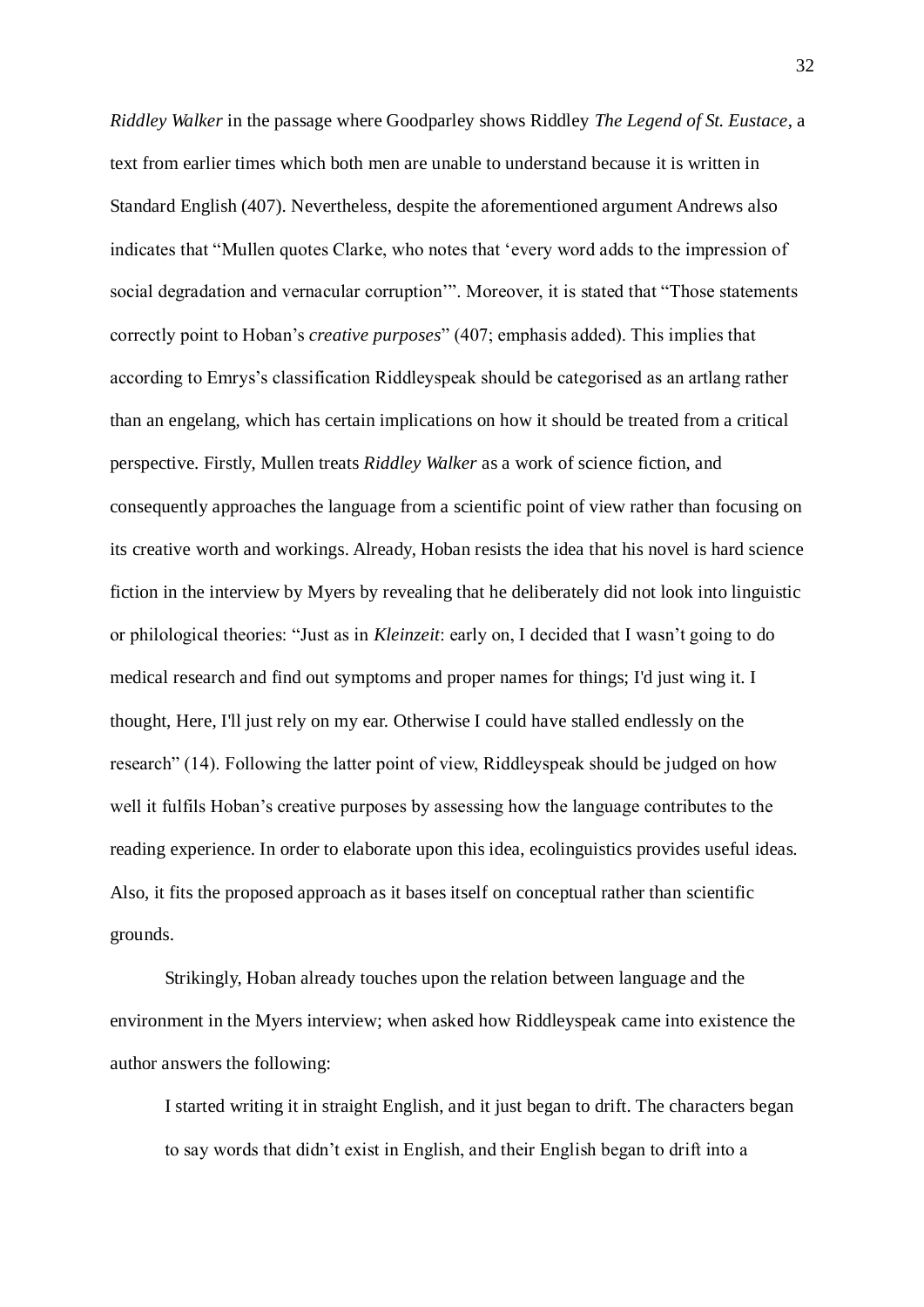vernacular. Then I saw that what was really happening was the real linguistic process that does happen. Speech always encapsulates a place and a time and a world-view. And their speech would naturally do the same. They wouldn't be talking BBC English. (n. pag.)

Here, by referring to the relation between language and world-view Hoban enters the field of ecolinguistics. With respect to *Riddley Walker*, Mark Fettes's ideas concerning linguistic ecology are particularly relevant. First of all, Fettes distinguishes between primary and secondary discursive rules, of which the former "enables us to tell stories about the world we know from experience" (n. pag.). Subsequently, "the words and word-use rules produced in this way are then available to be strung together into more complex and abstract stories about the world outside our experience (including past and future)", which in turn constitutes secondary discourse (n. pag.). Next, the relationship between these two forms of discourse is delicate and is easily influenced by oppressing languages. Standardisation of language, for instance, authoritatively imposes universal truths upon society, which leads to static secondary discursive rules. Consequently, this "reduces the scope of primary discourse in a society to a minimum" (n. pag.). To illustrate, Fettes notes that "it does not seem accidental that the philosophical foundations of modernity … were laid at the very time that standard language was beginning to replace the vernaculars among the educated classes of Western Europe" (n. pag.).

Accordingly, As Andrews points out, the society in *Riddley Walker* faces a similar situation, as in the end "it seems that population growth, the re-emergence of the scientific method, and the re-discovery (or re-emergence) of gunpowder may put Riddley's society on the same path that mankind traveled once before" (408). Following this, it can be stated that the people in Hoban's story are constantly in the process of negotiating primary and secondary discourse. Moreover, this is precisely what drives Riddley to leave his tribe and set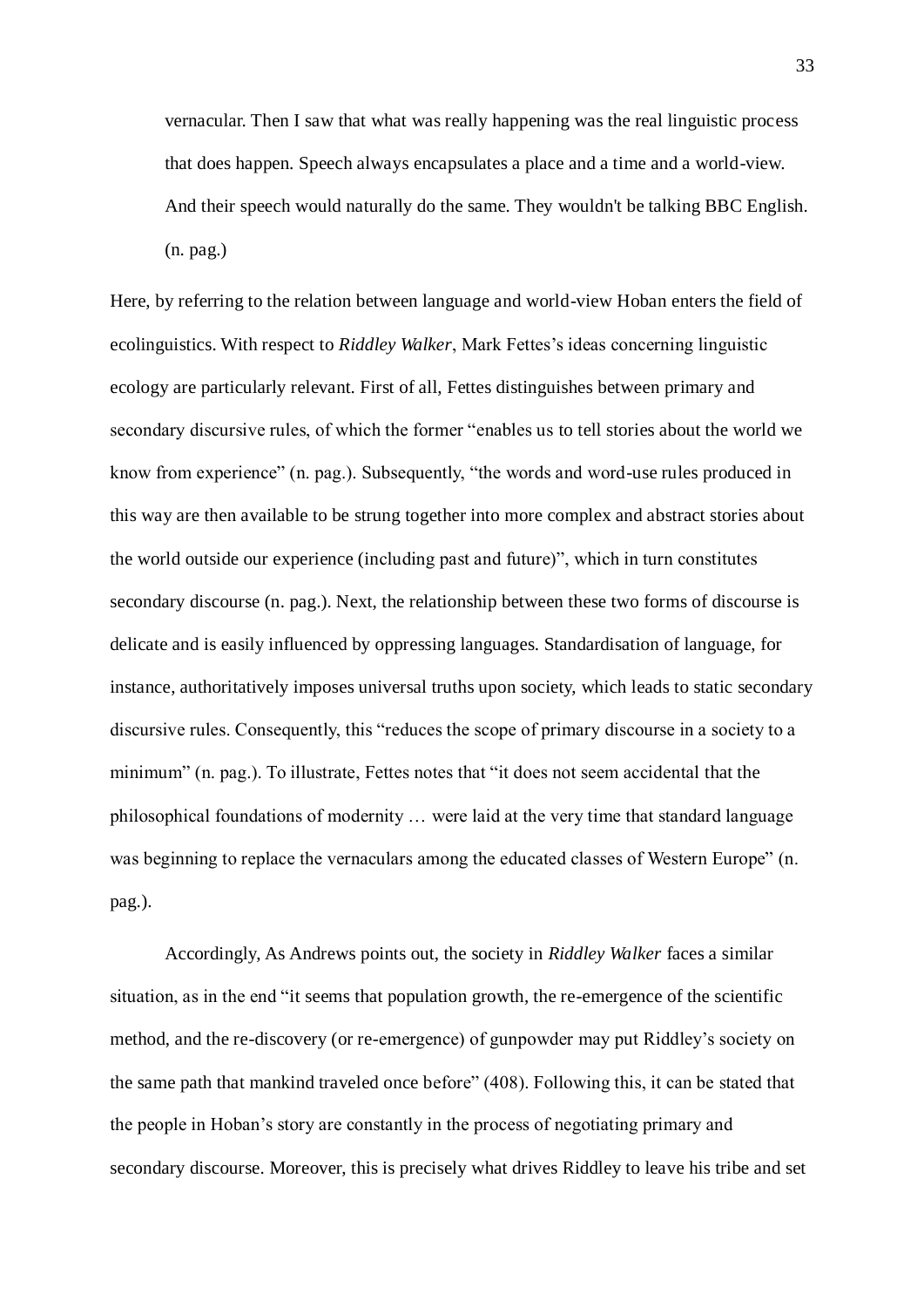out on his journey: "He wants to create his own 'tels' and 'connexions' but quickly discovers that the Mincery –the ruling government– expects him to follow party lines in his interpretation of the old stories and myths handed down by word of mouth since Bad Time" (Taylor 27). Thus, here, the protagonist is reluctant to accept the dictates imposed upon secondary discourse by the Mincery. Moreover, the fact that he uses Riddleyspeak to record his experiences ties in with the notion that "The local language has to be used to meet its speakers' need for concepts and stories that make sense of the world *in their terms*‖ (Fettes n. pag.; emphasis in original). Riddley's account of his journey is a clear example of such a story, and thus contributes to the tribe's collective local knowledge.

What is more, from an ecolinguistic point of view Hoban's choice to write in dialect is all the more realistic, as Fettes indicates that "arguments for the importance of local, community-based knowledge can be linked to the reintroduction of specific indigenous words for local realities; or the authority of non-indigenous sources can be undermined by ‗translating' their impersonal and monolithic discourses into more human and concrete terms in the local language" (n. pag.). In the words of Timothy Bugler, "Languages adapt to the needs of their speakers; the abandonment or re-interpretation of technical vocabulary in Riddley's speech indicates not that his language is inferior but that his society is different from ours" (416). As a matter of fact, both mechanisms can be seen at work in the novel. To react on Bugler, Mullen already points out that Riddleyspeak vocabulary is imbued with "computerese" (401), technical words which are remainders of past times when society's technological development was peaking. Examples are "Puter Leat", used to refer to the people who lived before the Bad Times known as the "Computer Elite"; "pirntowt", meaning "printout"; and the "Power Ring", which is the name for the nuclear reactor built before the fall. To relate to Andrews's statement: if we take the inhabitants of the world in the story as the indigenous population, and the Puter Leat as the "non-indigenous sources", then these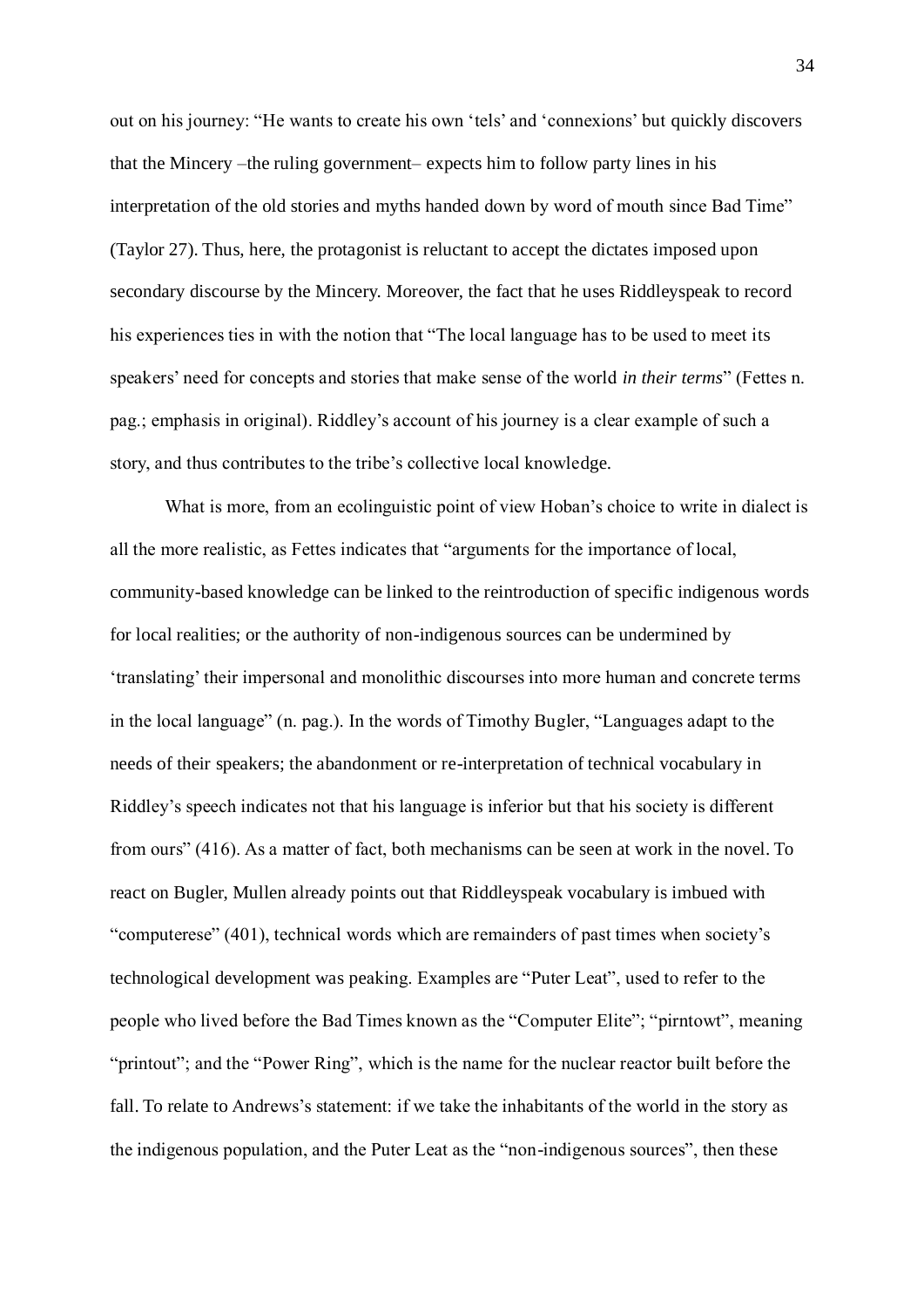words are translations of words imposed by the latter. Similarly, the reappearance of "specific indigenous words" can also be discerned, for local expressions and idioms are found Riddleyspeak. "Blob's your nunkel", for instance, is derived from "Bob's you're uncle", Cockney slang used to indicate that "Everything is perfect". "Blob", in turn, relates to the mutants found in the post-nuclear world. (*Riddley Walker* "Glossary" 233). Likewise, "Wotcher" is taken from the Cockney phrase "What cheer?" (235). Thus, words indigenous to the land are being recycled by the local natives to refer to the environment they live in, which ties in with ecolinguistic theories.

Next, another argument in favour of the plausibility of Riddleyspeak as a local dialect can be found in Peter Stockwell's article on chronolinguistics, in which the author aims "to" establish the first principles of the study of future language possibilities" (55). According to Stockwell, "[in] *Riddley Walker*, catastrophic social disjunction corresponds with radical linguistic change"  $(62)$ . This notion, then, is reflected in the use of dialect in the novel. Stockwell argues that within the context of the story the simplified language suggests "a simple-minded perception" (62), which ties in with Will Self's observation that the phonetic spelling decelerates reading speed, thereby bringing the reader down to the same pace of understanding as the characters (*Riddley Walker* viii). Furthermore, the names of locations in future Kent contribute to the depiction of an oral culture. To exemplify, Dover becomes "Do It" Over", Sandwich is now "Sams Itch", and Faversham transformed into "Fathers Ham" (Stockwell 62). Moreover, "these forms ... reflect current stigmatised pronunciations, towards the current local vernacular, but extrapolated further" (62). To back this statement Stockwell points to the analysis by Schwetman, who "points out further historical changes such as the simplification of voiced dental  $\frac{d}{dx}$  to a general unvoiced  $\frac{d}{dx}$  to indicate past tense ('kilt', 'ternt', 'clattert')" (62). In addition, Riddleyspeak invokes the feel of English used in the Middle Ages, which complies with the state of civilisation in the world depicted (63).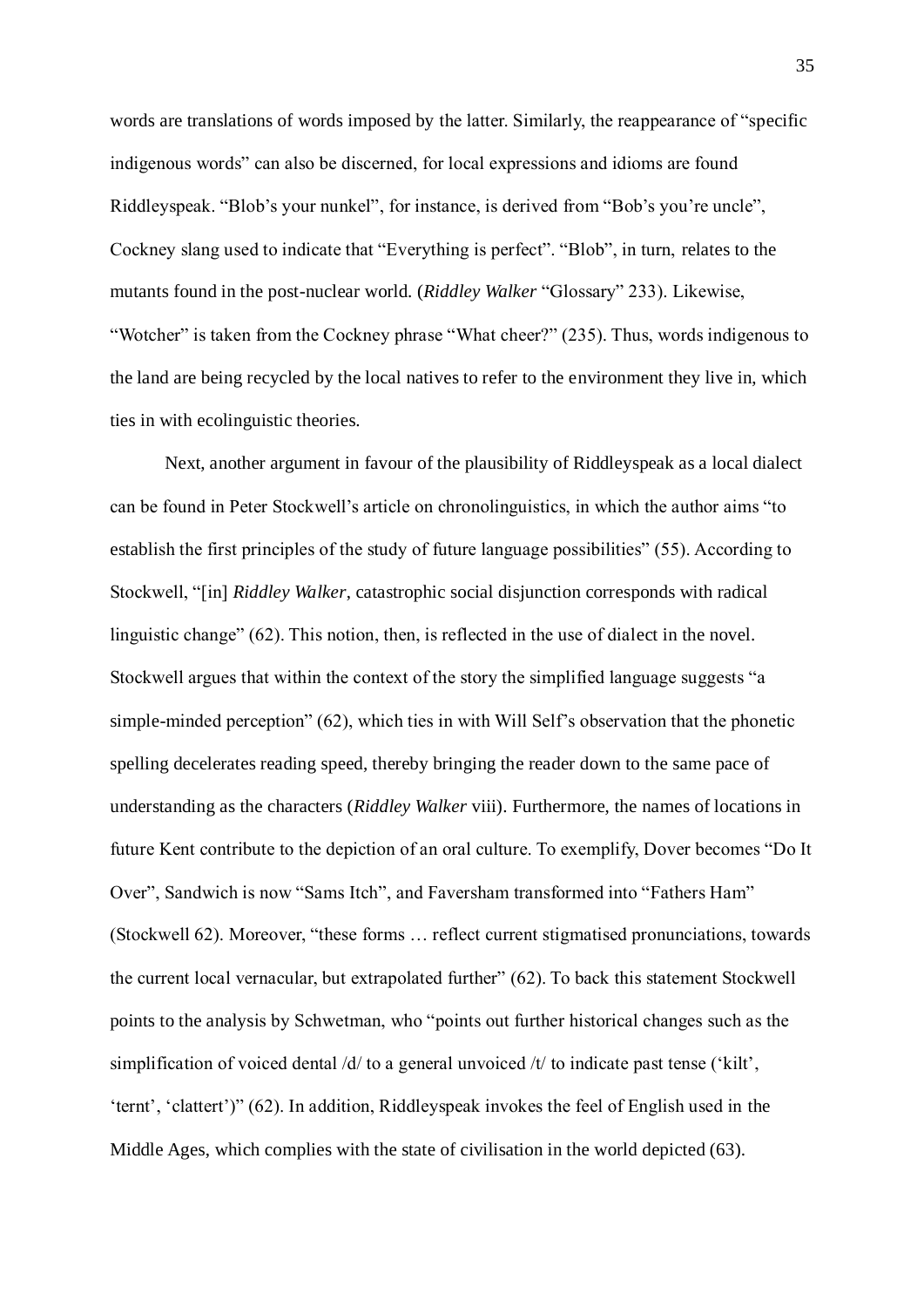Following these arguments, it can be stated that the language scenario in *Riddley Walker*  might not be so implausible as Mullen argues. The linguistic analysis of the dialect, on the other hand, helps in identifying more characteristics of Kentish present in Riddleyspeak.

As a matter of fact, there are various arguments against Mullen's claim concerning inconsistencies in Hoban's invented language. Andrews, for example, states that with his research Mullen not only exposes discrepancies but also "establishes Hoban's linguistic consistencies" (408). On top of this, Deborah Ruuskanen counters the argument that the inconsistencies can be attributed to insufficient editing by stating that "variant spellings are nothing new, and a given letter-writer might very well use different variants in differentsometimes even within the same-letters" (409). Moreover, Ruuskanen agrees with the statement that Riddleyspeak should be approached as a creative product rather than a scientific construct, which she backs by indicating that Mullen focus is too much on the language and too little on the story (409). In fact, when the work is regarded as a whole, the invented language works well in "creat [ing] an impression of a futuristic, primitive society, in which very few people can read or write" (409). Thus, to summarise and conclude: it can be stated that despite the large amount of time which has passed in the story –which should have led to an unrecognisable form of English– and in spite of the supposed inconsistencies, Hoban's artlang is not that implausible at all. Furthermore, it has been established that the choice to write the work completely in a devolved Kentish dialect is justified in various ways, and is especially feasible from an ecolinguistic and chronolinguistic point of view.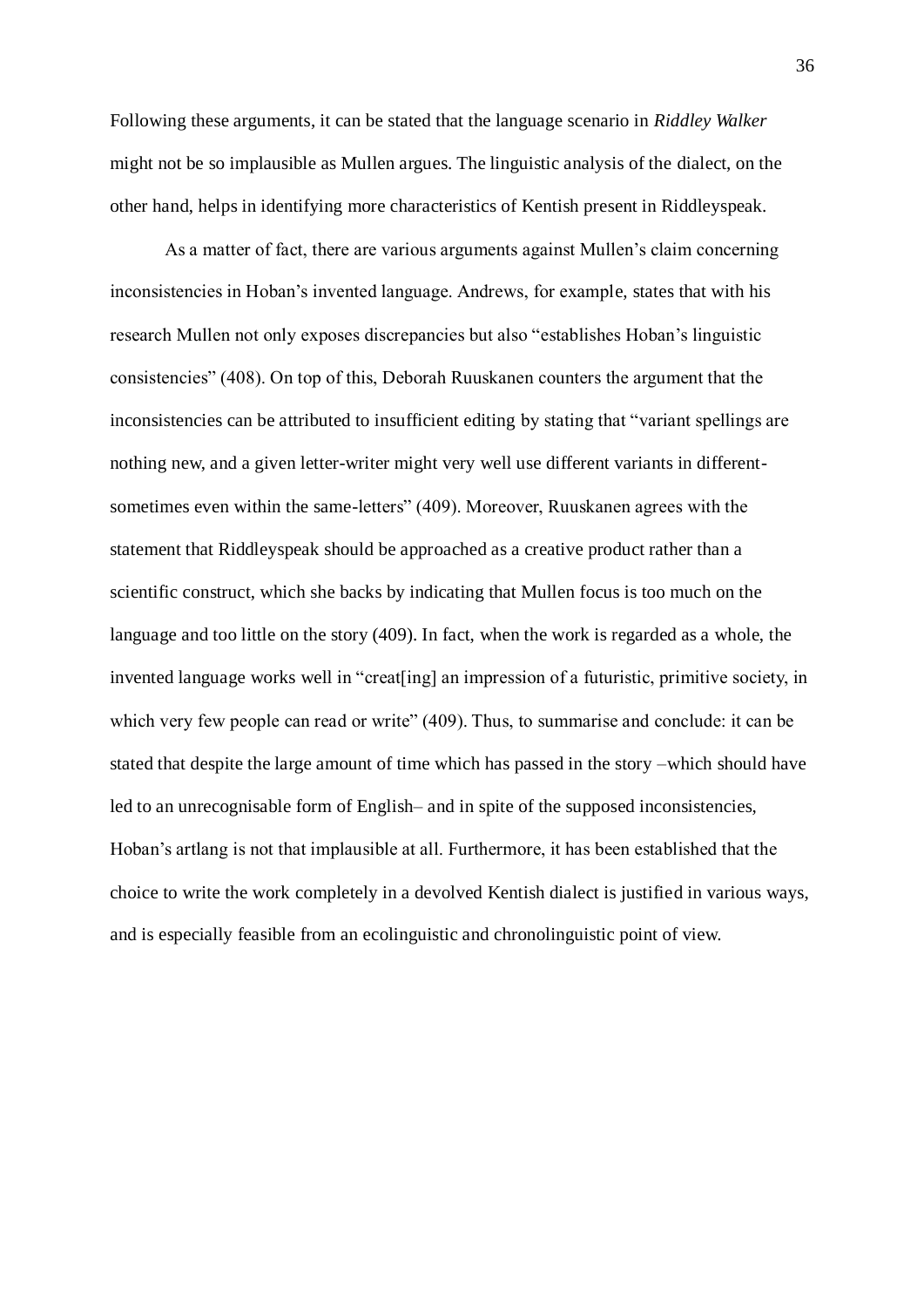### **2.2:** *Cloud Atlas*

In addition to the critical attention *Riddley Walker* has received over time, the novel has inspired various artists to invent a future language. The most obvious example in this case is David Mitchell, author of *Cloud Atlas* (2005), who acknowledges his indebtedness to Hoban for the language used in the novel's central story entitled "Sloosha's Crossin' an' Ev'rythin' After". Set on post-apocalypse Hawaii, this section revolves around protagonist Zachry, who speaks in "a dialect that was the result of decades of linguistic continental drift and was studded with onomatopoeia and puns" (Mitchell, "The Book of Revelations" n. pag.). With regards to *Riddley Walker*, Mitchell indicates that "Zachry's voice is less hard-core and more Pacific than Riddleyspeak, but Mr Hoban's singular, visionary, ingenious, uncompromising, glorious, angelic and demonic novel sat on my shelf as evidence that what I wanted to do could be done, and as encouragement to keep going until I'd got it right"  $(n.$  pag.).

Written twenty-five years after Hoban's work, one would expect that in terms of plausibility Mitchell has tried to avoid the pitfalls identified by Mullen et al. To begin with, the amount of time passed since the fall is not given in "Sloosha's Crossin", thereby avoiding Andrews's argument that language would be unrecognisable after three millennia, as is the case with Riddleyspeak. Moreover, Sandrine Sorlin indicates that "In 'Sloosha', language is not conceptual: it is a language 'in the making', describing things as they occur without any prior structuring (82). In other words, "It is in the state it is in because of the circumstances" (86). This, then, ties in the ecological metaphor employed in ecolinguistics, where language is seen as being inextricably related to the ecosystem. On "Big I", or "Ha-Why", the environment underwent drastic changes since the fall, which as a result transformed the landscape into a primitive and rural landscape void of technology. The language, however, is still imbued with words reminiscent of past time inventions of which the current inhabitants try to understand the meaning (77). Here, as in *Riddley Walker*, the translation mechanism as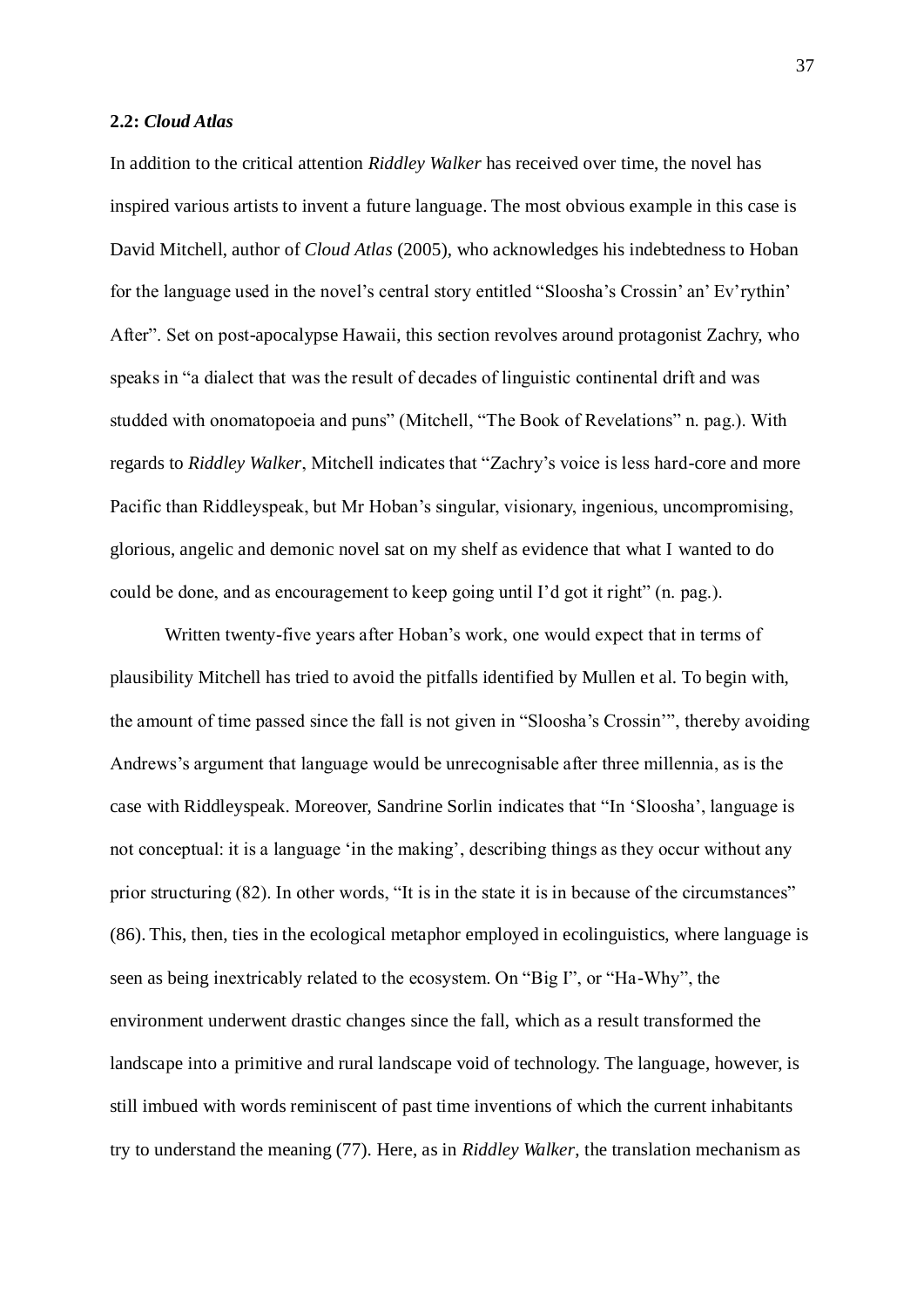defined by Fettes can be seen at work again. To illustrate, "a *tel'scope* is ... defined as 'the furthest seeing eye"  $(77)$ , which relates to translating non-indigenous words into "more human and concrete terms in the local language" (Fettes n. pag.). The opposite mechanism, on the other hand, is also present in "Sloosha's Crossin'". As Sorlin shows, several indigenous words have re-entered the language. Taking into account the rural character of the environment, various terms related to nature are found in the dialect used by the population. According to Sorlin, "Nature proves to be a rich linguistic source for the survivors in their description of human movements, for instance: 'hawkeyeing me', 'to spider up the crumbly ridge" (78). From an ecolinguistic point of view this observation is plausible, as it can be attributed to the fact that the inhabitants of Ha-Why are not confronted with an oppressing language which restricts their secondary discourse, and therefore are able to freely develop their primary discourse. Moreover, while Riddley believes that the key to unveiling knowledge about the technologically advanced past is rooted in language, for Zach'ry ―Language does not exhaust itself in one fixed meaning: like the people, it has become nomadic, refusing to settle itself anywhere" (87).

Following this, it can be stated that Mitchell's view on the post-apocalyptic society is somewhat more positive than Hoban's; whereas the people of future Kent are practically doomed to make the same mistakes as their forbears, the prospects for the inhabitants of Ha-Why are more hopeful due to the fact that their "Language has been set free" (87). To conclude, in terms of plausibility Mitchell's artlang is especially feasible from an ecolinguistic perspective, which is exemplified mainly by the resurgence of nature terminology which is in concordance with the ecosystem. However, since no in-depth linguistic analysis of the Hawaiian dialect has been carried out thus far it is difficult to make assumptions concerning the plausibility of its phonology and orthography (cf. R. D. Mullen). Nevertheless, as with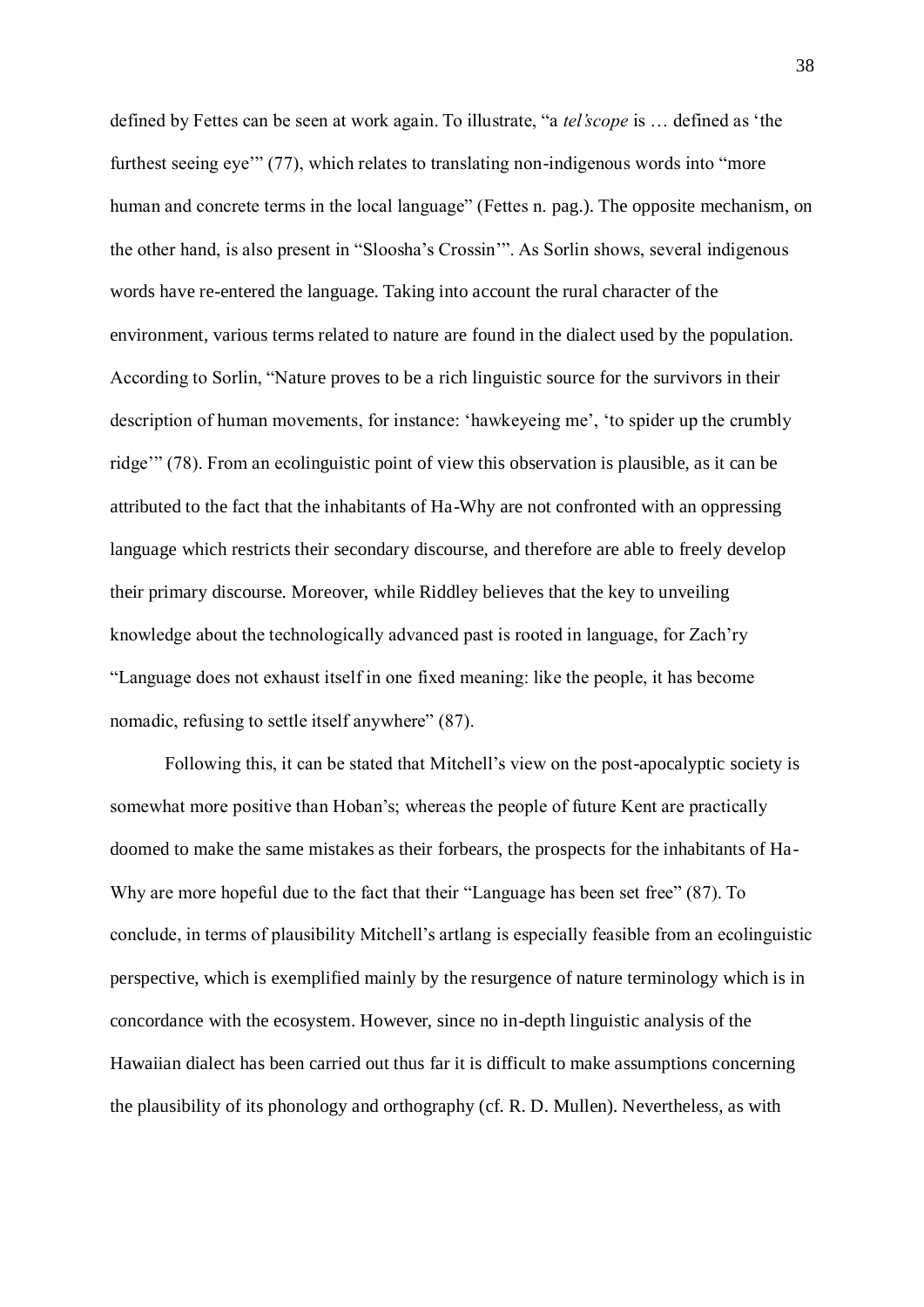*Riddley Walker*, "It can ... be said that this finely-worked language does not merely mirror the story it narrates, it gives shape to it, it makes it possible" (Sorlin 75).

### **2.3:** *Mad Max Beyond Thunderdome*

Last of all, Hoban's novel also influenced popular culture, which will be illustrated by discussing the film *Mad Max Beyond Thunderdome* (1985). To expose parallels between these two works, it is first of all beneficial to identify instances in the film where direct references to the novel occur. To begin, Eli Bishop points out that Max visits a tribe of children living outside Bartertown who are waiting for their saviour called "Captain Walker". Furthermore, the "Aunty Entity" character played by Tina Turner is the ruler of Bartertown, and has the power to decide who lives and who dies. Strikingly, the "Aunty" in Riddley's world is associated with death, and having intercourse with her is a metaphor for being taken by death: ―Every body knows Aunty. Stoan boans and iron tits and teef be twean her legs plus she has a iron willy for the ladys it gets red hot. When your time comes you have to do the juicy with her like it or not" (*Riddley Walker* 90). In addition, Aunty Entity uses pig manure to power Bartertown, which in Riddley's world is used "to get ammonia and nitrates such as saltpeter" (―*Riddley Walker* Annotations‖ n. pag.). Following these examples, it can be stated that George Miller's film contains several allusions to Hoban's novel.

What is more, the children Max encounters speak in a devolved form of English that is based mainly on slang. The result is a language reminiscent of Riddleyspeak; full of contractions and deteriorated grammar. The following example is taken from the scene where the tribe's leader Savannah is about to tell Max a story: "We got it mouth-to-mouth. You got to listen it and 'member. 'Cause what you hears today you got to tell the birthed tomorrow". This in turn links to *Riddley Walker*, for the story told to Max is known as "The Tell".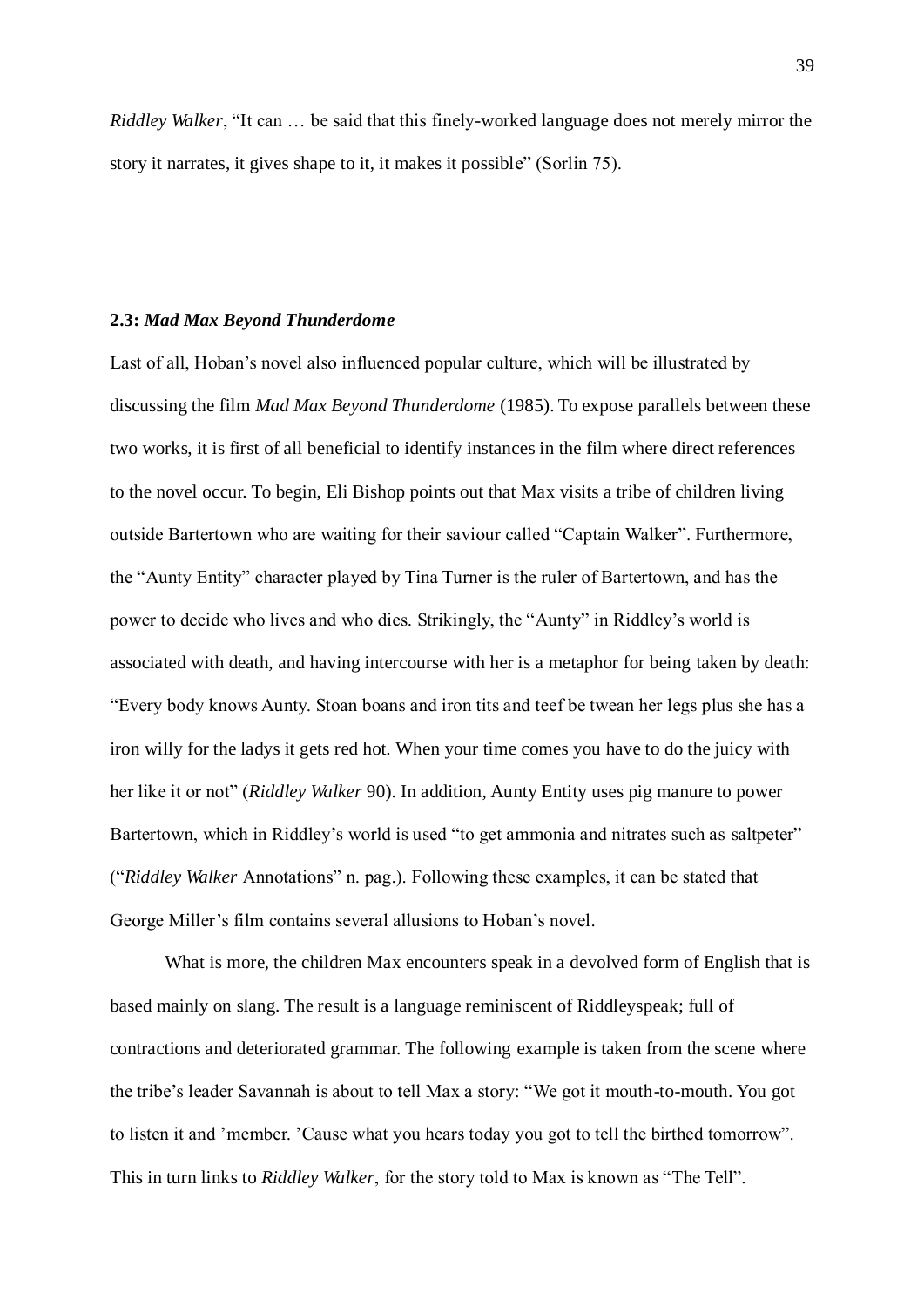Similarly, in Riddley's community Lorna Elswint fulfils the position of "tel woman" (Bugler 415). Furthermore, both groups rely on oral storytelling for their knowledge; at the end of *Mad Max* Savannah explains that

Still, in all, every night we does the Tell, so that we 'member who we was, and where we came from. But most of all, we 'members the man who finded us, him that came the salvage. And we lights the city, not just for him, but for all of them that are still out there, 'cuz we knows, there'll come a night when they sees the distant light, and they'll be comin' home.

To return to the plausibility of the language used by the children, Natalie Maynor's article features an interesting explanation which is applicable to both works. Maynor argues that Riddleyspeak in many aspects resembles child language, and identifies six out of seven phonological processes inherent to child language acquisition in the novel, which nearly all lead to contractions and simplifications. Also, grammatical deviations can be explained along the same lines, as children go through an experimental phase in "mastering sentence" construction"  $(21)$ . Taking in account these statements, it might well be the case that when devoid of constant education both the feral children in Miller's film and the inhabitants of future Kent might never pass this phase in language acquisition. In this light, it can be concluded that the artlangs used here are, at least in this respect, plausible.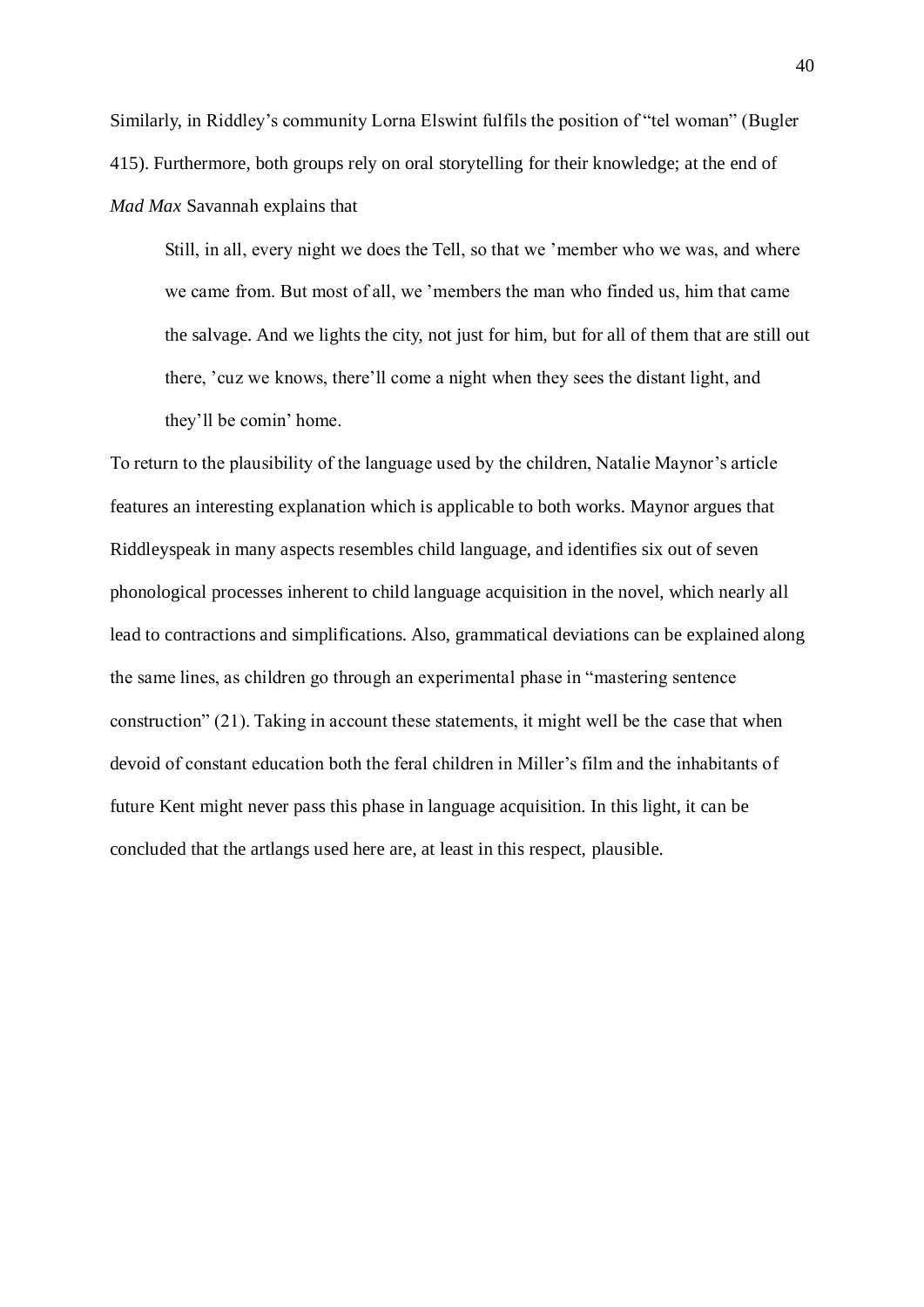#### **Scenario 3: Universal Language**

Instead of disappearing completely or taking on a more local form, language might also become universalised in the future. This scenario is perhaps the easiest to imagine, as this process is already discernible in our present-day society. Recent phenomena such as ongoing globalisation and continuous technological innovations facilitating the ever growing information flow accelerate the process of language standardisation, with far-reaching consequences for the ecology of languages. As David Crystal indicates, "of the 6,000 or so languages in the world, it seems probable that about half of these will disappear in the course of the present century‖ (*The Language Revolution* 2004; 47). From an ecolinguistic point of view this is an alarming observation because linguistic diversity is a prerequisite for a healthy language ecology, just as biological diversity is key to the survival of a given ecosystem. Consequently, when an oppressing language is introduced in a certain area this has disastrous results for the existing languages. It has to be noted that for the purpose of the analysis which is to follow the emphasis will be on English as a world language, as well as on other dominant languages that might influence it, yet this is not the only language affecting linguistic diversity. Crystal, for instance, states that "in South America or in many parts of Asia ... languages such as Spanish, Portugese, Russian, Arabic and Chinese have replaced local languages" (49).

This process, then, can be traced in works of fiction as well. It will become clear that the genre of speculative fiction is especially relevant in this case, as it facilitates an analysis of the topic of language change throughout history. Furthermore, additional factors influencing the process of language domination that have to be taken into account can be identified in these works as well. In order to elaborate upon this topic, a number of works dealing with this topic will be touched upon, with the purpose of illustrating how standardisation of language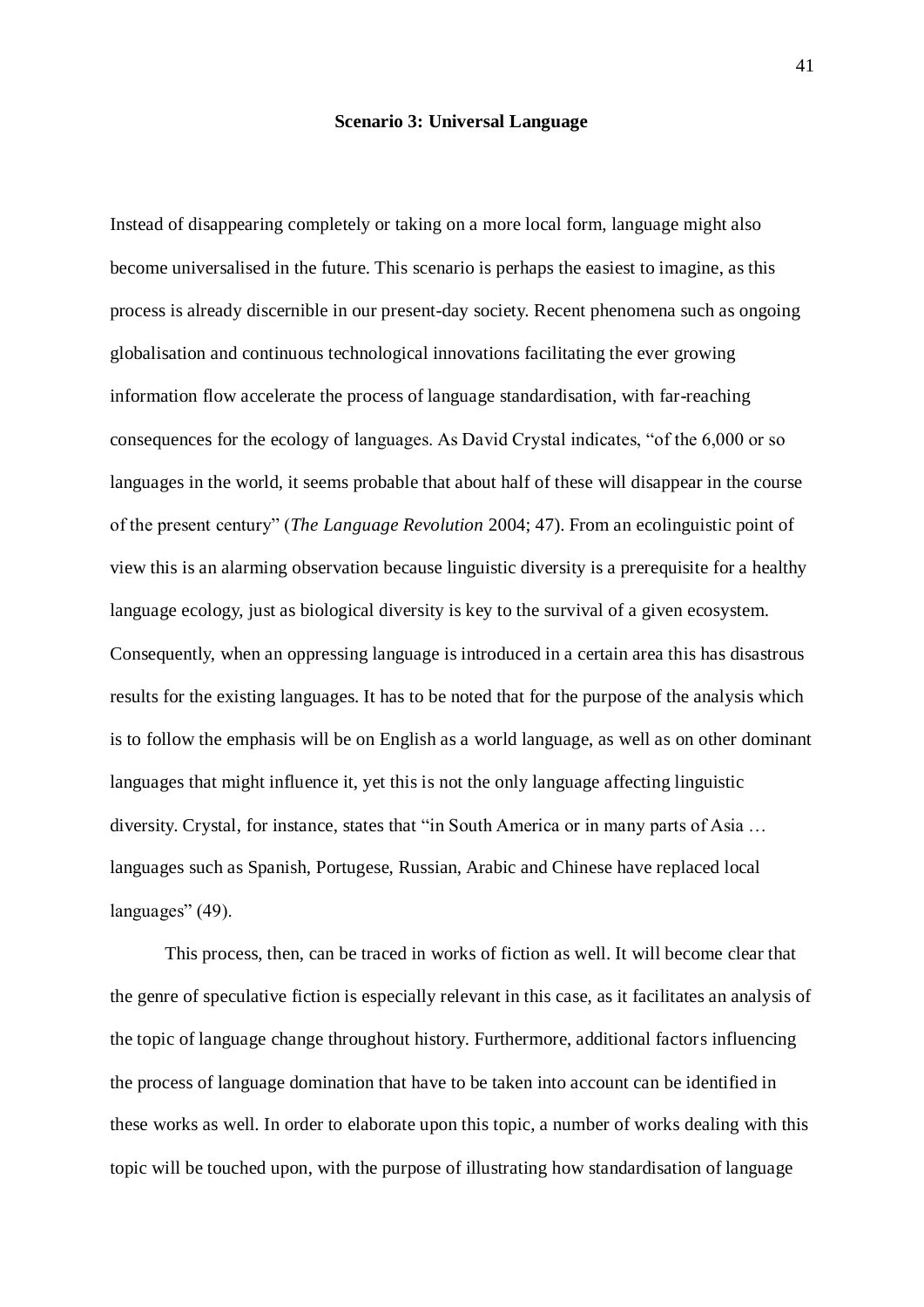might take place as well as assessing to what degree the scenarios depicted in the works haven proven to be accurate or –as is the case with more recent works– how plausible these predictions are. For the first part the analysis, which will touch upon language globalisation throughout the twentieth century, classic works such as H.G. Wells's *The Last War* (2001 [1914]; originally published as *The World Set Free: A Story of Mankind*) and *The Shape of Things to Come* (1933), George Orwell's *Nineteen Eighty-Four* (1949), and *A Clockwork Orange* (1962) by Anthony Burgess will be used. Furthermore, to see how this topic is dealt with by contemporary authors, the works of William Gibson, as well as David Mitchell's *Cloud Atlas* (2004), will serve as examples. Although not all of the works mentioned directly qualify as post-apocalyptic fiction, it has to be noted that they all contain a dystopian element, which in most cases shows overlap with the former genre. The reason for choosing these works lies in the fact that in the classic end-of-the-world scenario society's numbers are that diminished that the emergence of a universalised language would be impossible (cf. "Chapter" 1 – Language Disappearance"). Moreover, the works mentioned all feature an apocalyptic event of some kind, mostly in the form of a World War, which in turn has led to a totalitarian regime. The situations depicted, then, are extrapolated into the far future and provide an insight in the state of civilisation after a global war, which is either dystopian or resolved by suggesting a solution in the form of a utopian society. On top of this, Stockwell indicates that ―Utopias and dystopias are the typical forms of architextual science fiction [which feature elaborately designed worlds], and it is in these settings that science fictional extrapolation of alternative linguistic systems is most commonly found" ("Futuretalk" 61). Furthermore, in order to study the plausibility of the conlangs used it is beneficial to look into existing universal languages such as Esperanto and Basic English. In the categorisation proposed by Emrys et al. these languages are referred to as auxiliary languages, or auxlangs, which are designed to "serve as a neutral bridge between speakers of different languages" (2). Finally,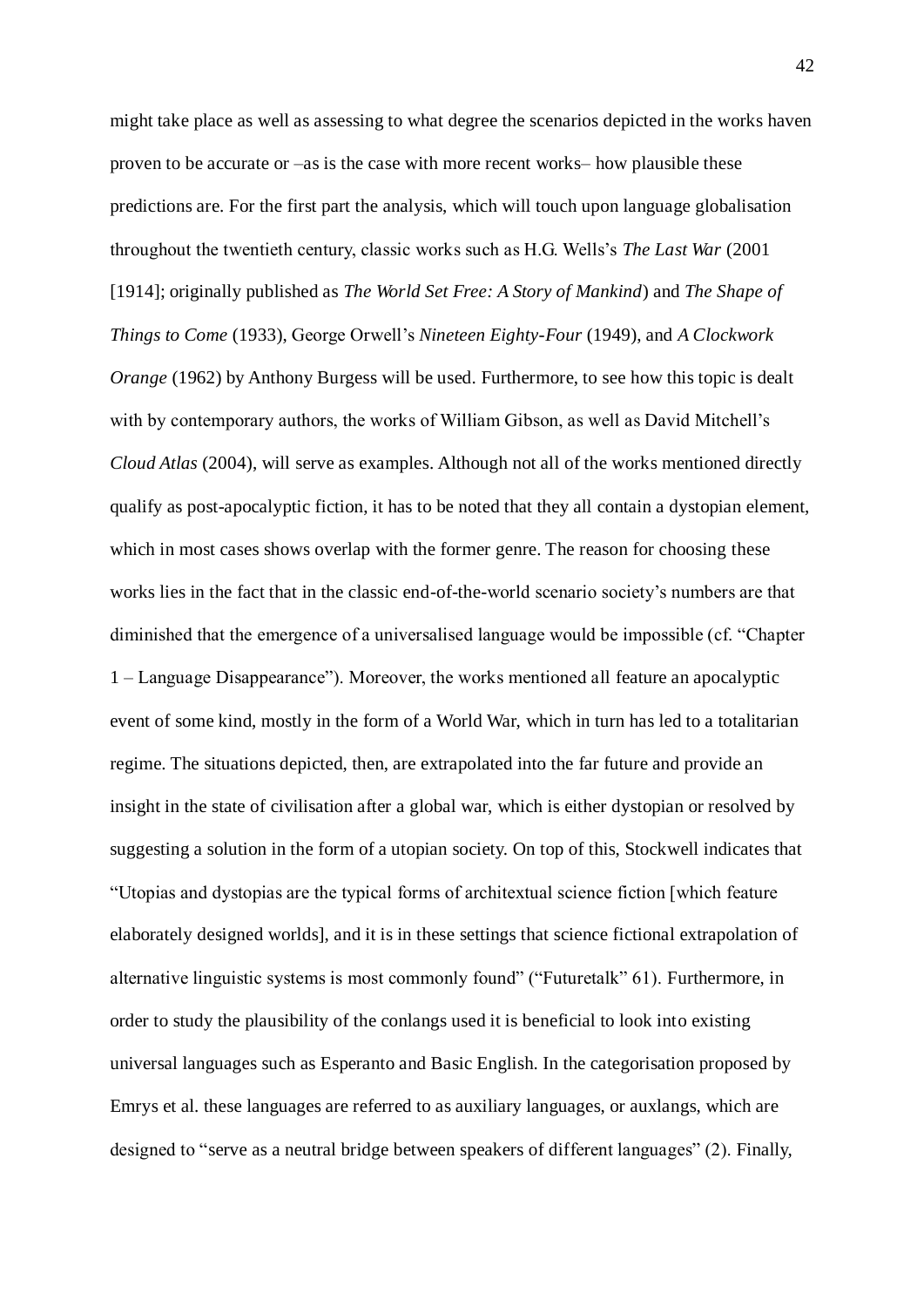theories of ecolinguistics, chronolinguistics, and language change can aid in assessing the plausibility of invented universalised languages.

## **3.1: Basic English**

To begin with a chronological approach to universal languages in dystopian and (post- )apocalyptic fiction, H.G. Wells is the first author to be discussed. Often associated with visionary ideas, Sylvia Hardy points out that Wells touched upon language change as early as 1899, when "A Story of Days to Come" was published (199). Furthermore, with *The Last War* Wells already foreshadows C.K. Ogden's auxlang Basic English, which later on is elaborated upon in *The Shape of Things to Come*.<sup>8</sup> Hardy indicates that "In both books English is adopted as the common language by re-emergent civilizations" (206). Moreover, the catastrophic event in both works is a World War, and is respectively fought with nuclear weapons and chemical weapons.<sup>9</sup> In fact, in *The Last War* the use of atomic bombs leads to a truly postapocalyptic situation, which is described by referring to the writings of the fictional author Frederick Barnes:

He gives a series of vignettes of civilisation, shattered, it seemed, almost irreparably. He found the Belgian hills swarming with refugees and desolated by cholera; the vestiges of the contending armies keeping order under a truce, without actual battles, but with the cautious hostility of habit, and a great absence of plan everywhere. Overhead aeroplanes went on mysterious errands, and there were rumours of cannibalism and hysterical fanaticisms in the valleys of the Semoy and the forest

<sup>8</sup> Hardy points out that during the 1920's and 1930s Wells corresponded with Ogden about Basic English (409). For a detailed overview of Basic English, please consult Ogden's *Basic English: A General Introduction with Rules and Grammar (1930)*, full text available both in print form and online.

<sup>&</sup>lt;sup>9</sup> Strikingly, Leó Szilárd, the physicist to whom the idea of a nuclear chain reaction is accredited, read The Last War in 1932, the year when the neutron was discovered.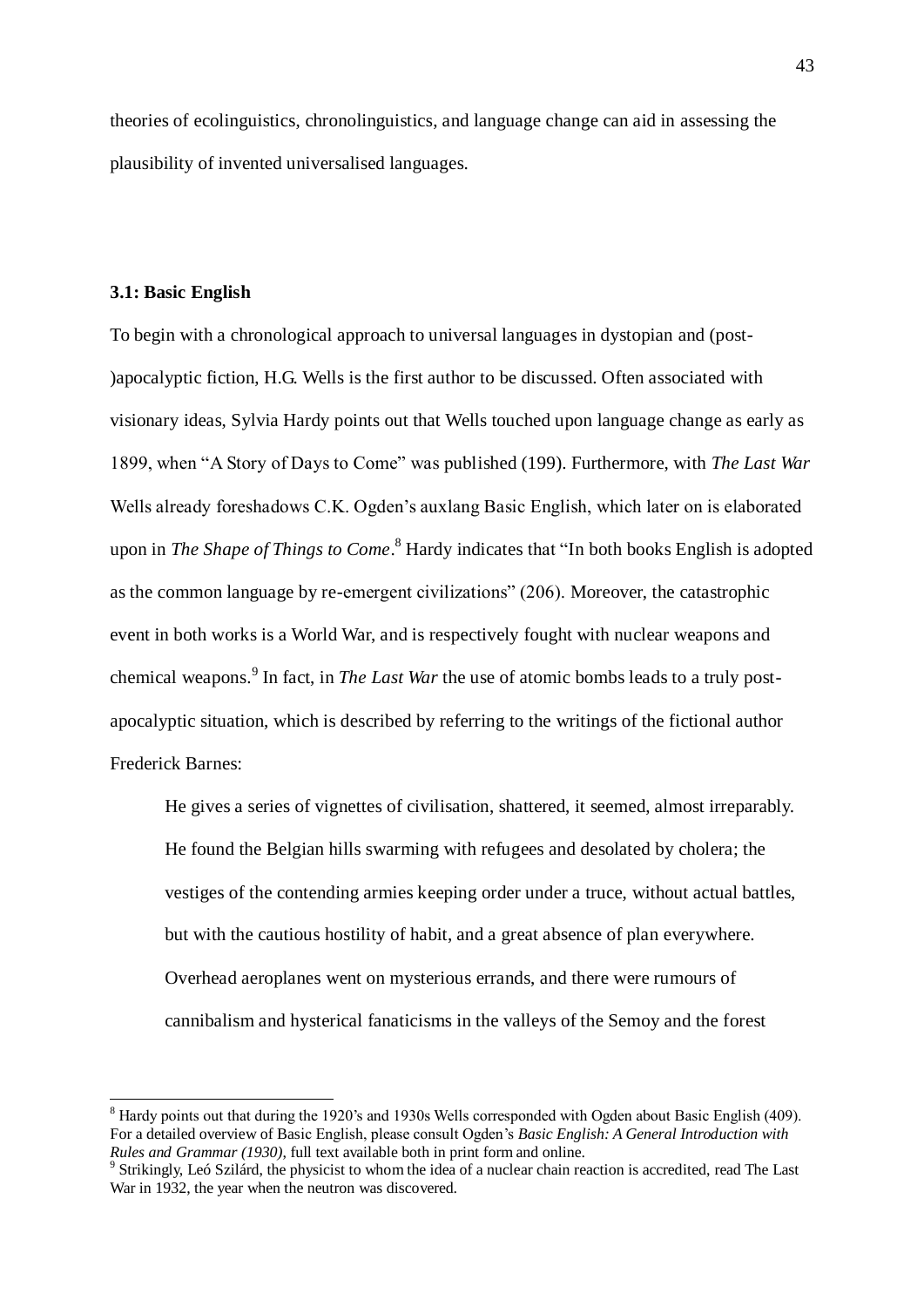region of the eastern Ardennes. There was the report of an attack upon Russia by the

Chinese and Japanese, and of some huge revolutionary outbreak in America. (77)

Next, in order to end the war "the chief Powers of the world were to meet [in Brissago] in a last desperate conference to 'save humanity'" (78). After this, the state of affairs after the global war is described, which is then followed by an account of civilisation rebuilding itself with the ultimate goal of creating a utopian society. For Wells, the standardisation of language is a means to help create this utopia, which in hindsight proves to be a rather idealistic point of view. Also, the language proposed is described rather than constructed; Hardy states that in *The Last War* the Brissago Council –whose goal is to institute a global government– chooses to employ a simplified version of English as the universal language (206). According to the book, the reason for this particular "*lingua franca* for the world" lies in the fact that it was the most convenient option: the Council "seem[s] to have given little attention to the various theoretical universal languages which were proposed to them. They wished to give as little trouble to hasty and simple people as possible, and the world-wide distribution of English gave them a bias for it from the beginning. The extreme simplicity of its grammar was also in its favour" (126). Seen the fact that the government want to act as quickly as possible, it can be said the choice to use English as the basis for a universal language is more plausible than to instate a completely new language.

Moreover, Wells remained interested in Basic English and touches upon it in greater detail in *The Shape of Things to Come*, which features an entire chapter devoted to it under the title "Language and Mental Growth". Again, the guiding principles of the language are explained yet no conlang is actually devised. Also, the author's idealistic point of view can be discerned, as it suggested that "No deliberate attempt was made to establish it as the world language. It had many natural advantages over its chief competitors, Spanish, French, Russian, German and Italian. It was simpler, subtler, more flexible and already more widely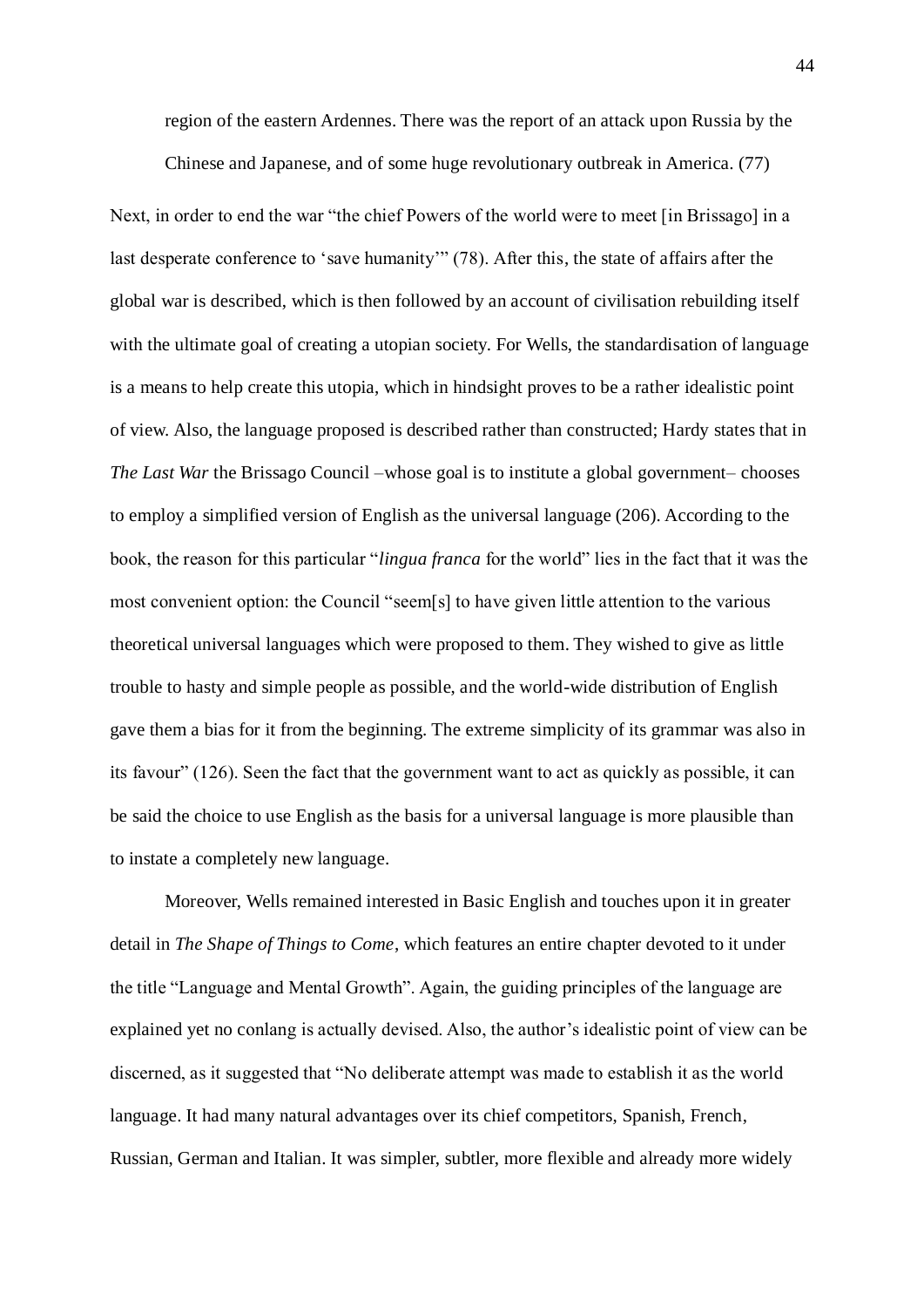spoken, but it was certainly the use of Basic English which gave it its final victory over these rivals" (431). Objections against this idea are, for instance, that this scenario could not take place without being enforced by an oppressing power. In the book, the Language Bureau is appointed with the task of installing Basic English as "a truly universal language" (433). Wells refutes the negative connotations associated with this system, as the people in control of this organisation are extremely intelligent, devoted, and professional. Also, ongoing evolution has led to enhanced cognitive abilities throughout the entire civilisation (Hardy 208).<sup>10</sup>

Following this, it can be stated that Wells's his optimistic stance towards a global language is reflected in the utopian character of his works. Thus, in this case, the power of language is seen as a positive phenomenon which helps in achieving the ultimate goal of establishing a highly organised, well-developed, and very intelligent civilisation with a collective consciousness. However, despite the aforementioned arguments, Hardy points out that the way in which language is used by the government in *The Shape of Things to Come* is often associated with totalitarian regimes as found in for example Orwell's *Nineteen Eighty-Four* (207), which will be discussed in the next section. Now, certain assumptions will be made concerning the plausibility of the scenario depicted by Wells. First of all, Stockwell states that when extrapolating language change, "The greatest accuracy, then, is likely to be in the medium term: defined here as the period of the future between 20 and 100 years" (―Futuretalk‖ 57). Taking in account that in 1936 Wells provides an account of humankind's history up until 2105, the prediction extends almost 170 years in the future and is therefore inaccurate. In addition, it was virtually impossible to anticipate the technological innovations which were to occur during the course of history. According to David Graddol, this and other factors have changed the belief that "English will become the world language to the exclusion

 $\overline{a}$ 

 $10$  As Hardy indicates, it has to be noted that "Towards the end of his life Wells acknowledged that since language would always resist any attempts to control it, none of the 'auxiliary' languages, including Basic, were acceptable: 'It is quite conceivable that the happy and united world which may be possible ahead of us, will never have one universal speech at all'  $(1944: 142)$ "  $(208)$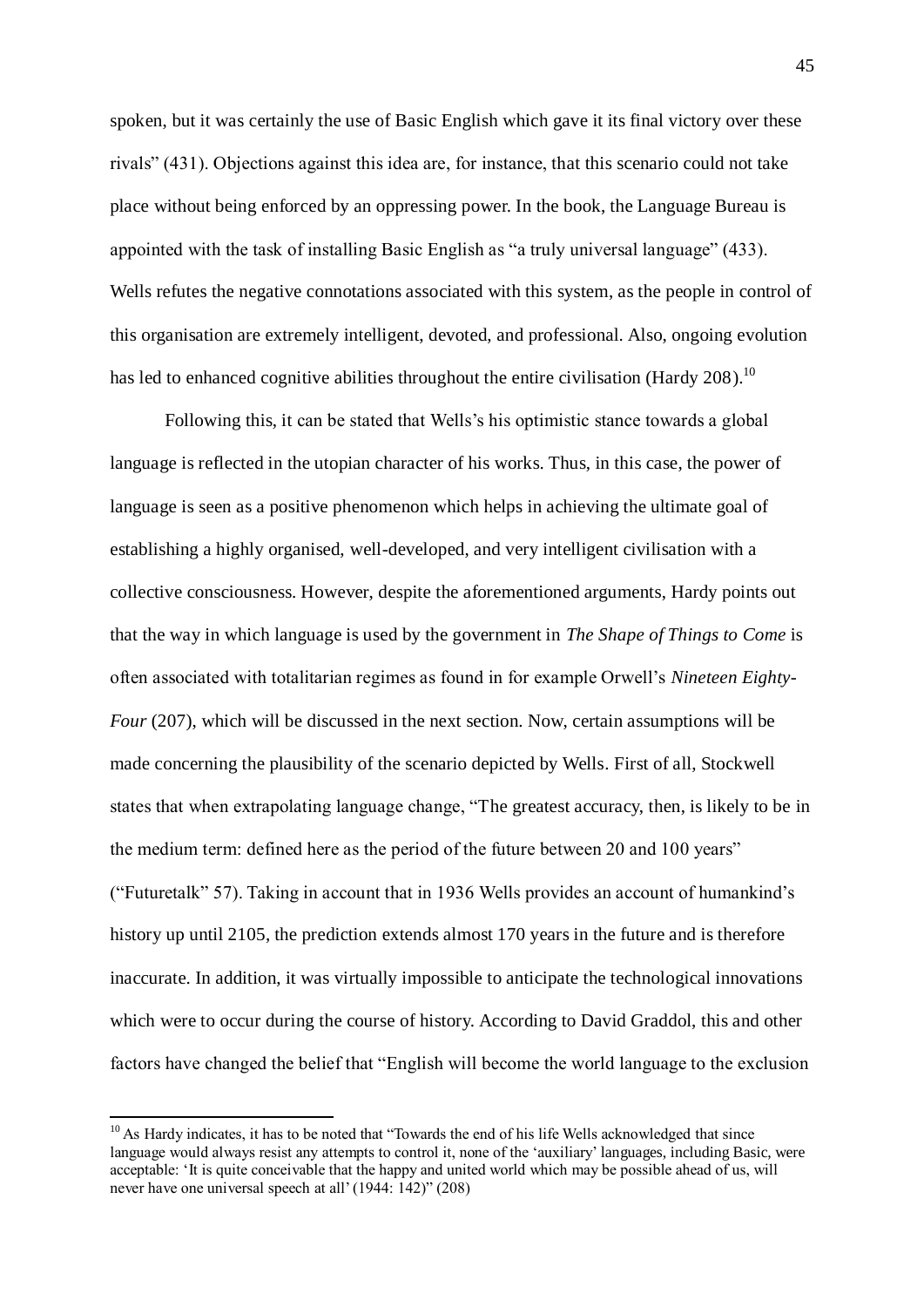of all others" (1330). Instead, data suggests that future generations will be proficient in two or more languages. Currently, English is still spreading and thus seen as the dominant second language. However, due to recent developments Graddol indicates that "in the next decade, the new 'must-learn' language is likely to be Mandarin" (1330). In this light, Wells's predictions indeed prove to be inaccurate.

## **3.2: Newspeak**

Orwell, in contrast to Wells, presents the reader with a cautionary tale about universal language. As a dystopian rather than a utopian work, *Nineteen Eighty-Four* shows how language can be used as an instrument of oppression instead of as a liberating force. The story is set in Airstrip One, part of the state of Oceania, and revolves around protagonist Winston Smith, who works for the Ministry of Truth. Meanwhile, Oceania is continuously at war with Eurasia and Eastasia, the two other states that remained after a global nuclear war. Moreover, the government has instated a totalitarian regime, under which freedom of thought is suppressed. The conlang designed for this purpose is Newspeak, devised by the ruling political party Ingsoc. In the appendix to the book, Orwell explains that "The purpose of Newspeak was not only to provide a medium of expression for the world-view and mental habits proper to the devotees of Ingsoc, but to make all other modes of thought impossible" (312). This directly links to idea of linguistic relativity, which is based on the premise that language and thought are connected. In order to achieve their goal, then, the Party strives to ―[purge] all ambiguities and shapes of meaning‖ from Oldspeak –1949 standard English– and drastically simplify its syntax  $(314)$ .<sup>11</sup> Due to the fact that Newspeak is based on an existing language it is categorised as an a posteriori language. Moreover, the unambiguous character

<sup>&</sup>lt;sup>11</sup> The exact principles of Newspeak are described by Orwell in the Appendix to Nineteen Eighty-Four.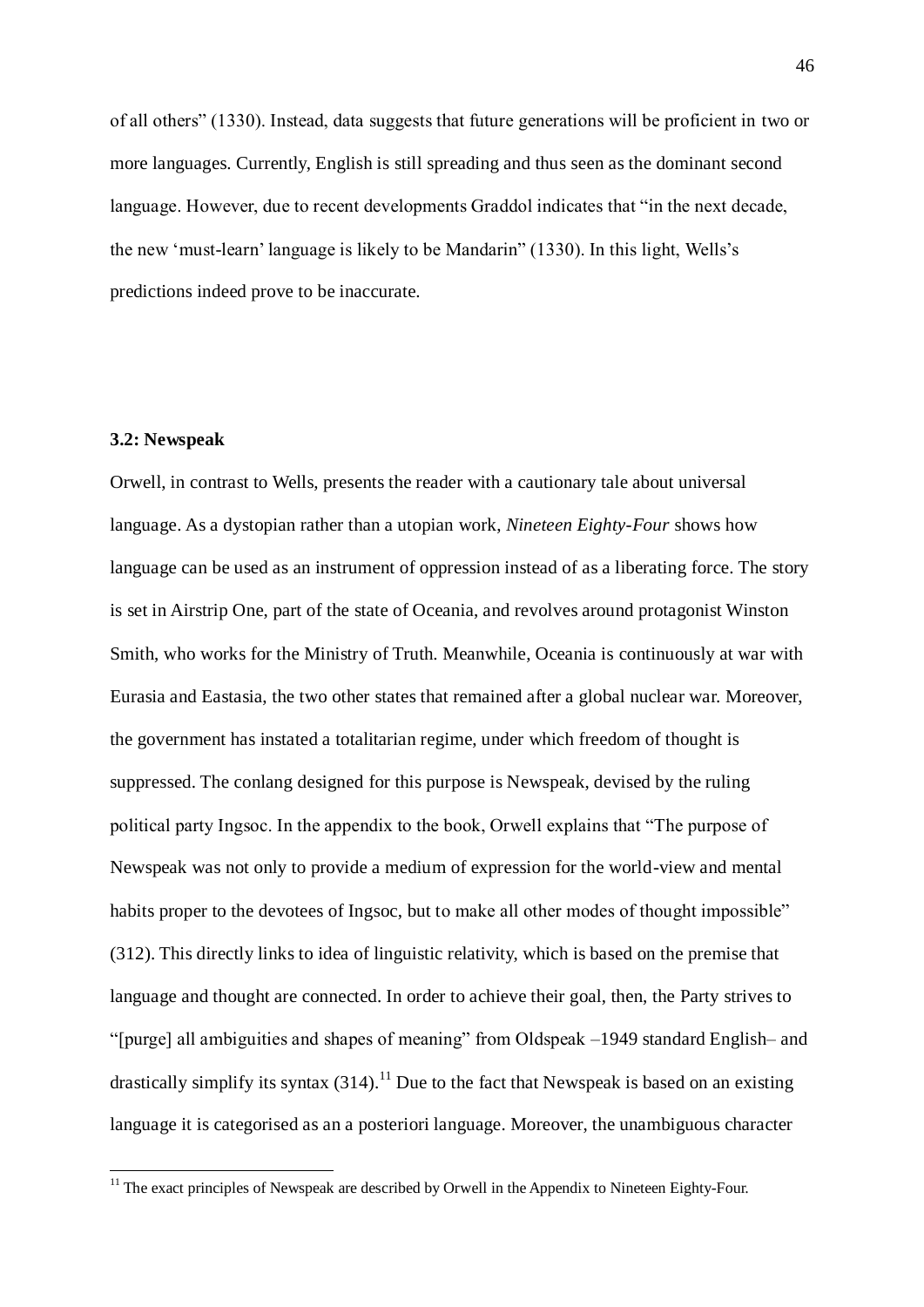of this conlang implies that is it a loglang rather than an artlang. However, considering the creative elements in Newspeak, as well as the artistic context, it might be best classified as an engelang, in which features of different types of conlangs may overlap (Emrys et al. 2). Additionally, in terms of plausibility Newspeak falls within the zone of twenty to a hundred years extrapolation (cf. Stockwell), seen that the story was written in 1948 and takes place in 1984.

In any case, in the novel the language is meant to restrict free thought and impose the ideals of the Party upon society, thereby eradicating all other forms of discourse and mental concepts outside the political system. In 1984, protagonist Winston witnesses the installation of the oppressive language dictated by the Government. Syme, the character in charge of this operation, states that ―The Revolution will be complete when the language is perfect. Newspeak is Ingsoc and Ingsoc is Newspeak" (55). Thus, society is at this moment in a transitional phase; Newspeak has yet to replace Oldspeak. Syme predicts that this process will be completed by 2050, when the Eleventh Edition of the Dictionary will be released, which "won't contain a single word that will become obsolete before the year 2050" (54). However, as long as this transition is in progress certain problems arise. As Chilton indicates, at this point in the story the two languages are seen as separate systems. The peculiar thing is that while it is possible to translate Oldspeak into Newspeak, the opposite is practically impossible as numerous concepts inherent to the former are erased in the latter (131-132). Moreover, Newspeak is not spoken and understood by the lower-class proles, nor does the Party expect them to. This implies that "Newspeak is the language of a bureaucratic elite", who thus are "the dominant social stratum containing the bilingual individuals" (134). With regards to the lower-class citizens, then, Syme simply states that "The proles are not human beings", and will in the future be rendered obsolete along with Oldspeak (Orwell 56). Again, the totalitarian character of the regime is emphasised, as well as how power is exerted through the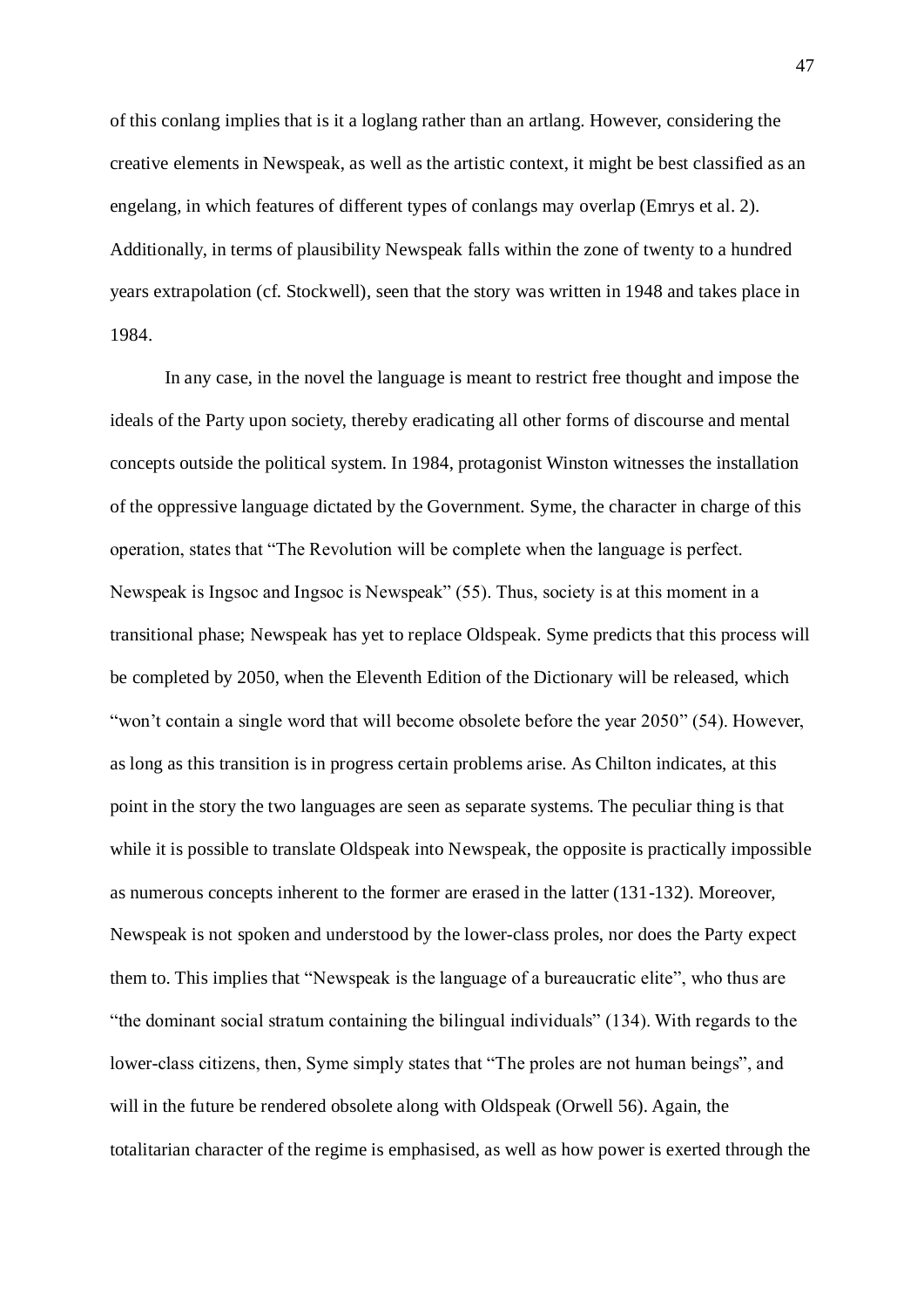use of an oppressing language.

Next, in order to determine the plausibility of the scenario depicted in the novel it is necessary to see how it relates to situations found in the real world. Alex McGuinnis, for example, discerns the principle of allness thinking in *Nineteen Eighty-Four*. The term comes from an article by Charles G. Russell, who defines it as "Simply thinking and talking about the public without the linguistic reminders to designate some limits on a group of people as large and diverse as a total population" (35). Next, Russell shows how allness thinking is used by the media and government policy makers, and how this leads to generalisations; thinking for the masses will always result in the exclusion of minority groups (36). The government of Oceania, however, is not concerned with these groups, let alone interested in personal opinions. Due to the fact that allness thinking delimits individual views, the Party bases Newspeak on this principle (McGuinnis 109). To illustrate, the goal of establishing a collective and unified view through strict censorship of language stands in contrast to Russell's solution to the problem of allness thinking, as he points out that "Linguistic limits" included with claims about people, places, and events can contribute to more accurate and responsible claims" (37). In Newspeak, the opposite applies: "*goodsex*", for example, refers to heterosexual intercourse, which is the only permitted form of sexual activity while "all else was *sexcrime*" (Orwell 319). Thus, by imposing restrictions on language the Party exerts complete control over its citizens, and rejects every form of dissent by means of exclusion from the masses.

Although this form of censorship and oppression might initially be associated with totalitarian regimes from the past, as well as with the propaganda devices used by the ruling force, it is still in practice today. To exemplify, Lezak Shallat points to the political situation in Chile, where linguistic manipulation still remains despite the disappearance of the dictatorial regime (2009; 39). Military rule ended in Chile in 1990, after which a period of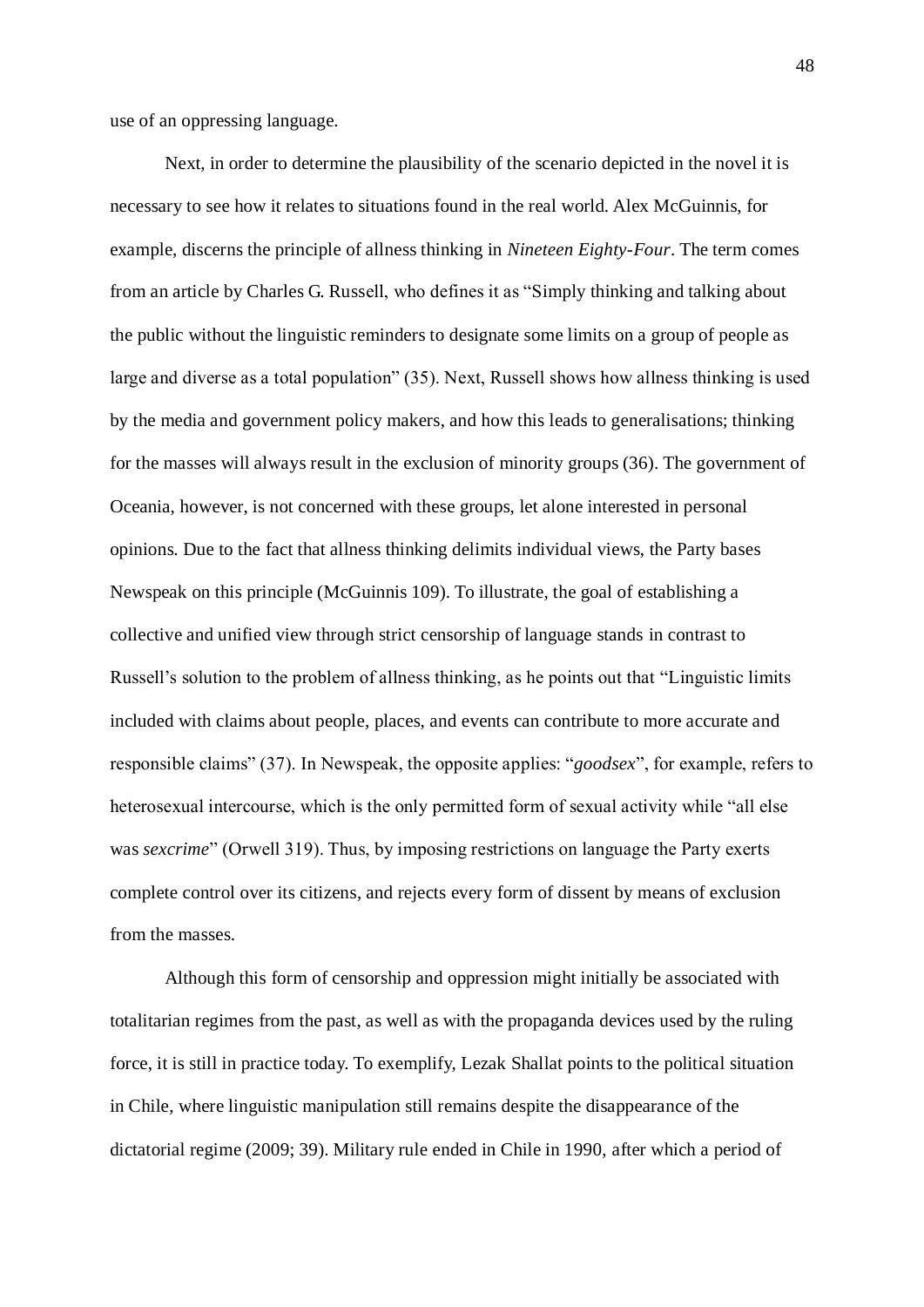transition to a democratic system began. In these years the authorities used their power to control and alter language, and currently "Terms like 'class struggle', 'exploitation' and ‗equality' have been erased from the political lexicon‖ (Shallat 39). Furthermore, the phrase "el pueblo", meaning "the people", was substituted for "gente", which means "folks". According to Shallat, the reason for this lies in the fact that the former phrase carries ideological connotations. On top of this, another Newspeak parallel can be drawn here: ―*Pueblo*, like people, comes from the Latin *populus*, the citizens who possess civic-political responsibilities and rights as members of an organized community. *Gente* comes from *genus*, for family or tribe. If *gente* expels *pueblo* from political discourse, the possibility of debate concerning people's rights will also be silenced" (39). Following this, as well as taking in account the principle of allness thinking which is also at work here, it can said that the scenario depicted in *Nineteen Eighty-Four* might be more plausible than one would initially assume. However, as in the novel, government policy is not met without resistance; according to Shallat, the people of Chile are increasingly reluctant to accept the authorities' decisions, and take a more critical stance toward the language forced upon them (39). In the story, Winston's resistance is broken by the Party, and in the end he realises that "He loved Big" Brother" (Orwell 311). Reality, on the other hand, is not that dystopian; regarding the situation in Chile Shallat concludes that "Big Brother may not get the final word, after all" (39).

## **3.3: Nadsat**

Before turning to the more recent dystopian examples, there is one work which will be discussed because it contains one of the most well-known and notable artlangs: Nadsat. Invented by Anthony Burgess and used in *A Clockwork Orange* (1962) by rebellious, violent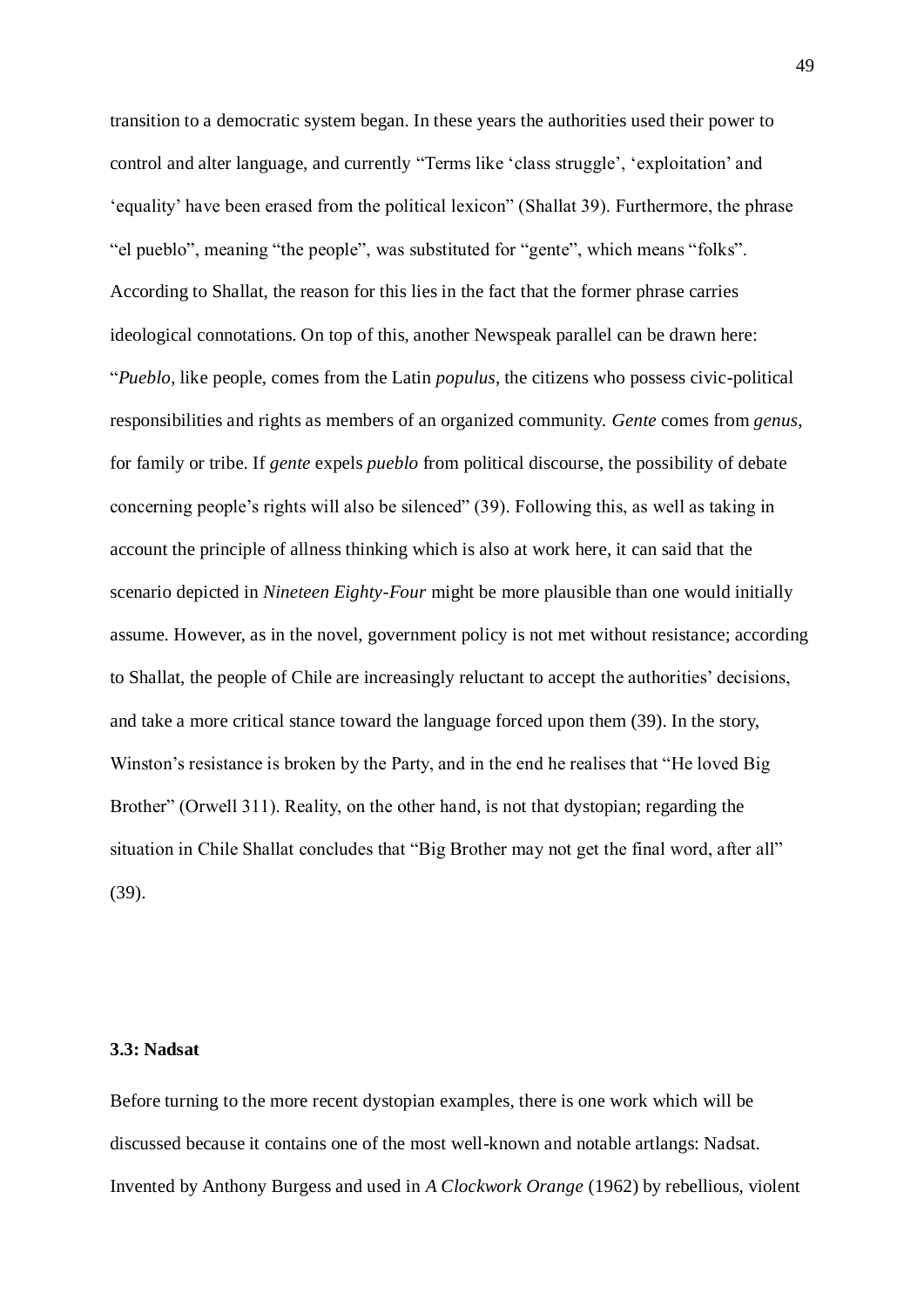youths such as Alex and his "droogs", Nadsat is a concoction of "Russian, some Cockney Slang, some Romany, a pinch of Malay and German and a sprinkling of baby talk … mixed together with Shakespearean and King James biblical locutions" (Will Self viii). In contrast to Newspeak, the goal of this language is not to suppress people but to undermine and resist the ruling authorities. Another difference is that Alex is capable of speaking both the oppressing language as well as the teen slang, whereas the lower-class citizens of Oceania do not use Newspeak, and are not expected to do so. According to Robbie Goh, these oppositions can be attributed to the fact that "Burgess's concern is with the individual's lived experience within the novel's given scenario, which encapsulates the effect of power in general upon the individual, rather than satirising a particular political regime or era"  $(265)$ . However, the Russian influences in Nadsat are said to relate to the public's fear of the communist threat during the 1960s, which in turn can be seen as an extrapolation of the state of affairs at that particular time (265). Due to ongoing globalisation and the growing tensions between capitalist and communist systems it was not unimaginable that the latter would gain on the former, thereby casting its influence on Western society. Following this, Nadsat reflects the increasingly universalising character of the world and consequently language.

Thus, whereas Orwell places emphasis on the authorities' use of language to exert influence over its subjects, Burgess focuses on the individuals struggle with the oppressing language. In the words of Goh, "By making language and its relationship to experience the primary political arena, the novel emphasises the textuality of politics, its manifestation as power over the social praxis of the individual, and its creation of a dilemma of legality and individuality" (265). Nevertheless, Nadsat remains an artlang and therefore exemplifies the conceptual features of language rather than pursuing a realistic depiction of extrapolated language. For this reason, the plausibility of this invented language is less important than its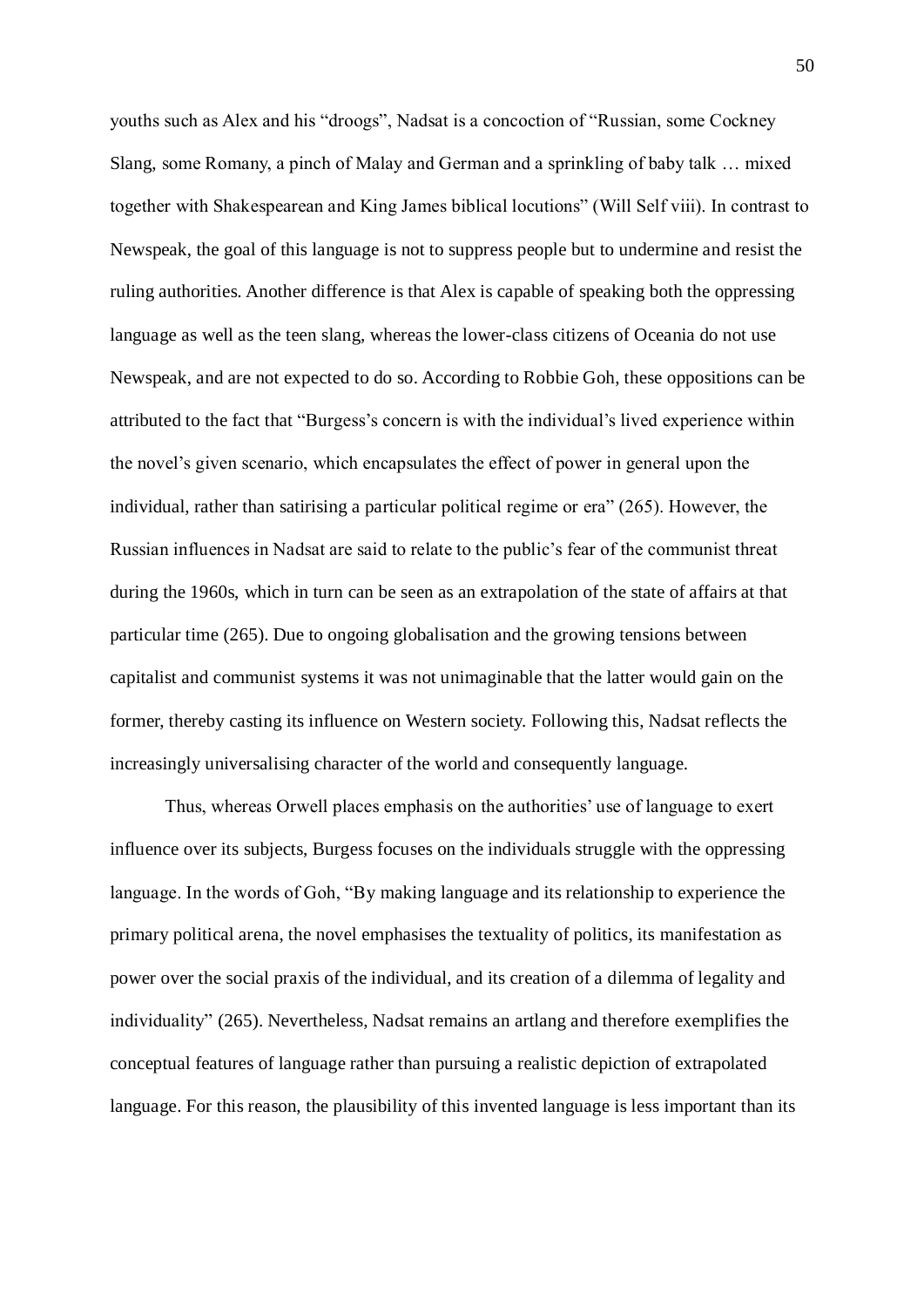artistic value, which still remains today.

# **3.4: Corpocracy**

To continue the historical approach to universalised language it is beneficial to discern phenomena that influenced more recently devised conlangs. After the fall of the Soviet Bloc the communist threat subsided and the Cold War came to an end, causing capitalism to spread fuelled by the ongoing globalisation of information and capital. This expansion led to growth of multinational companies and to the ongoing domination of certain markets by an increasingly smaller number of business concerns. Accordingly, these trends are reflected in language as well as in recent works of fiction. In his approach to chronolinguistics, Stockwell distinguishes between catastrophic and gradual linguistic change; to illustrate the former he uses *Riddley Walker*, while the latter can be found in the works of William Gibson. As a matter of fact, "Gibson has said that his language is an extrapolation of '80s Canadian biker slang. Into this he adds the format of modern brand and trade names and abbreviations to suggest a techno-capitalist future"  $(63)$ .

This literary device, called branding, is also used by Mitchell in *Cloud Atlas*. The fifth story in the novel, "An Orison of Sonmi~451", is set in the future dystopian world Nea So Copros –former Korea– which revolves around consumerism enforced by the ruling "corpocrats", "psychogenomenicists", and the "Marketing" body (Mitchell 228). Consequently, the dominant position of corporations has changed language. As Sorlin states, "In this dystopian near future ... what is a brand in our reality has now become a common name without any capital letters: ‗traffic jams' are now called *fordjams*. People are equipped with their *sony*, they wear *nikes* and *rolex*. The Media use *nikons*" (77). As a result of this consumerist way of life natural resources are nearly exhausted, which in turn has changed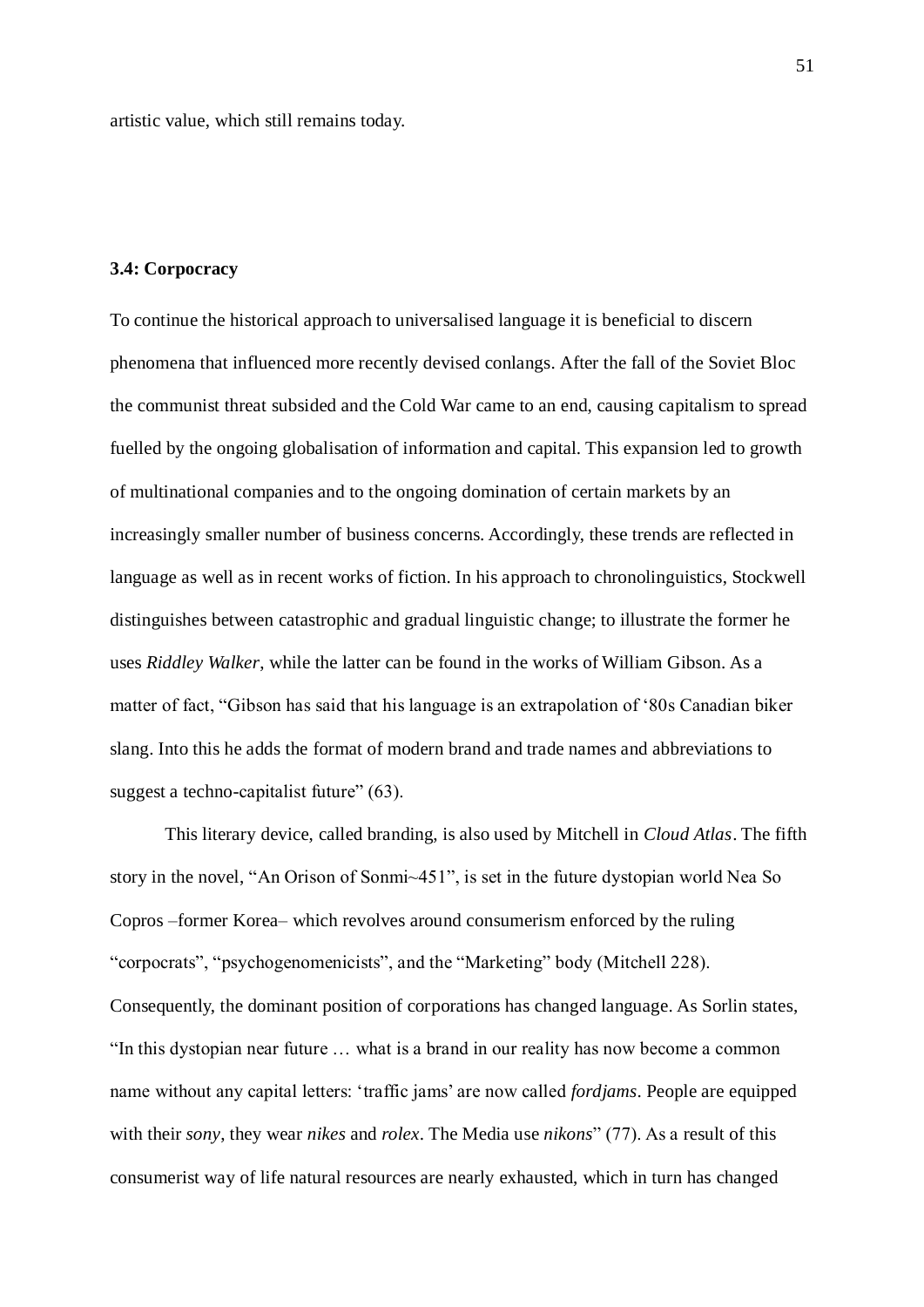many parts of the land into "deadlands" (Mitchell 215). Furthermore, clones are being used to perform tasks in these wastelands, as humans are unable to cope with the irradiated atmosphere in these areas. Being designed for specific purposes, these fabricants are not supposed to have free will or emotions. However, protagonist Sonmi~451 does undergo this transformation in such a unique fashion that she is kept alive and taken away to serve as test subject in research aimed at unravelling the cause of these changes. In this process, known as ascension, Sonmi's language also changes; she states that "my language evolved, much as Yoona~939's had. When I meant to say ‗good', my mouth uttered *favorable*, *pleasing* or *correct*. I learnt to edit and modify every word I used" (206). This, then, is uncommon for fabricants, as their language is programmed for a single purpose, thereby eradicating all other forms of expression. As Sorlin indicates, "Natural acquisition is tampered with through the use of a drug called Soap that erases all the new words they have learnt during the day"  $(80)$ .

In fact, this complies with the use of Newspeak in *Nineteen Eighty-Four*, in which the Party aims to "exterminat[e] superfluous words" (Sorlin 79). In Mitchell's "Somni", the ruling party is called Unanimity, which is opposed by the underground movement that goes by the name of Union. Initially, it might seem that in Mitchell's story the government only tries to control the fabricants, yet eventually a conspiracy comes to light and it becomes clear that the ultimate goal is to "To make every last pureblood in Nea So Copros mistrustful of every last fabricant" *(Cloud Atlas* 364). As N. Katherine Hayles points out, ultimately Sonmi~451 discovers that "her 'rescue' by Union operatives is in fact part of Unanimity's strategy to control the pureblood population as well as the enslaved fabricants"  $(60)$ .

Thus, once again language is used as a means to exert power over people. In Nea So Copros, the language is influenced by the government, which in turn is dominated by corporations pressing their products to encourage consumerism. This leads to the practice of branding, as well as to a form of discourse in which emotional elements are diminished.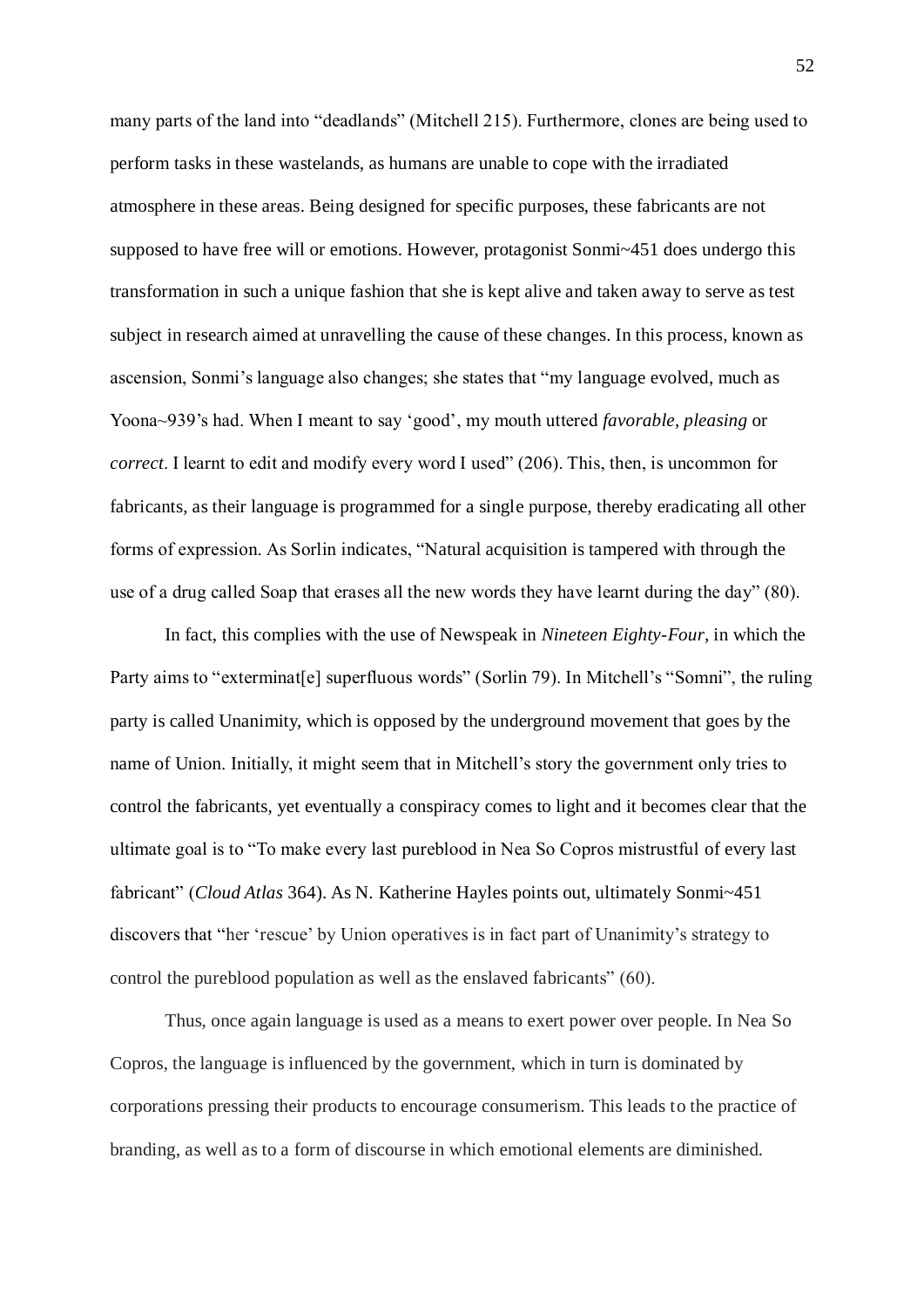Moreover, the way in which the oppressing party manipulates the language used is reminiscent of Orwell's *Nineteen Eighty-Four*. As shown by the example about the situation in Chile, this notion is plausible yet meets much resistance from the public. Furthermore, while these two works convey a firm warning regarding the power of language and how this can be abused by the state, H.G. Wells's ideas of a universal language can be seen as rather idealistic. In fact, this complies with the philosophy and the goals as pursued by the inventors of genuine auxiliary languages such as Esperanto, Volapük, Interlingua, and Basic English. While some of these auxlangs have acquired a number of speakers –Esperanto has an estimated number of hundred thousand to two million users– most of them failed, as they are seen as dominant languages invading the local language system. As noted, linguistic variety is of vital importance for the well-being of the language ecology, and an oppressing language is mostly received with hostility. Therefore, the dominant party will have to exert power to a high degree, which automatically leads to a totalitarian regime of one kind or another. Whether the government chooses to employ a communist or a capitalist regime is of little importance, the outcome remains the same and in practice never leads to a wholesome and peaceful society.

Nevertheless, there are some useful notions attached to the original, idealistic concept of universal language. The idea of creating a means of communication for global use is reflected in the world market system; Graddol points out that "In the new world order, most people will switch between languages for routine tasks‖ (1330). This implies that in the future language systems will become bilingual or multilingual, rather than monolingual. Moreover, statistics show that English might not be the dominant second language, as Spanish, Chinese, and Arabic are currently spreading and are gaining an increasing numbers of speakers who use it as their second language (1329). Thus, ultimately the concept of a global language is unattainable unless a totalitarian regime is installed, something which is undesirable in our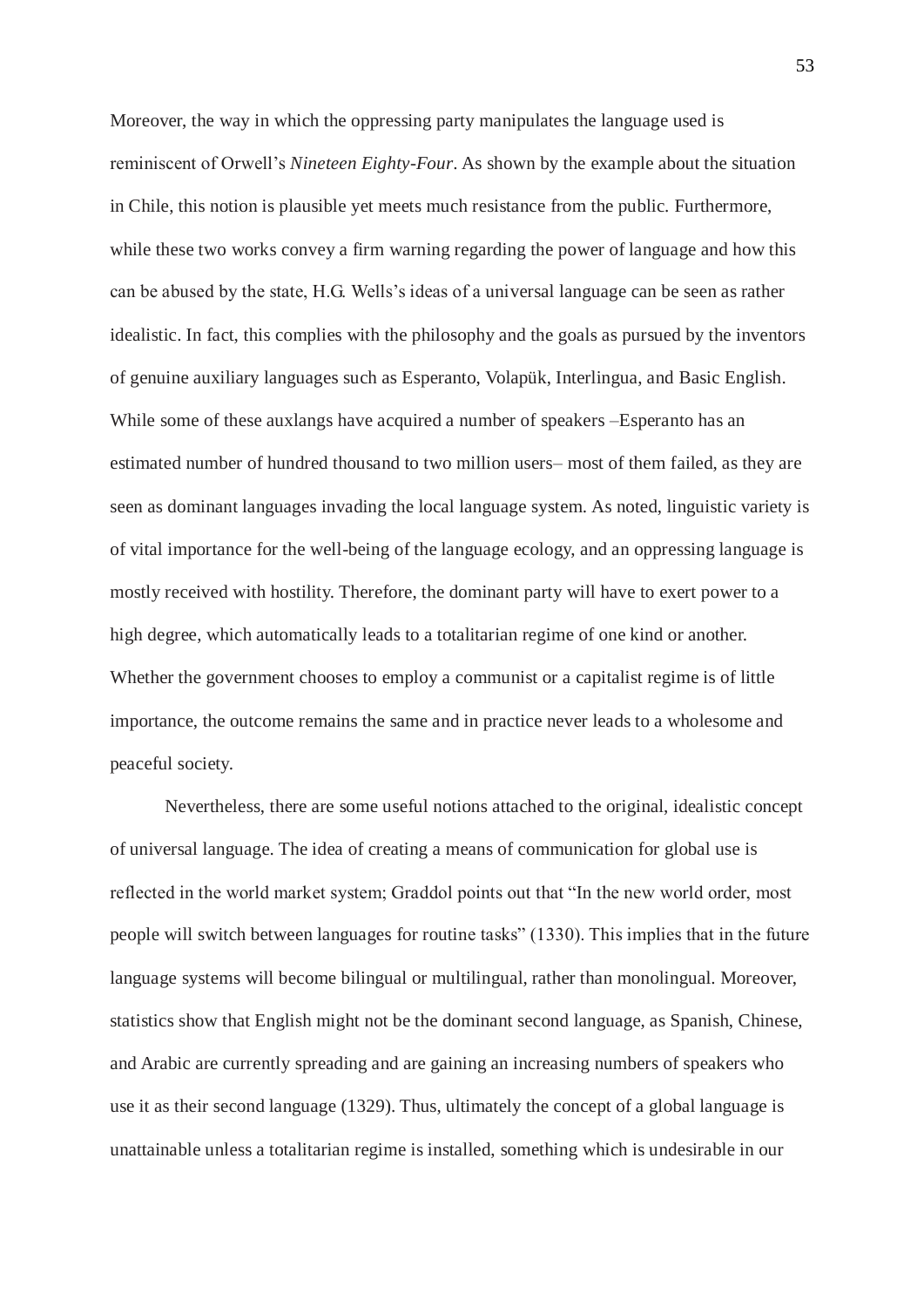modern Western civilisation. Nevertheless, a system providing for universal communication is gradually coming into existence and can be found in increasingly bilingual language systems around the globe.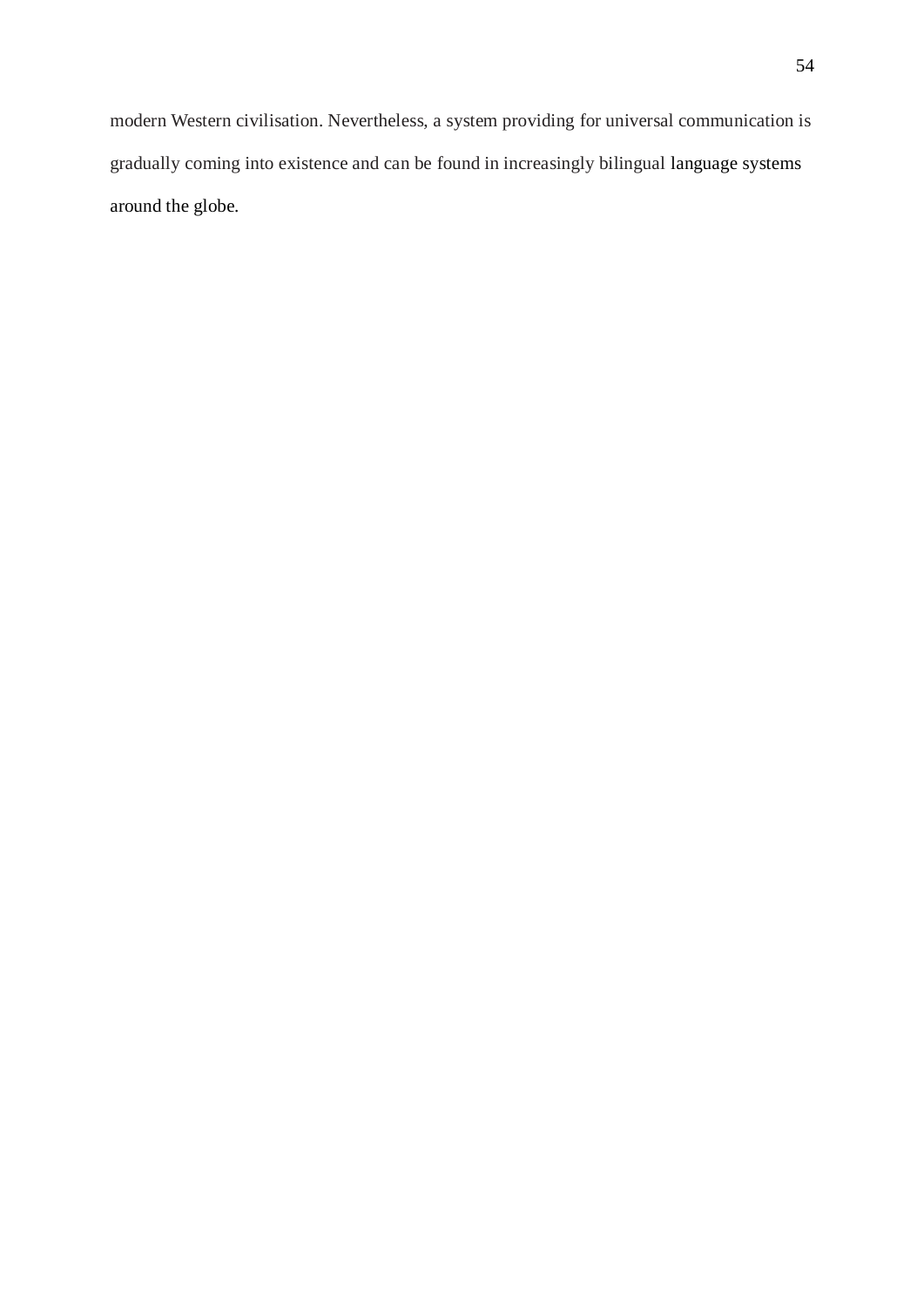#### **Conclusion**

The aim of this paper was to test the plausibility of invented future languages as found in works of (post-)apocalyptic fiction. In order to carry out this task, three possible language scenarios have been discussed; language either disappears, takes on a more local form, or is manipulated to serve as a universal means of communication. Next, by tracing how these scenarios are depicted in works of fiction, and comparing these to actual situations certain assumptions regarding their feasibility were made. To accomplish this, various examples of post-apocalypse fiction were analysed, and complemented with a number of utopian, dystopian, and science fiction works. All of the books, stories, and films used fall into the category of speculative fiction, and their authors have aimed to depict a convincing image of the future and the language used. Consequently, the idea of language extrapolation –both in fiction and linguistics– stems from the idea of linguistic relativity as described by Whorf and his successors. To determine the actual plausibility of the future languages as found in the examples theories dealing with language extrapolation are useful, as well as studies aimed at specific language situations and linguistic phenomena.

In the case of language disappearance, the plausibility rises in correspondence with the level of impact of the apocalyptic event. It is more difficult to predict a low-level impact situation than a scenario depicting near-destruction, as with the former a large number of variables has to be taken in account. To illustrate, it is plausible that due to the harsh living conditions in a sparsely populated wasteland –as found in *Le Dernier Combat–* the inhabitants become extremely violent and less communicative, as they are reduced to an animalistic state of being merely aimed at survival. In a more densely populated area such as the one in ―Speech Sounds‖, on the other hand, loss of language might invoke frustration, which leads to anger, fear, and anarchy. In any case, from an ecolinguistic point of view the loss of language in a post-apocalyptic world is rather plausible, for the ecosystem has been gravely damaged.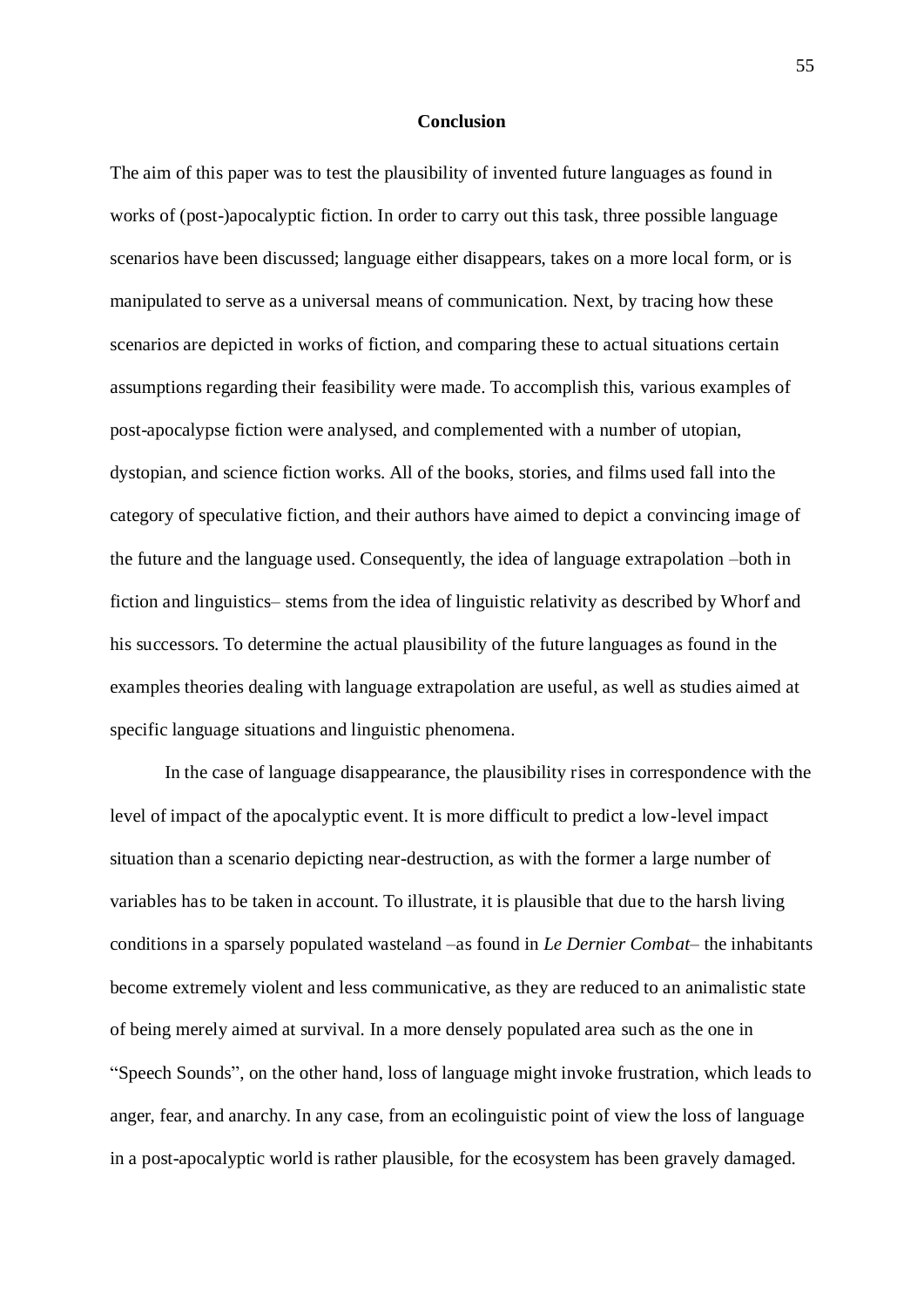This leads to a lack of variety, as well as to a reduced number of object and subjects to refer to and consequently to a decrease in signifiers needed. However, many instances have been recorded of languages disappearing and renewing themselves, be it in their original form or in a recycled variant. In addition, mankind's will to communicate and the individual's desire to express oneself gives hope for the future of language. After all, language remains one of the defining features of our being human, and is therefore not easily eradicated.

The second language scenario, in which language transforms into a more local variant, already indicates a recurring trend: after the apocalypse language becomes less complex. The simplified forms of Standard English, imbued with dialect, slang, and onomatopoeias as found in *Riddley Walker*, *Cloud Atlas*, and *Mad Max Beyond Thunderdome* all serve to strengthen the atmosphere of primitivism and survivalism. This fascination with the idea of a simpler way of life, then, can be attributed to the current state of the Western world. Ongoing globalisation and technological innovations have led to an explosion of the availability of information, and have caused a boom in world-wide communication methods. Accordingly, the concept of psychological stress came into existence, and it might well the case that to escape from these issues people long for a simpler life. Also, this accounts for the recent rise popularity of the genre of post-apocalyptic fiction in film, (young adult) literature, and games. Moreover, science fiction elements are more and more common in literary works, something which is seen in both Hoban's and Mitchell's novels. Due to this reason, there are some objections to the artlangs used in these stories. From a scientific perspective, attention should be paid to the period of time elapsed; extrapolating too far into the future would render a language completely indecipherable to a present-day reader. Accordingly, Stockwell indicates that medium term predictions are the most accurate (57). However, when looking past this objection, there are several arguments for the plausibility of localised form of language in a post-apocalyptic setting. Moreover, when focusing on the artistic purpose and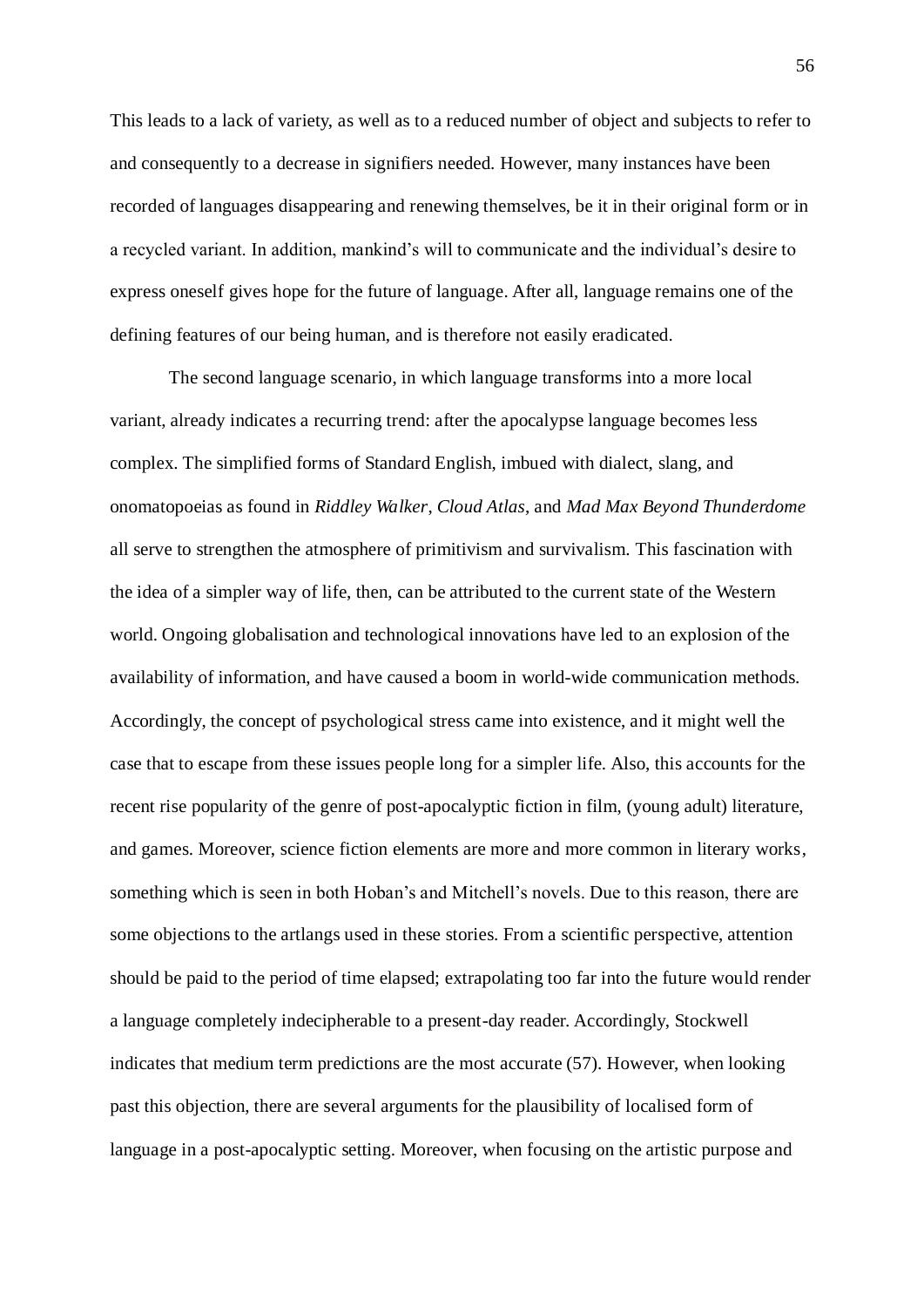effect of these artlangs, they certainly aid in constructing a convincing narrative.

Following the analyses of these three distinct scenarios, it can be stated that the latter of the three is the most dangerous due to the fact that a global language can only be installed by using force, which is automatically associated with dirty politics, dominant parties, totalitarian regimes, and consequently oppression. Moreover, as exemplified by the situation in Chile (cf. Chapter 3) this situation is not as implausible as one would expect. Thus, in retrospect, the intentions of the first auxlangers who set out to create an easy-to-use, unambiguous, universal language are deemed more idealistic than realistic. Moreover, the public will resist adopting such an auxiliary language as their first language, for their culture is very much imbedded in their native tongue. On top of this, linguistic diversity is of great importance for the wellbeing of the language system. Nevertheless, due to phenomena such as globalisation and the ongoing expansion of the market system languages are disappearing world-wide at an alarming rate. If any conclusion can be drawn from this speculative scenario, it is that more effort should be put in preserving endangered languages before they die out, and along with them much valuable knowledge about the world around us. Accordingly, the works mentioned while discussing this scenario –with the exception of H.G. Wells– can all be read as a warning about the power of language.

To conclude, extrapolating language to a point after a global catastrophe remains a speculative practice, yet according to Stockwell "the achievement of a workable" chronolinguistics is very difficult but not impossible"  $(56)$ . As a matter of fact, it has been shown that this particular subject has been addressed by a number of artists, and the works they have produced are the only tangible instances of future languages we have. Apart from the fact that there are some fundamental counter-arguments against the plausibility of these constructed or invented languages, there is ample evidence that they might not be implausible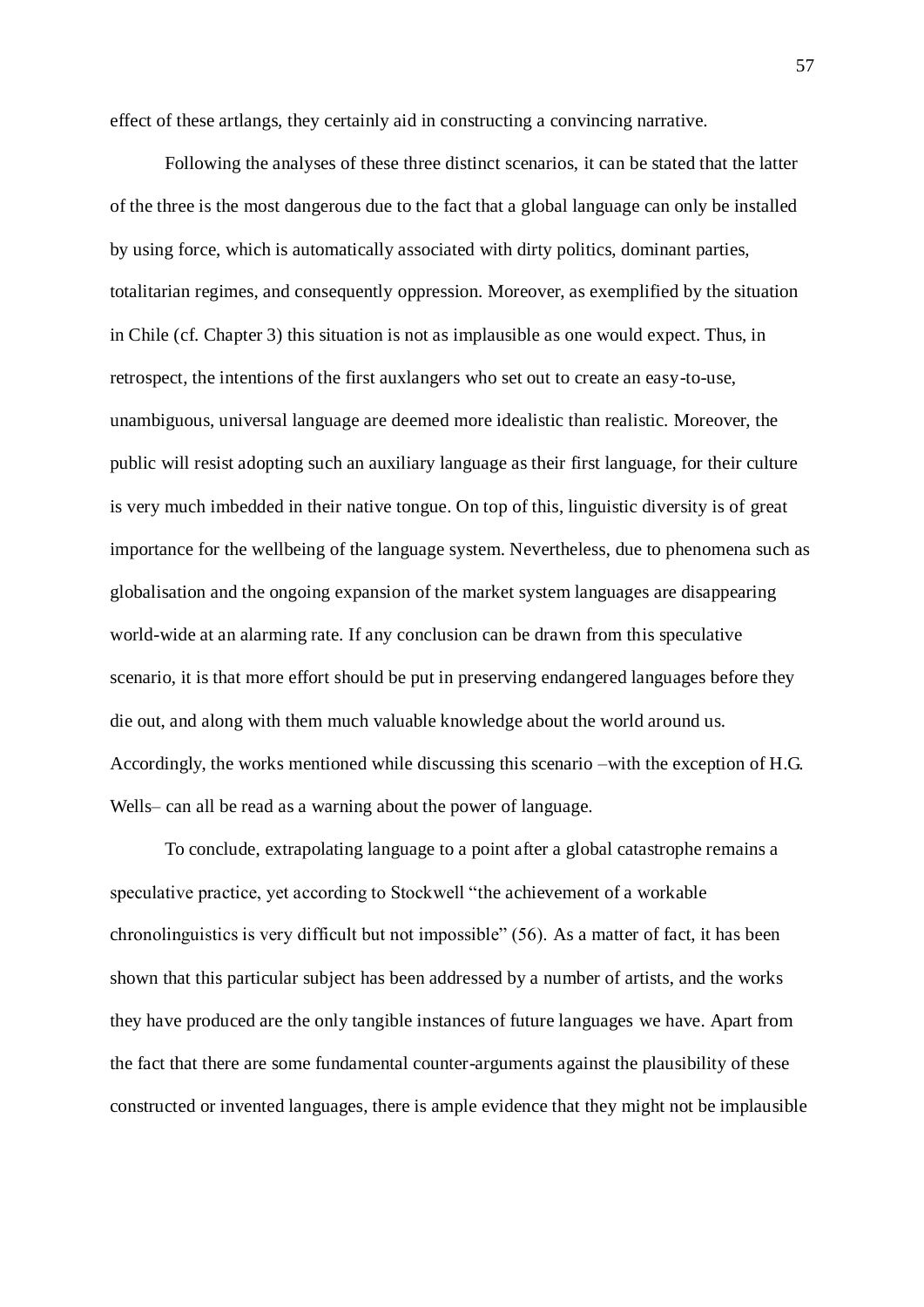at all. Last of all, these works of fiction have proven their worth as cultural products; they warn us, they make us wonder, and they give us hope for the future.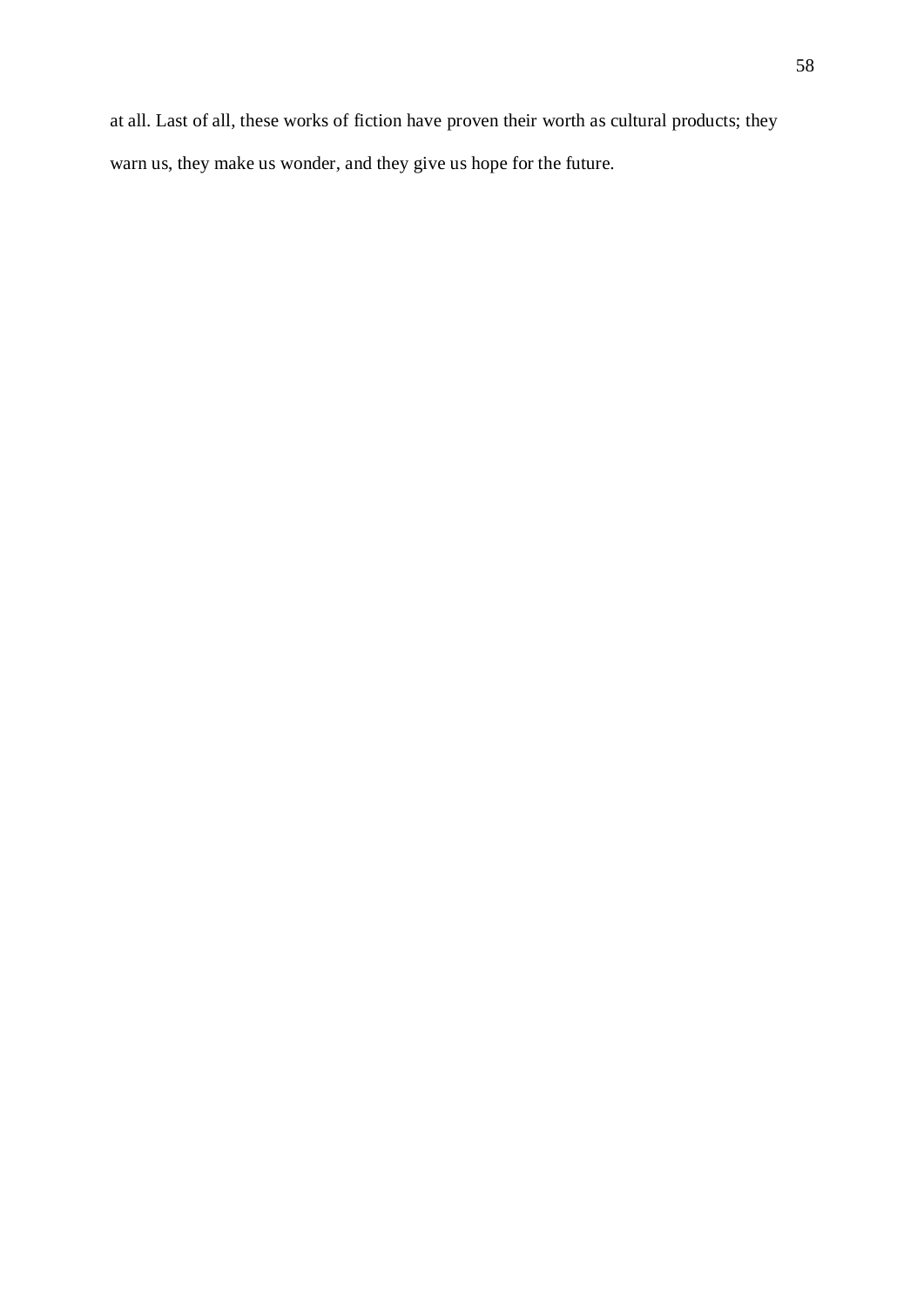## **Works Cited**

# **Primary Sources**

- *After the Apocalypse*. Dir. Yasuaki Nakajima. Medama Productions, 2004. Film.
- Burgess, Anthony. *A Clockwork Orange*. 1962. London: Penguin Books, 2010. Print.
- Butler, Octavia E. "Speech Sounds." *Asimov's Science Fiction Magazine* Dec. 1983. PDF eBook: 1-12. Web. 17 June 2011.
- Hoban, Russell. *Riddley Walker*. London: Bloomsbury Publishing, 1980. Print.
- *Le Dernièr Combat (The Last Battle)*. Dir. Luc Besson. Films du Loup, 1983. Film.
- McCarthy, Cormac. *The Road.* Toronto: Picador, 2006. Print.
- Mitchell, David. *Cloud Atlas*. London: Hodder and Stoughton Ltd, 2004. Print.
- Orwell, George. *Nineteen Eighty-Four*. 1949. London: Penguin Books, 2008. Print.
- Wells, H.G. *The Last War*. 1914, originally published as *The World Set Free: A Story of Mankind*. Lincoln: Bison Books, 2001. Print.
- Wells, H. G. *The Shape of Things to Come*. 1933. Ed. Patrick Parrinder. London: Penguin Books, 2001. Print.
- *When It Will Be Silent*. Dir. Dan Sachar. When It Will Be Silent, 2009. Sophomore project for Sapir Academic College, Israel. Short film.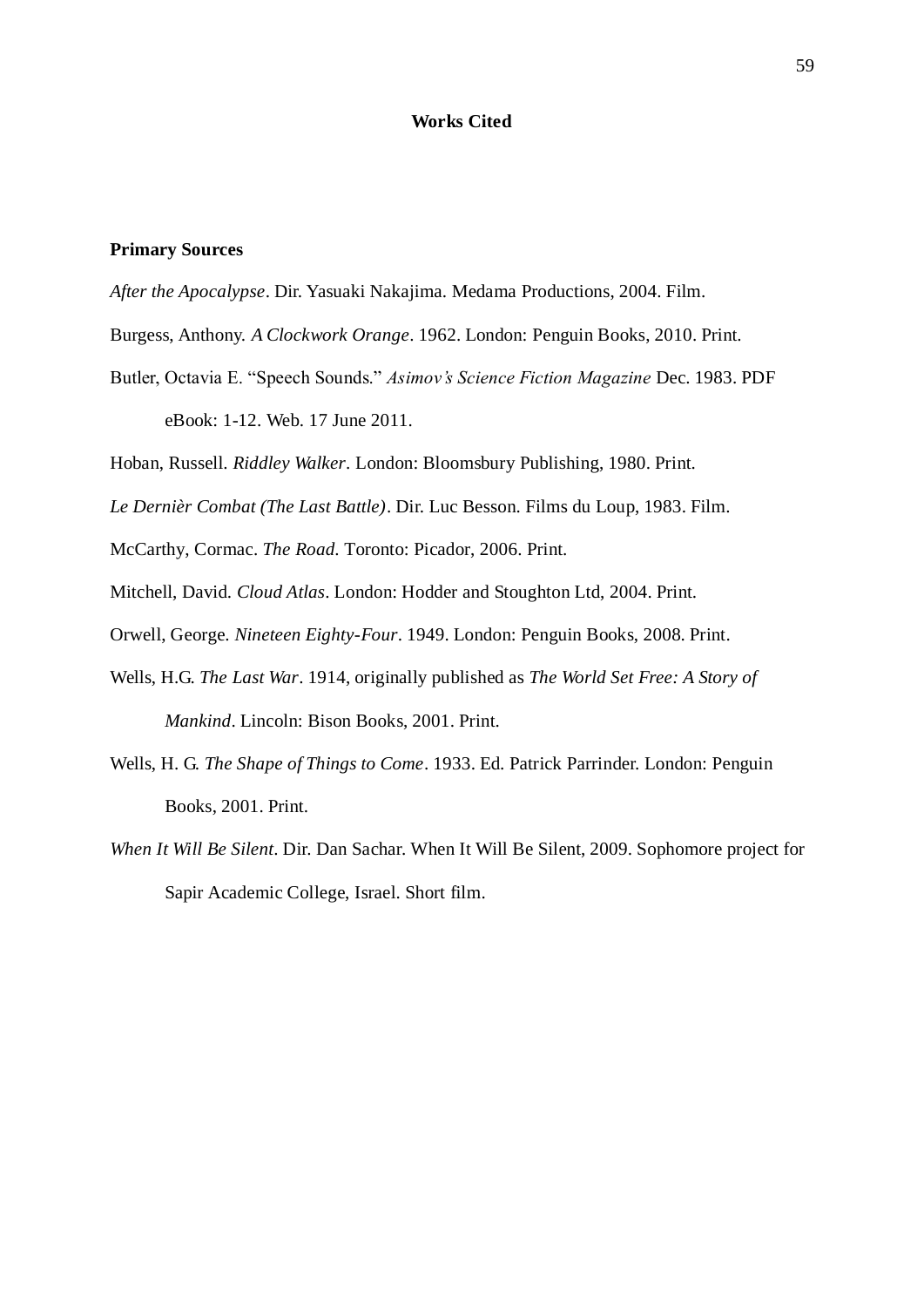#### **Secondary Sources**

- Alford, Dan Moonhawk. "Linguistic Relativity Theory." Moonhawk's Pages, 2002. Web. 24 June 2011.
- ---. "The Great Whorf Hypothesis Hoax: Sin, Suffering and Redemption in Academe." Chapter Seven from *The Secret Life of Language*, October 17, 2002 DRAFT. Moonhawk's Pages, 2002. Web. 9 June 2011.
- Andrews, Kenneth, Deborah K. Ruuskanen, David Sisk, and Timothy Bugler. "Ten Years" After: Four Responses to R.D. Mullen." *Science Fiction Studies* 27.3 (2000): 406-417. *JSTOR*. Web. 10 July 2011.
- Awl, Dave. *The Head of Orpheus: A Russell Hoban Reference Page*. Ocelot Factory Sites, 2010. Web. 20 July 2011.

Bishop, Eli. *Riddley Walker Annotations*. Errorbar.net, 2010. Web. 19 July 2011.

Booker, M. Keith, and Anne-Marie Thomas. *The science fiction handbook*. 2009. Chicester: Wiley- Blackwell, 2009. Print.

Brians, Paul. *Nuclear Holocausts: Atomic War in Fiction*. 2003-2008. Web. 24 June 2011.

- Calvet, Louis-Jean. *Towards an Ecology of World Languages*. Trans. Andrew Brown. Cambridge: Polity Press, 2006. Print.
- Cameron, Deborah. "Linguistic Relativity: Benjamin Lee Whorf and the Return of the Repressed.‖ *Critical Quarterly* 41.2: 153-156. Web. 24 June 2011.
- Colins, Beverly, and Inger M. Mees. *Practical Phonetics and Phonology*. London: Routledge, 2003. Print.
- Crystal, David. "Crossing the Great Divide: Language Endangerment and Public Awareness." *UNESCO. International Expert Meeting on Endangered Languages, Paris, 10 March 2003*. Keynote Speech. Web. 21 June 2011.
- ---. *Language Death*. Cambridge: Cambridge UP, 2000. Print.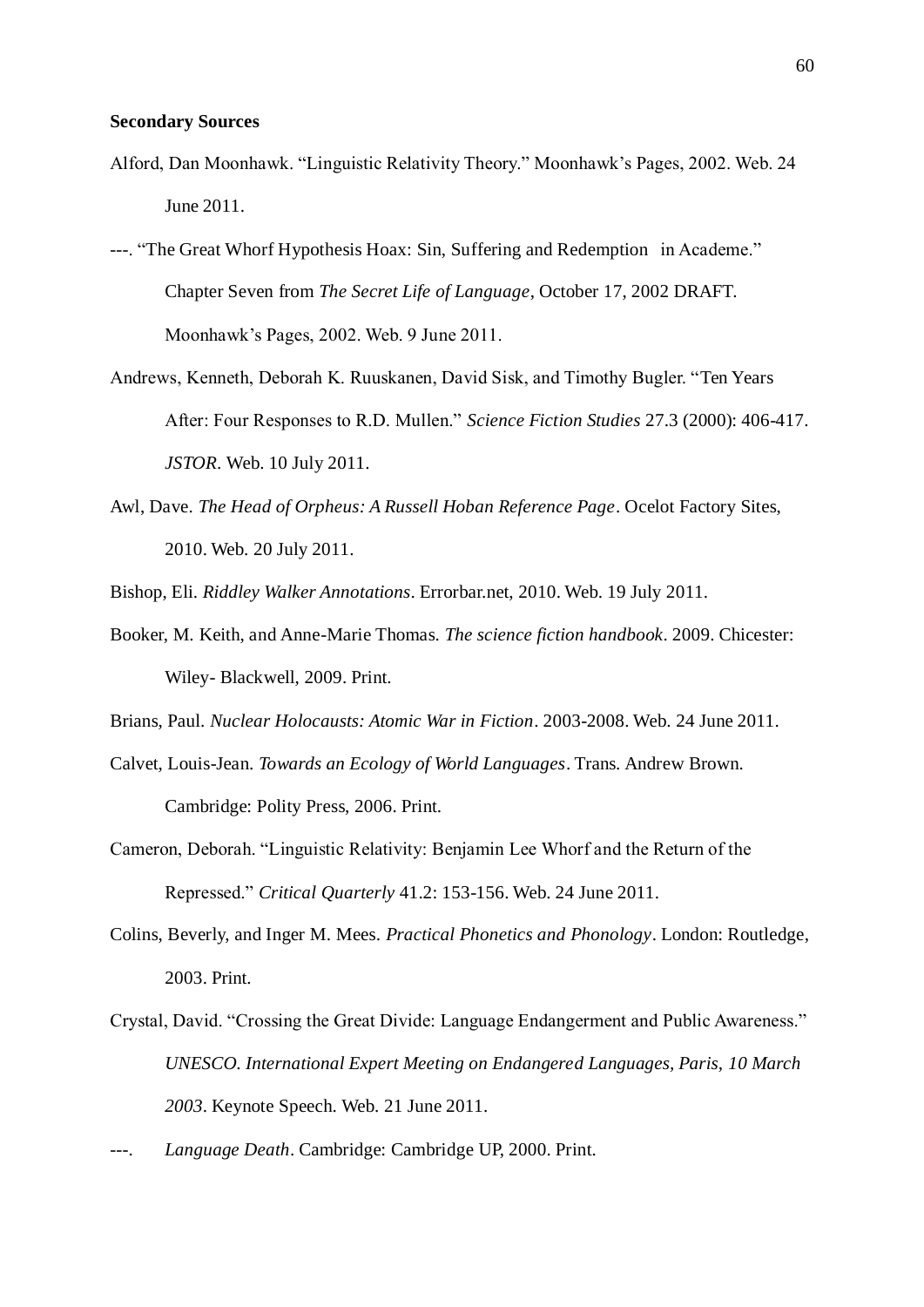The Language Revolution. Cambridge: Polity Press, 2004. Print.

- Chilton, Paul. "Orwell, Language, and Linguistics." *Language & Communication* 4.2 (1984): 129-146. *ScienceDirect*. Web. 25 July 2011.
- Elgin, Suzette Haden. "Introduction: The Construction of Láadan." From *A First Dictionary and Grammar of Láadan: Second Edition*. Ed. Diane Martin. Madison, Wi: Society for the Furtherrance and Study of Fantasy and Science Fiction, 1988: 3-6. *Láadan Language Materials....* Suzette Elgin, 2004-2008. Web. 25 June 2011.
- Emrys, Sai, Alex Fink, and David Peterson. "Conlanging 101." Paper presented at the 26th *Chaos Communication Congress (26C3), Berlin, Germany, December 28, 2009*. The Conlanger's Library, Dec. 2009. Web. 25 June 2011.
- Fettes, Mark. "Stabilizing What? An Ecological Approach to Language Renewal." *Teaching Indigenous Languages*. Ed. Jon Reyhner. Flagstaff, AZ: Northern Arizona University. 301-318. Web. 11 July 2011.
- Fillion, Kate. "Rachel wants a Baby." Macleans.ca. Maclean's, Oct. 7, 2010. Web. 16 May 2011.
- Goh. Robbie B. H. "'Clockwork' Language Reconsidered: Iconicity and Narrative in Anthony Burgess's *A Clockwork Orange*.‖ *Journal of Narrative Theory* 30.2 (2000): 263-280. *Project MUSE*. Web. 25 July 2011.
- Graddol, David. ―The Future of Language.‖ *Science* 303.5662 (2004): 1329-1331. *JSTOR*. Web. 24 May 2011.
- Green, Michelle Erica. "There Goes the Neighborhood: Octavia Butler's Demand for Diversity in Utopias." *Utopian and Science Fiction by Women: Worlds of Difference.* Eds. Jane L. Donawerth, Carol A. Kolmerten. New York: Syracuse UP, 1994. 166-190. Print.

Hardy, Sylvia. "A Story of the Days to Come: H.G. Wells and the Language of Science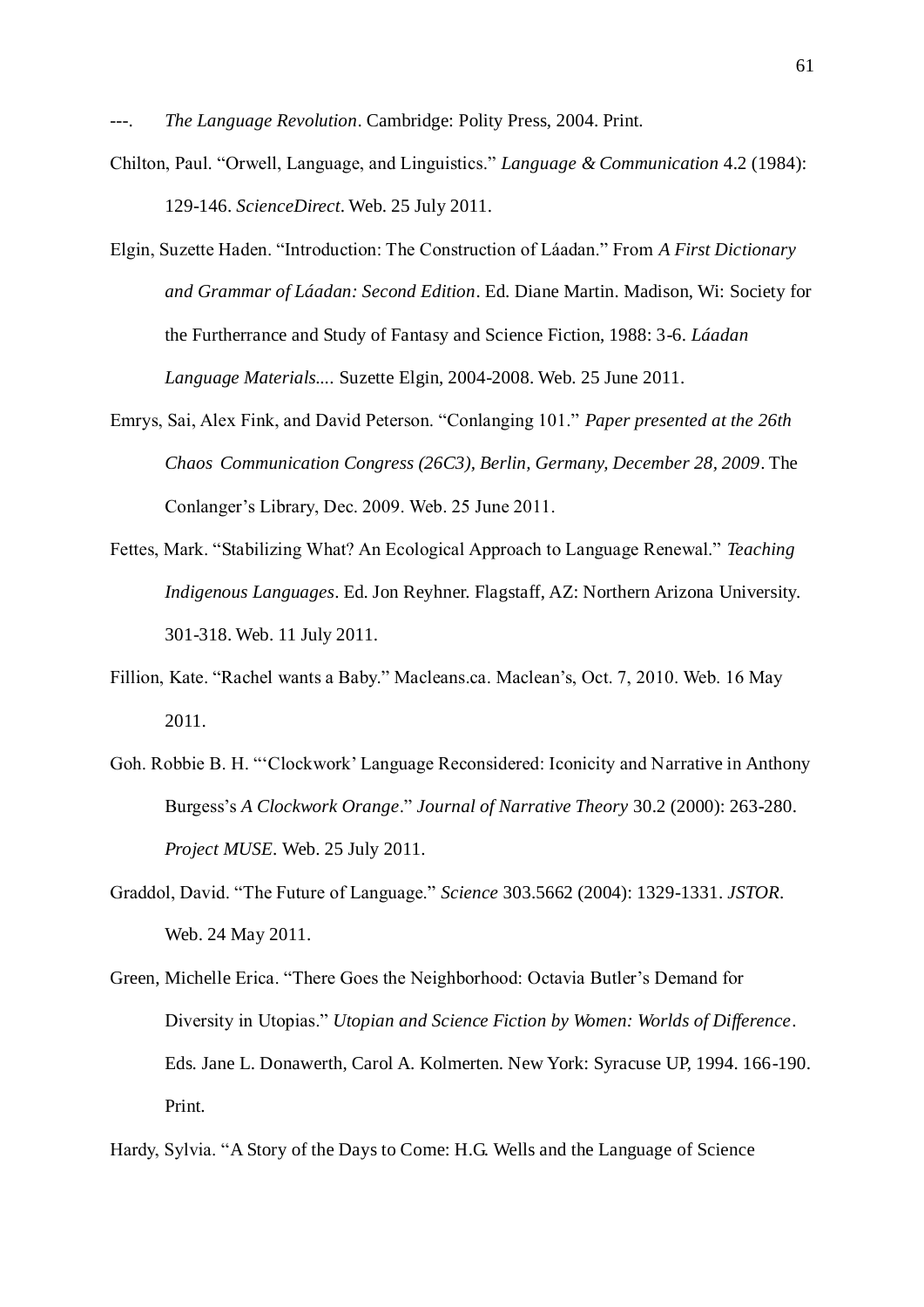Fiction.‖ *Language and Literature* 12.3 (2003): 199-212. *SAGE Publications*. Web. 24 July 2011.

- Hayles, N. Katherine. "RFID: Human Agency and Meaning in Information Intensive Environments.‖ *Theory, Culture & Society* 26.2-3 (2009): 47-72. *SAGE Publications*. Web. 26 July 2011.
- Hayward, Susan, and Ginette Vincendeau. *French Film: Texts and Contexts*. London: Routledge, 2000. Print.
- Kendon, Adam. "Some reflections on the relationship between 'gesture' and 'sign'." *Gesture* 8.3 (2008): 348-366. Web. 7 July 2011.
- Kiderra, Inga. "New Language Points To Foundations Of Human Grammar." *UCSD*. Official web page of the University of California, San Diego, 31 Jan. 2005. Web. 11 July 2011.
- Kunkel, Benjamin. "Dystopia and the End of Politics." *Dissent* 55.4 (2008): 89-99. Web. 25 June 2011.
- Leith, Alex. "What Is Loglan?" *From a brochure prepared by The Loglan Institute, Inc.* The Loglan Institute, 2007. Web. 26 June 2011.
- Maalej, Zouhair. Rev. of *Gesture, Speech and Sign*, eds. Lynn Messing and Ruth Campbell. *Sign Language Studies* 2.1 (2001): 116-131. *Project MUSE*. Web. 7 July 2011.
- Marazzi, Christian. *Capital and Language: From the New Economy to the War Economy*. Trans. Gregory Conti. Los Angeles: Semiotext(e), 2008. Print.
- Maynor, Natalie, and Richard F. Patteson. "Language as Protagonist in Russell Hoban's *Riddley Walker*.‖ *Critique* 26.1 (1984): 18-25. *Periodicals Archive Online*. Web. 27 July 2011.
- McGuinnis, Alex. "Allness in Language and Politics." *ETC: A Review of General Semantics* 64.2 (2007): 108-110. *Academic Search Elite*. Web. 24 July 2011.

Mitchell, David. ―Silver Daggers and Russian Dolls - David Mitchell, author of *Cloud Atlas*,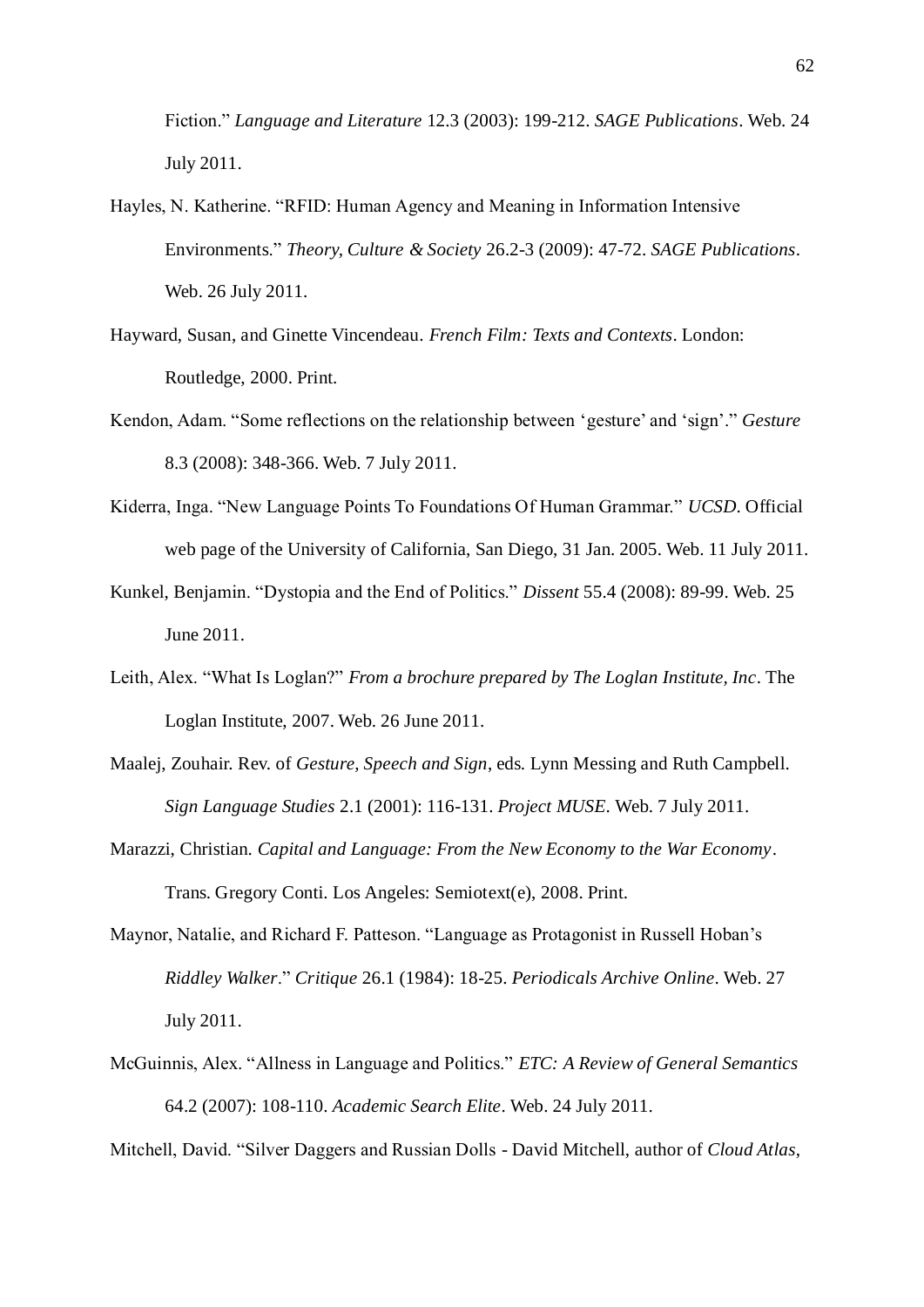in interview." By Shane Barry. Three Monkeys Online. Three Monkeys Online, Mar. 2005. Web. 16 May 2011.

"The Book of Revelations." *The Guardian* 5 February 2005: 36. Web. 26 June 2011.

- Mullen, R. D. "Dialect, Grapholect, and Story: Russell Hoban's *Riddley Walker* as Science Fiction.‖ *Science Fiction Studies* 27.3 (2000): 391-406. *JSTOR*. Web. 10 July 2011.
- Myers, Edward. "An Interview with Russell Hoban." *The Literary Review* 28.1 (1984): 5-16. *Periodicals Archive Online*. Web. 11 July 2011.
- Okrent, Arika. "Languages." *In the Land of Invented Languages*. In the Land of Invented Languages Website, 2009. Web. 25 June 2011.
- Okrent, Arika, and Paul Frommer. "Questions Answered: Invented Languages." Interview ed. by Ben Schott. *Schott's Vocab: A Miscellany of Modern Words and Phrases*. The New York Times, Mar. 2010. Web. 25 June 2011.
- Palwick, Susan. "Imagining a Sustainable Way of Life: An Interview with Octavia Butler." *ISLE: Interdisciplinary Studies in Literature and Environment* 6.2 (1999): 149-158. *Oxford Journals*. Web. 7 July 2011.
- Por, Gabor. "Universal Inhumankind." *Pgabor.com*. Pgabor.com, 3 Dec. 2002: 1-6. Web. 21 June 2011.
- ―Projects: *Atlas on Endangered Languages*.‖ *UNESCO.org*. United Nations Educational, Scientific and Cultural Organization, 2004. Web. 6 July 2011.
- Rowland, Antony. "Silence and Awkardness in Nuclear Discourse". *English* 43.176 (1994): 151-160. *Oxford Journals*. Web. 24 May 2011.
- Russell, Charles G. "Allness and Public Policy." *ETC: A Review of General Semantics* 55.1 (1998): 34-37. *Academic Search Elite*. Web. 24 July 2011.
- Sandler, Wendy, Irit Meir, Carol Padden, and Mark Aronoff. "The Emergence of Grammar: Systematic Structure in a New Language.‖ *Proceedings of the National Academy of*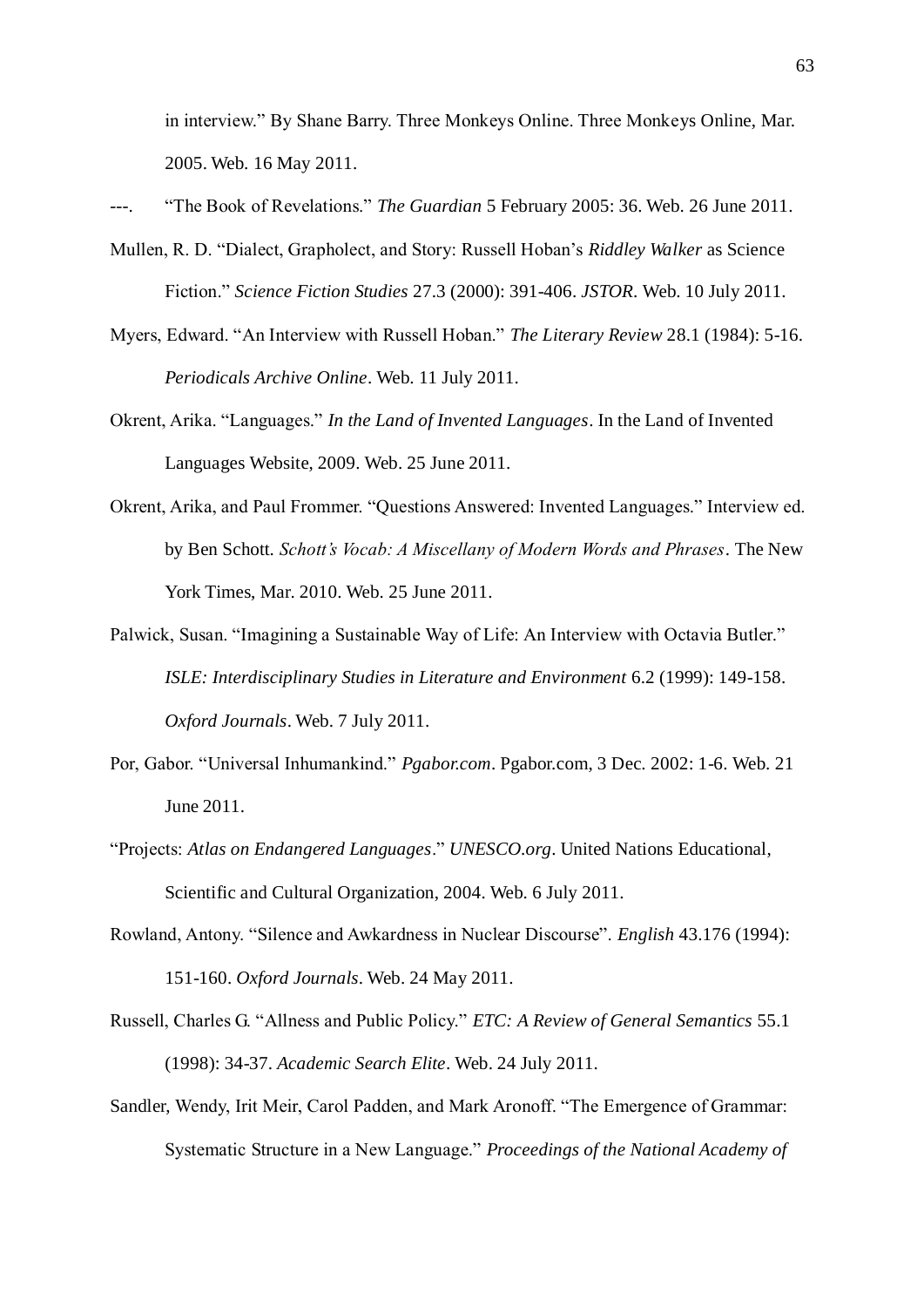*Sciences of the United States of America* 102.7 (2005): 2661-2665. *JSTOR*. Web. 6 May 2011.

- Self, Will. Introduction. *Riddley Walker*. By Russell Hoban. London: Bloomsbury Publishing, 1980. v-x. Print.
- ---. Introduction. *A Clockwork Orange*. By Anthony Burgess. 1962. London: Penguin Books, 2010. Print.
- Shallat, Lezak. "'Newspeaking' to Deaf Ears." *New Internationalist*. 0.427 (2009): 19. *Academic Search Elite*. Web. 26 July 2011.
- Smetak, J. R. "So long, Mom: The Politics of Nuclear Holocaust Fiction." *Papers on Language and Literature* 26.1 (Jan. 1990): 41-60. *Academic Search Elite*. Web. 17 May 2011.
- Smith, Christina Jean. "What Disappears and What Remains: Representations of Social Fluidity in the Post-Apocalypse." MA thesis. North Carolina State University, 2007. Web. 31 May 2011.
- Sorlin, Sandrine. "A Linguistic Approach to David Mitchell's Science-Fiction Stories in *Cloud Atlas*.‖ *Miscelánea: A Journal of English and American Studies* 37 (2008): 75- 89. Web. 24 June 2011.
- Stockwell, Peter. "Futuretalk: One Small Step towards a Chronolinguistics." *Nottingham Linguistic Circular* 15 (2000): 55-68. *Nottingham ePrints*. Web. 25 May 2011.
- Swoyer, Chris. "Relativism." The Stanford Encyclopedia of Philosophy. Winter 2010 Edition. Ed. Edward N. Zalta. Web. 24 June 2011.
- Taylor, Nancy Dew. ""...you bes go ballsy': *Riddley Walker's* Prescription for the Future." *Critique: Studies in Contemporary Fiction* 31.1 (1989): 27-40. *Academic Search Elite*. Web. 19 July 2011.

Tonkin, Boyd. "Cormac McCarthy: American Literature's Great Outsider." *The Independent*